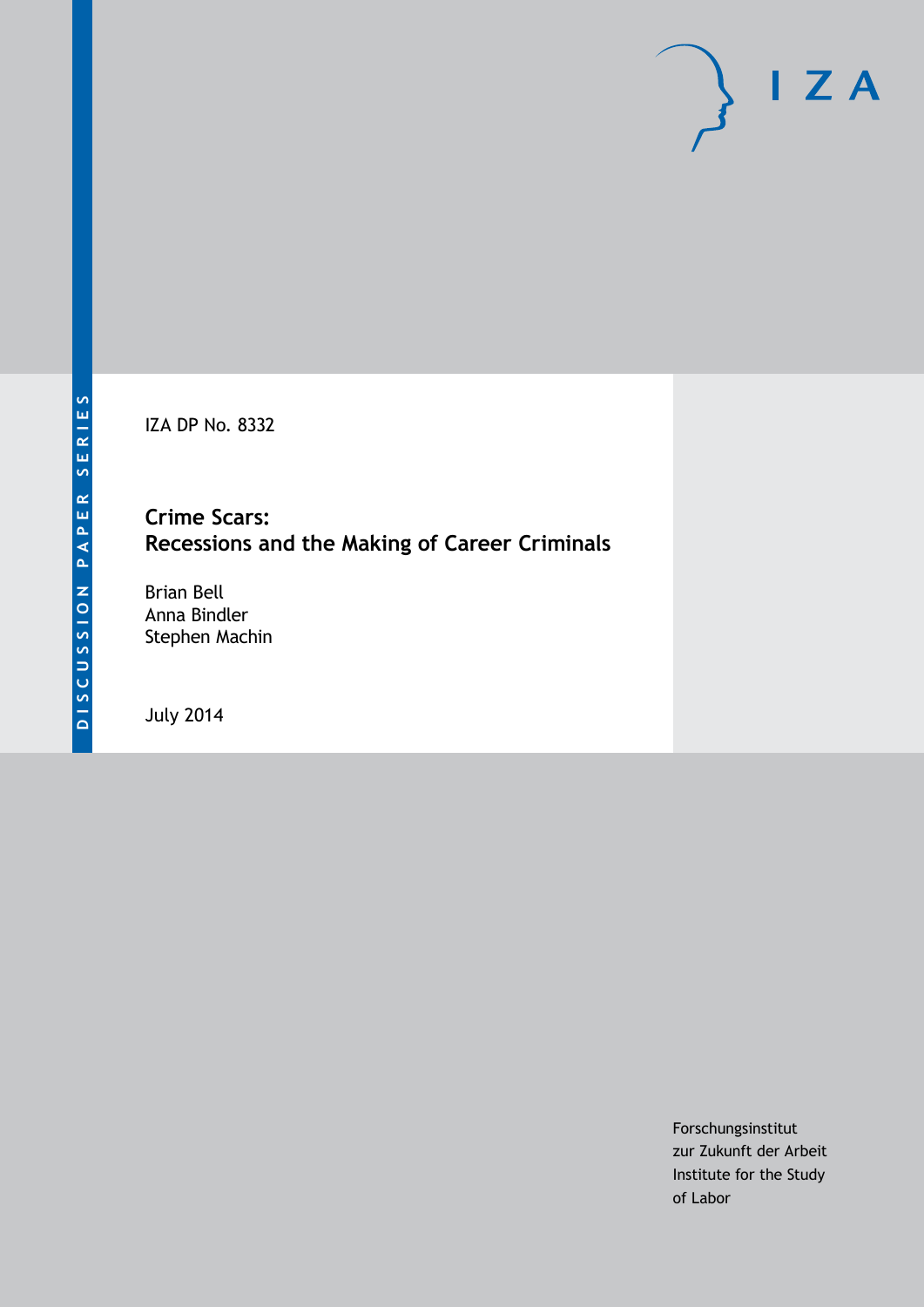# **Crime Scars: Recessions and the Making of Career Criminals**

# **Brian Bell**

*University of Oxford and CEP, London School of Economics*

## **Anna Bindler**

*University College London*

# **Stephen Machin**

*University College London, CEP, London School of Economics and IZA*

## Discussion Paper No. 8332 July 2014

IZA

P.O. Box 7240 53072 Bonn **Germany** 

Phone: +49-228-3894-0 Fax: +49-228-3894-180 E-mail: [iza@iza.org](mailto:iza@iza.org)

Any opinions expressed here are those of the author(s) and not those of IZA. Research published in this series may include views on policy, but the institute itself takes no institutional policy positions. The IZA research network is committed to the IZA Guiding Principles of Research Integrity.

The Institute for the Study of Labor (IZA) in Bonn is a local and virtual international research center and a place of communication between science, politics and business. IZA is an independent nonprofit organization supported by Deutsche Post Foundation. The center is associated with the University of Bonn and offers a stimulating research environment through its international network, workshops and conferences, data service, project support, research visits and doctoral program. IZA engages in (i) original and internationally competitive research in all fields of labor economics, (ii) development of policy concepts, and (iii) dissemination of research results and concepts to the interested public.

<span id="page-1-0"></span>IZA Discussion Papers often represent preliminary work and are circulated to encourage discussion. Citation of such a paper should account for its provisional character. A revised version may be available directly from the author.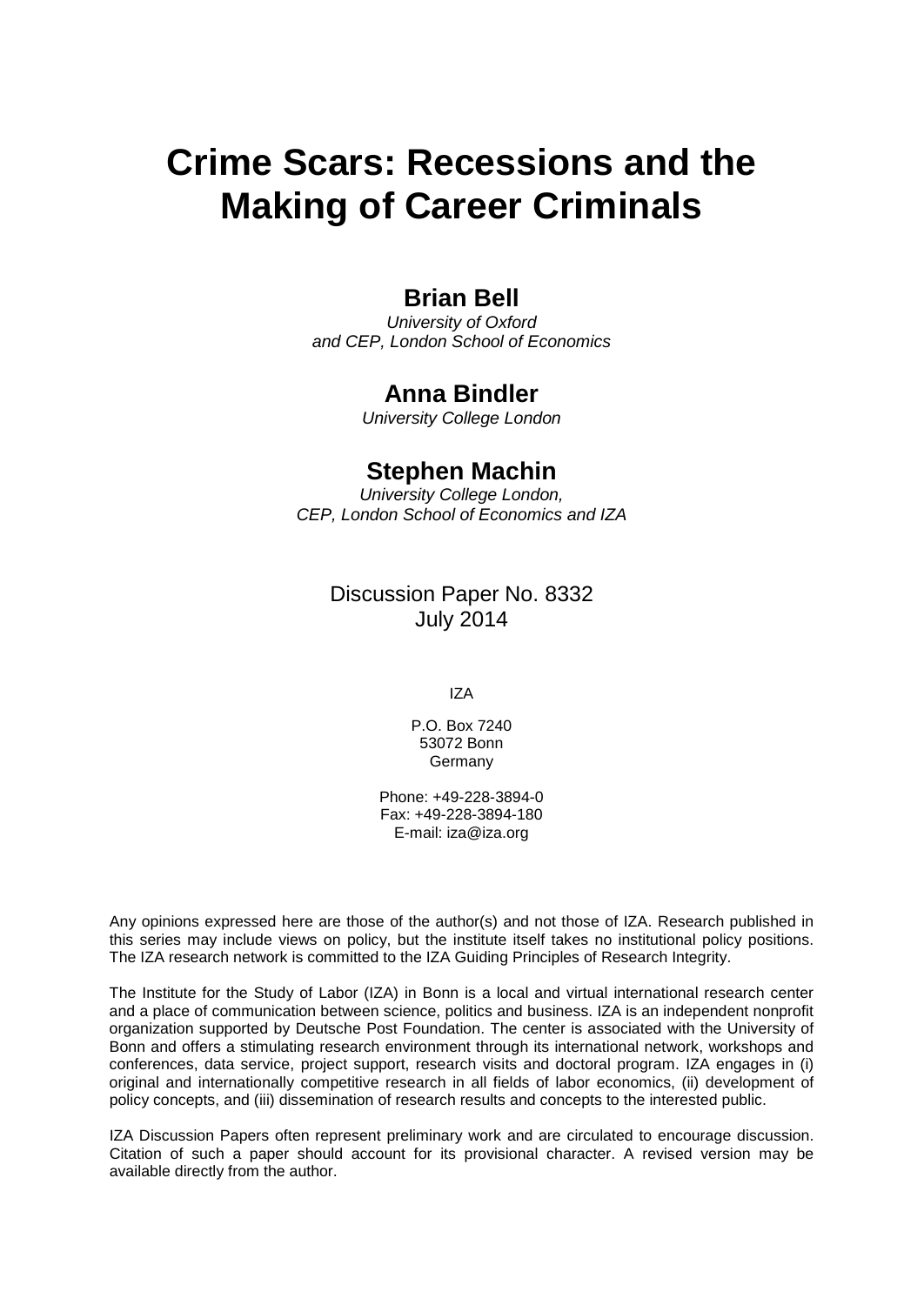IZA Discussion Paper No. 8332 July 2014

# **ABSTRACT**

# **Crime Scars: Recessions and the Making of Career Criminals[\\*](#page-1-0)**

Recessions lead to short-term job loss, lower levels of happiness and decreasing income levels. There is growing evidence that workers who first join the labour market during economic downturns suffer from poor job matches that have a sustained detrimental effect on their wages and career progression. This paper uses a range of US and UK data to document a more disturbing long-run effect of recessions: young people who leave school in the midst of recessions are significantly more likely to lead a life of crime than those graduating into a buoyant labour market. These effects are long lasting and substantial.

JEL Classification: J64, K42

Keywords: crime, recessions, unemployment

Corresponding author:

Stephen Machin Department of Economics University College London 30 Gordon Street London WC1H 0AX United Kingdom E-mail: [s.machin@ucl.ac.uk](mailto:s.machin@ucl.ac.uk)

\* We are grateful to participants in numerous seminar and conference presentations of earlier versions of this paper. We are grateful to Kory Kantenga for research assistance. This research was funded by the Economic and Social Research Council at the Centre for Economic Performance.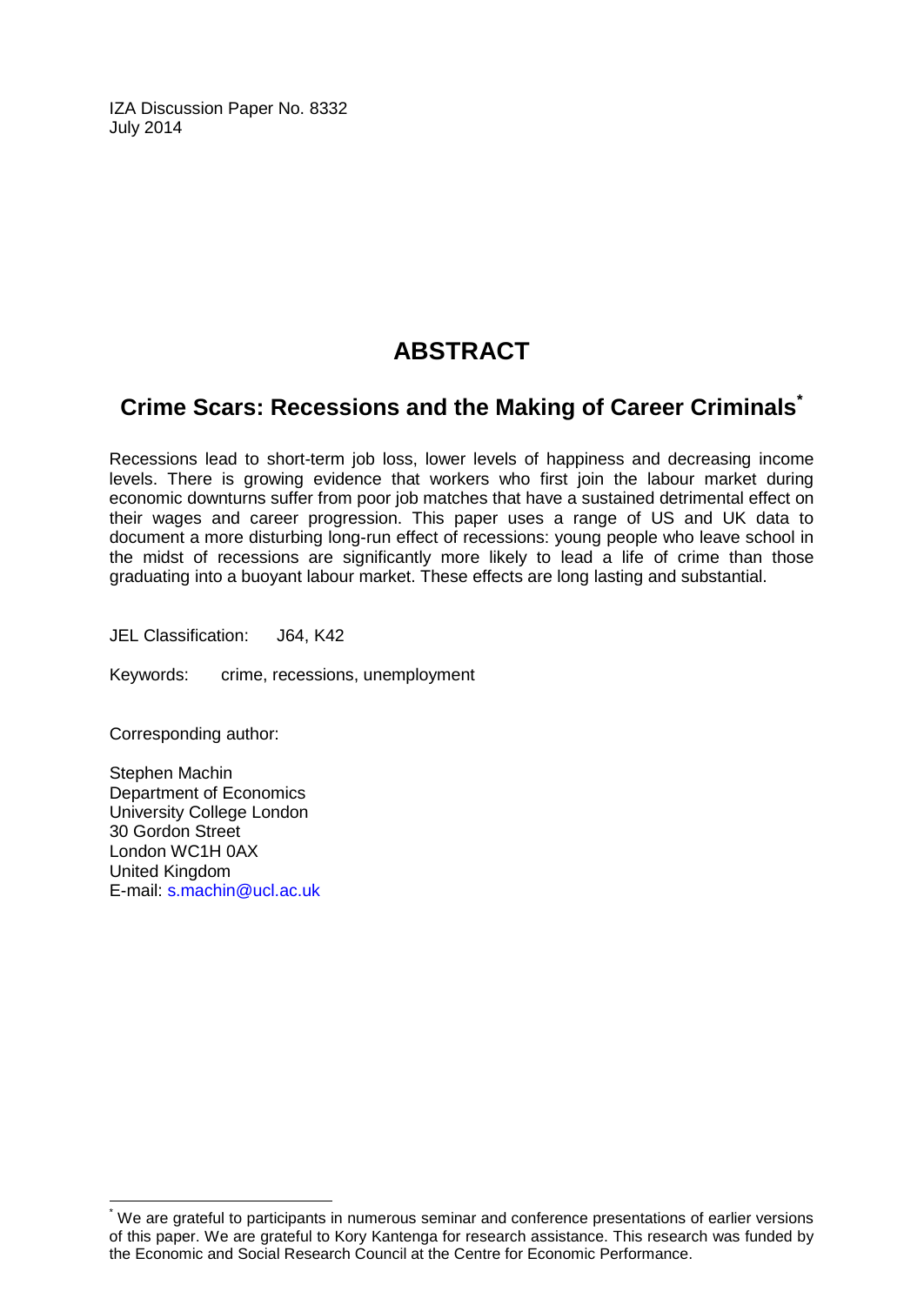#### **1. Introduction**

Do the labour market conditions that the young encounter when they first leave school play an important role in initiating and forming criminal careers? Think of two otherwise identical school leavers who left high school in 2010 – one in North Dakota and the other in Michigan. Both have completed education and try to get a job. But the North Dakota school leaver faced a state unemployment rate of only 3.8 percent, while it was 12.7 percent in Michigan. At the margin, the Michigan youngster is more likely to proceed down the wrong path – no luck getting a job, no welfare to fall back on, hanging out with similarly unfortunate juveniles, trouble with the police, some petty larceny and so on – than the North Dakota youngster. Indeed this is just the standard Becker (1968) model in action. As youths leave school, they face a trade-off between legal and illegal activities. At higher unemployment rates, the expected returns to legal activity (i.e. work) fall. All else equal, this encourages some youths to commit crime that would otherwise have successfully avoided such a result in a more buoyant labour market.

But what might happen as these same youngsters age? Two obvious mechanisms now link their experience straight out of high school with later ones. First, earlier experiences of crime can increase their stock of criminal knowledge and potentially reduce the costs of participating in subsequent criminal activity. Second, a previous criminal record (and less on-the-job human capital accumulation) may reduce the expected wage in the legal labour market. Both effects can be expected to increase the likelihood that the individual eventually becomes a career criminal.

There is a substantial body of criminological evidence that points to the importance of the experience of youths for understanding crime patterns. Almost two hundred years ago, Adolphe Quetelet showed that crime in early nineteenth-century France peaked when individuals were in their late teens (Quetelet, 1831). Subsequent research has confirmed the strong age-crime pattern,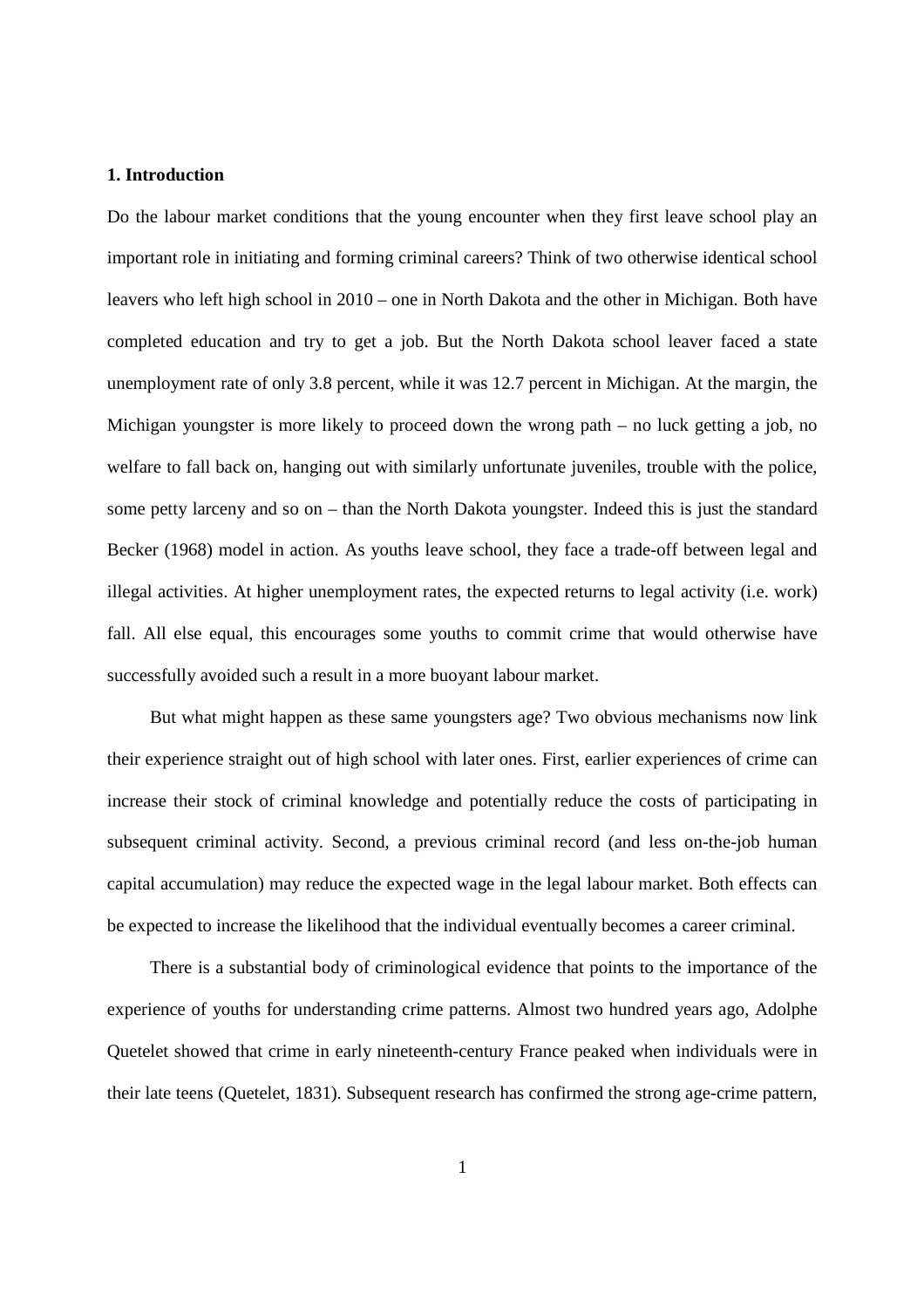with crime peaking in the late teens and declining quite rapidly.<sup>1</sup> Unsurprisingly in our data, the same patterns emerge. Figure 1 plots the average male offender rate by age for the US and UK from 2000-2010.<sup>2</sup> The peak occurs at age 17 or 18 and declines reasonably smoothly from then on. Note however that the offender rate at age 29 is still a lot higher than at age 39 – criminality is not *just* a feature of teenage years.

Existing evidence also points to strong links between criminality in teenage years and subsequent criminal behaviour. In our data for example, 72 percent of males aged over 25 in the UK who were convicted of a crime in 2002 had a criminal record that went back to their teenage years. Thus factors that increase criminal behaviour for juveniles have scope to raise the lifetime criminal participation rate. The focus of this paper is whether the state of the labour market at entry is such a factor.

Our analysis contributes to two distinct strands of literature. First, there has been an extensive, though partly unresolved, debate over the link between recessions and crime. This literature has primarily focused on the issue of whether crime rates, and in particular property crime rates, are countercyclical. The evidence tends to suggest that the place where one can identify effects from unemployment to crime is for young adults.<sup>3</sup> Thus, Gould, Weinberg and Mustard (2002) examine the impact of contemporaneous unemployment and wages on the criminal behavior of less educated young males. Exploiting a panel of US counties, they find significant effects for both wages and unemployment on property and violent crime. Fougère et al. (2009) find strong effects from youth unemployment (but not overall unemployment) on crime

<sup>&</sup>lt;sup>1</sup> See Hirschi and Gottfredson (1983) for the development of the formulation that crime-age profiles are invariant over time and space, and the subsequent body of research trying to refute this claim that followed (for example, Greenberg, 1985, Hansen, 2003, and the meta-study of Pratt and Cullen, 2000).

 $2$  Full details on the data used in the chart are provided in Section 3 and the Data Appendix. The chart shows the average offender rate (arrested in US and convicted in UK), defined as the number of offenders in each age group divided by population in each age group. The data is averaged over the period 2000-2010.

<sup>&</sup>lt;sup>3</sup> Indeed, Freeman's (1999) survey notes the relationship across the whole population to be 'fragile, at best'.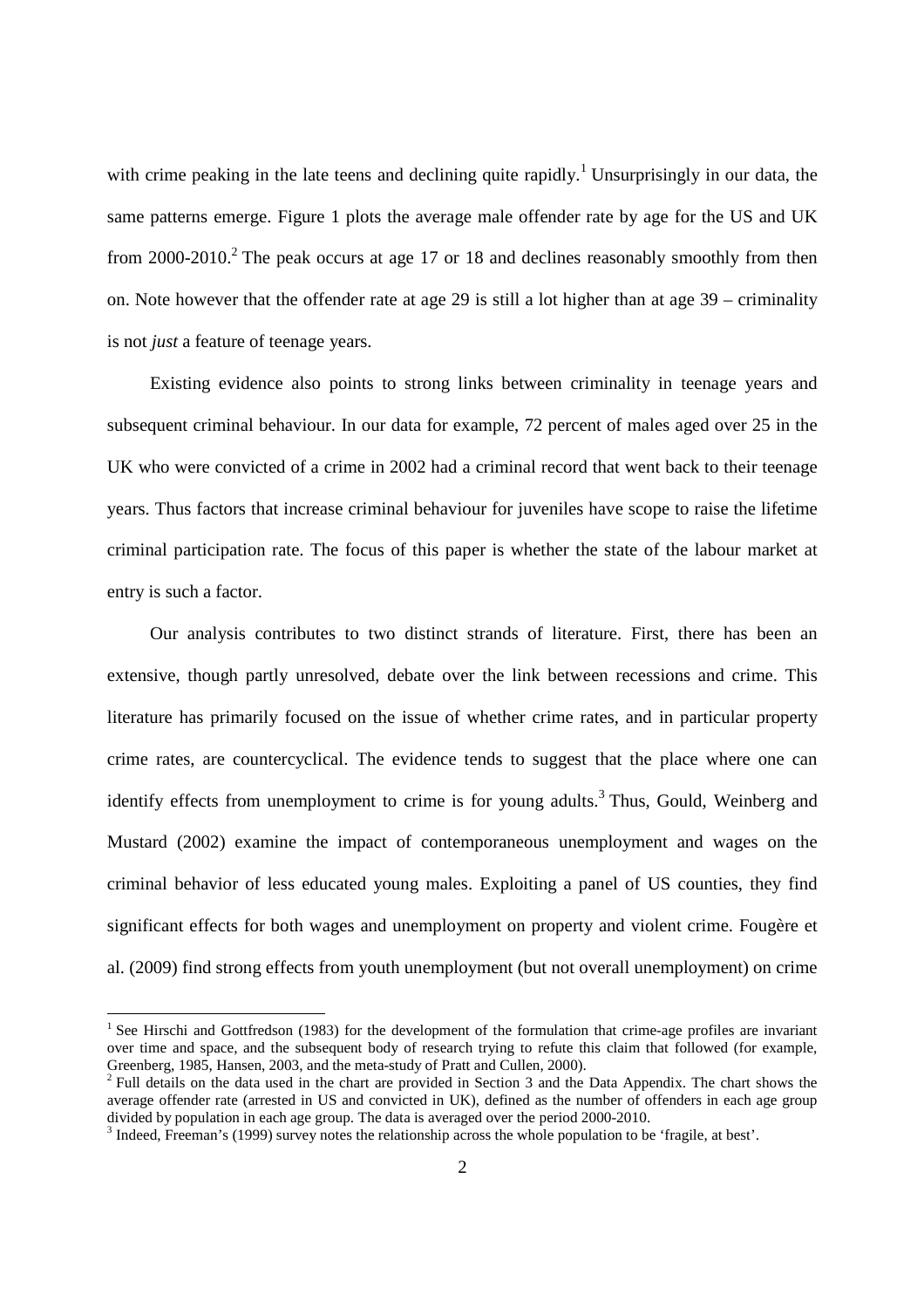in France, while Grönqvist (2013) uses Swedish register data to show a strong and precisely estimated link between youth unemployment and crime, both for property and violent crimes.

Second, there is a growing literature (from Beaudry and DiNardo, 1991, onwards) on the effects of first entering the labour market during recessions on outcomes later in life. That literature so far has focused on whether such workers experience sustained long-run negative consequences. Oreopoulos, von Wachter and Heisz (2012) exploit a large Canadian longitudinal dataset to show that the cost of a recession for new graduates is substantial and long lasting. A typical recession – a 5 percentage point rise in the unemployment rate – is associated with an initial loss of earnings of about 9 percent that halves within 5 years, and finally fades to zero by 10 years. The economic mechanism operates via initial placements with lower paying employers and succeeding recoveries through gradual job mobility to better firms. Graduates in the lower quintile of the ability distribution suffer permanently lower wages, while the more able graduates quickly bounce back. Similar results are reported by Kahn (2010) who uses longitudinal data on US college graduates, though some of her results suggest that the wage penalty is longer lasting. By contrast, Benedetto, Gathright and Stinson (2010) find no evidence of a persistent impact of graduation-year unemployment on earnings using US social security earnings data. Taking a somewhat different approach, Oyer (2006, 2008) has examined the career paths of particular occupations, namely economists and investment bankers, to assess the importance of initial conditions. He shows that stock market conditions at the time of graduation have a strong effect on whether MBA students go directly to Wall Street, or instead pursue alternatives such as jobs in consulting firms. Further, he shows that starting a career in investment banking directly after graduation causes a person to be more likely to stay in the job and earn significantly more. These effects are substantial in size, amounting to several million dollars in present value.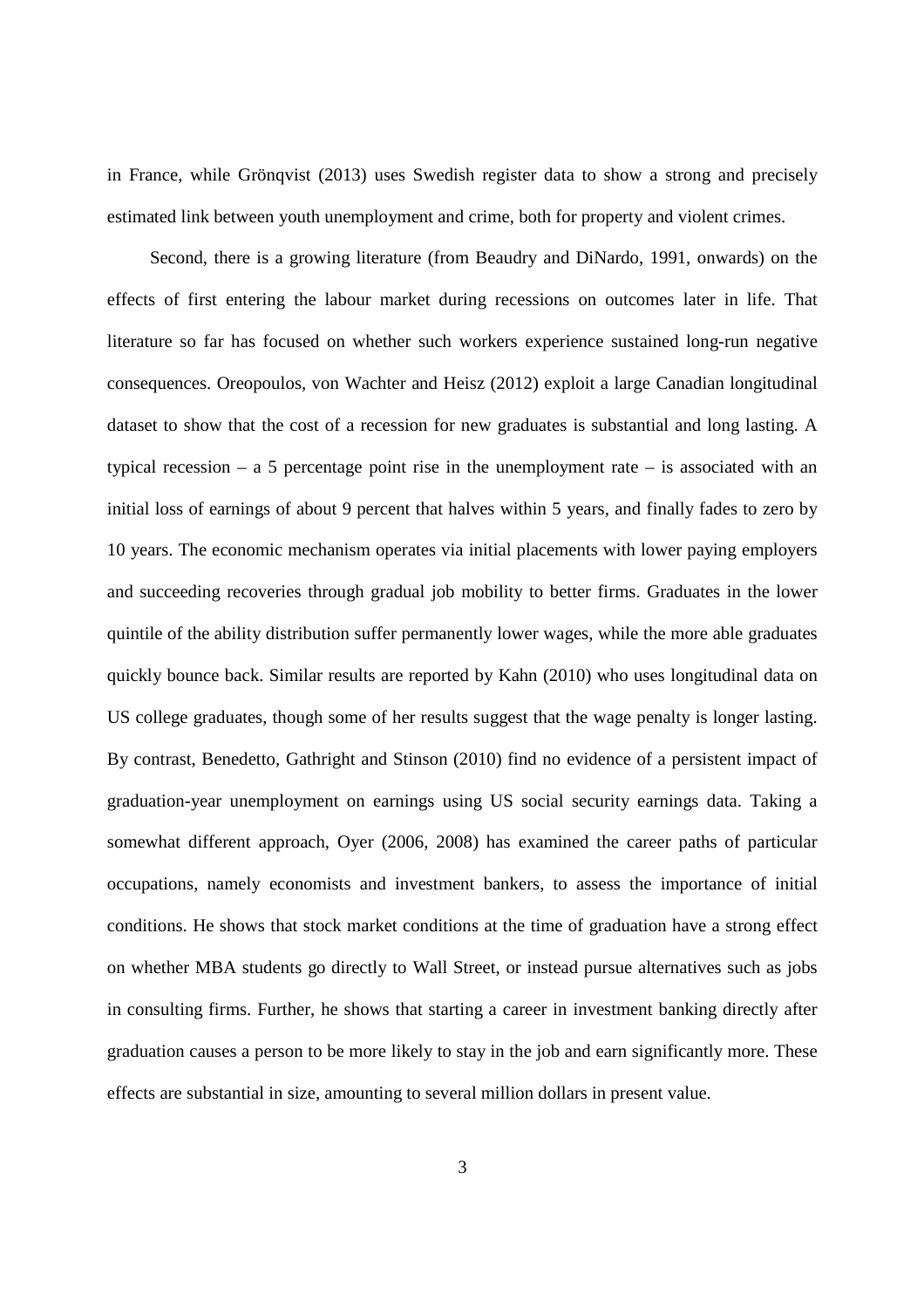Outside of the labour market literature, labour market entry conditions have been shown to impact other outcomes. MacLean (2013), for example, finds that males who graduate from high school during a recession show worse health outcomes at age forty than those graduating in a more auspicious labour market. This is true for both self-reported health measures and objective measures of physical and mental health. Giuliano and Spilimbergo (2014) show that those who enter the labour market in recession are more likely to believe that success in life depends more on luck than effort and support more government redistribution. Again, these effects are seen to be long lasting. The protective effect of education for cohorts who graduate in recessions is studied by Cutler et al. (2014) in their analysis of Eurobarometer data. They report evidence of lower wages and life satisfaction together with higher obesity and a greater propensity to smoke and drink later in life for individuals who graduate in recession years, with higher education levels significantly moderating these negative outcomes.

The rest of the paper is structured as follows. In the next section we discuss possible links between initial conditions at labour market entry and the future path of criminal behavior as well as the underlying dynamics to motivate our empirical research. In Section 3 we discuss the empirical strategy and data for the US and UK. We present individual-level evidence and cohort panel results in Sections 4 and 5, respectively. Section 6 concludes by summarising the key findings of the paper.

#### **2. Theoretical Background**

In the standard Becker (1968) static economics of crime model, individuals act as rational decision makers and choose between legal and illegal activity. Their choice is based on the expected returns to both options. In this simple yet powerful framework, returns to legal activity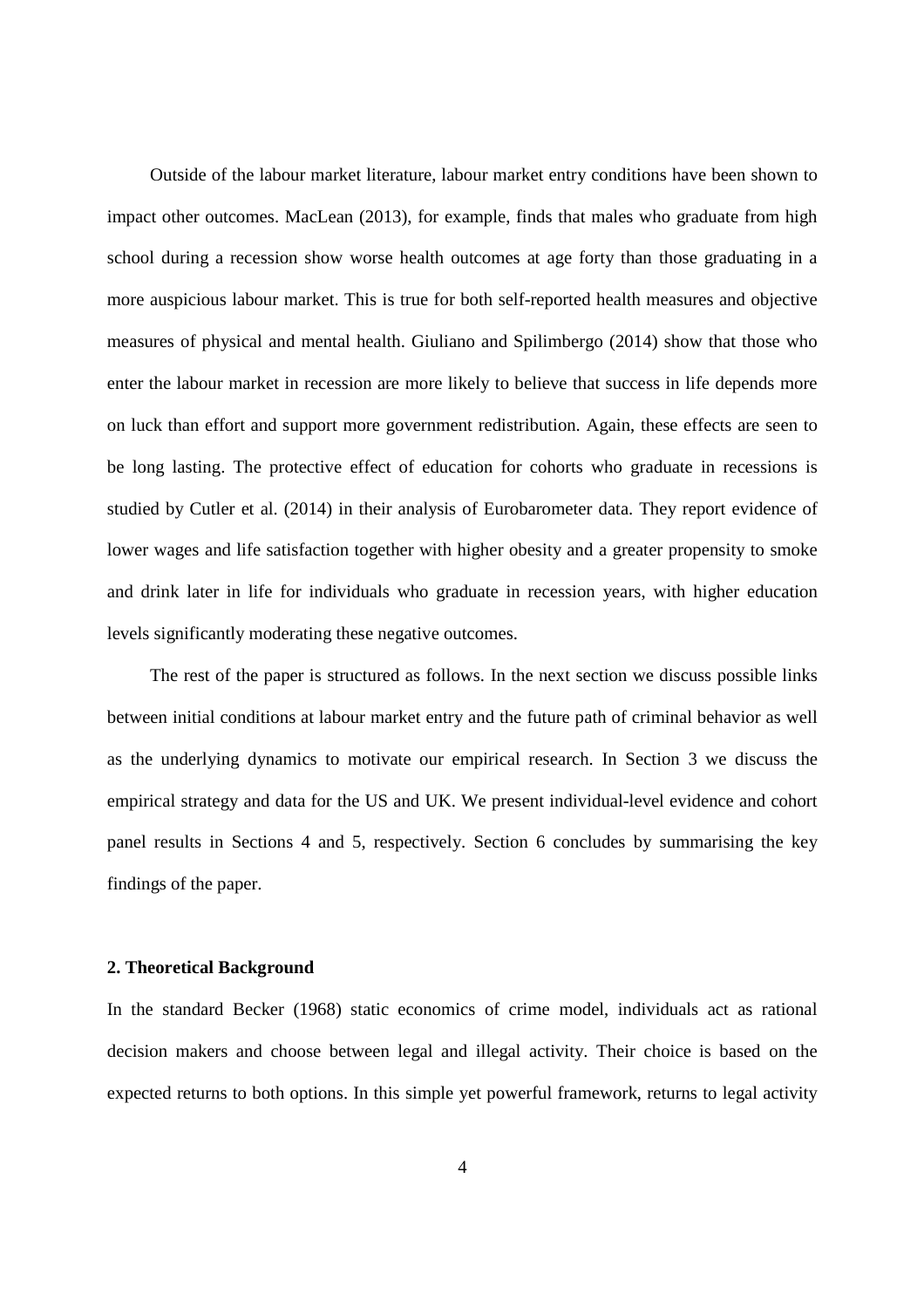are solely determined by the market earnings from employment whereas returns to illegal activity take into account the potential crime payoff, the probability of getting caught and the expected sanction if caught. If the expected return to illegal activity outweighs the expected return to legal activity, the individual chooses to commit crime.

In that model, higher unemployment reduces the returns to legal activity. Thus, individuals facing unemployment or higher risk of unemployment may become more likely to commit crime than they would have been otherwise. That effect is expected to be higher for young people who typically are less attached to the legal labour market than older individuals further on in their careers.

The model has proved valuable in highlighting the economic incentives associated with criminal activity and its basic predictions on incentive and deterrence effects on crime has received substantial empirical support (see the reviews of Freeman, 1999, the introduction of Cook at al., 2013, and Chalfin and McCrary, 2014). Its weakness and limitation for our purposes is that it is explicitly static. Individuals make a one-off decision to commit crime or work in the legal sector. There is no process through which decisions made in the current period have implications both for future decisions and for the choices available to the individual in later periods.

Mocan et al. (2005) develop a dynamic model that links recessions, human capital and crime. Individuals are lifetime utility maximizers where the source of utility from consumption and income comes from both the legal and the criminal sector. Individuals have endowments of legal and criminal human capital, which depreciate over time. Both types of human capital rise with experience in the sector and are increased by investment in the respective sectors. The individual's income is a function of human capital and rates of return in the both sectors. In each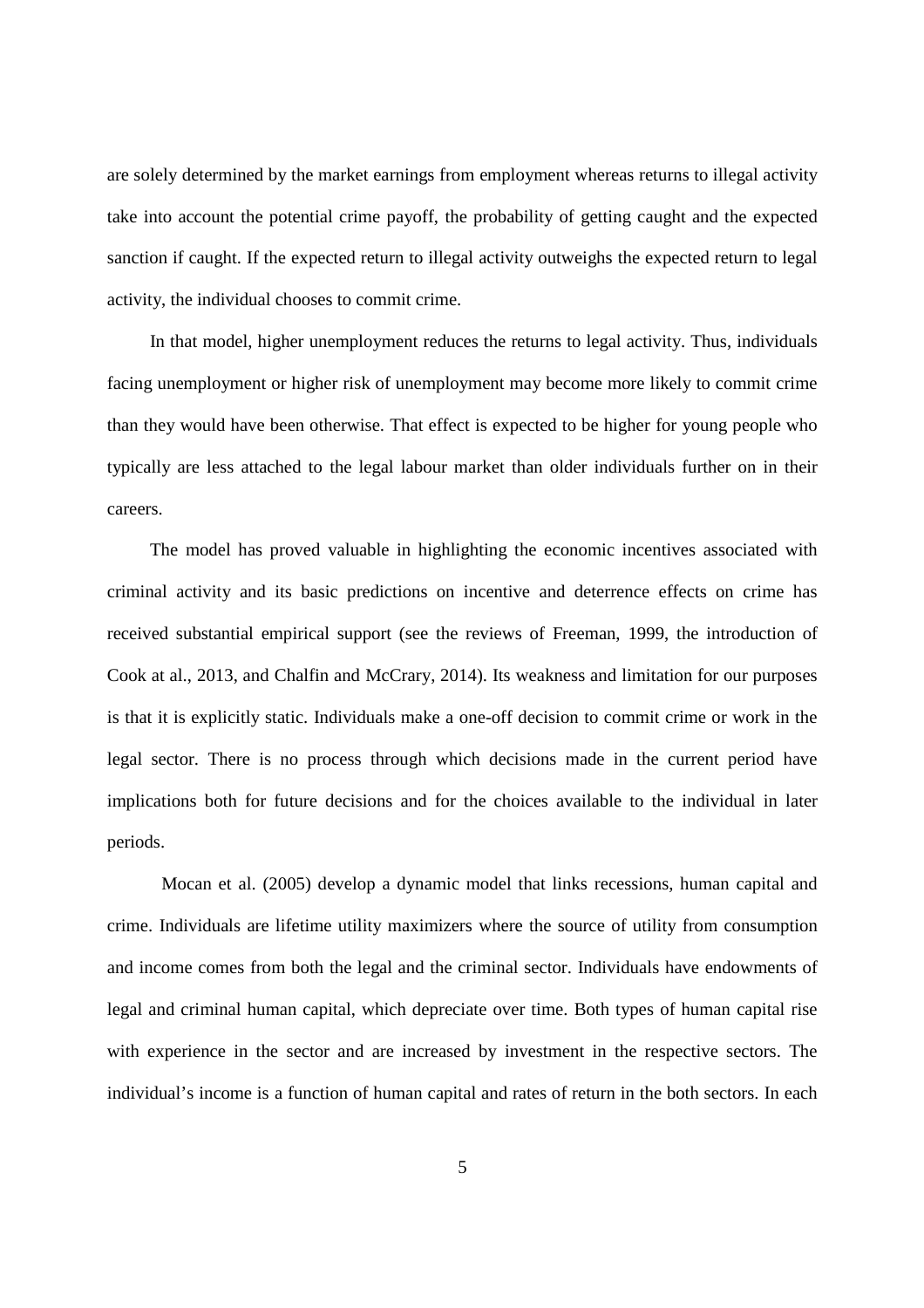period, the individual solves a dynamic stochastic optimization problem. First, they decide how much time to allocate to legal and criminal work and second, they decide on the optimal level of consumption.

Crime is risky in the sense that a criminal faces a certain probability of being caught and sent to prison. The probability of prison depends on the skill of the criminal as measured by criminal human capital and the amount of time spent in the criminal sector as measured by experience in the sector. While legal human capital may decline in prison in addition to depreciation effects, for example due to reputation effects, criminal human capital may increase if criminals in prison learn from each other.

In this model, recessions impact on crime through the dynamic evolution of both legal and criminal human capital. In that sense, the long-term impact of recessions on crime differs with the length and the depth of a recession. In a recession, the returns to legal human capital fall. Following the arguments from the standard Becker (1968) model, involvement in criminal activity rises depending on the relative and absolute returns to crime. If involvement in criminal activity increases, the criminal human capital stock is expected to grow while the legal human capital stock depreciates. Once the recession ends, returns to legal human capital increase again, and the relative returns to criminal activity decrease. In a *short* recession, the stock of legal human capital typically remains significantly higher than the stock of criminal human capital, and the individual exits the criminal sector. Basically, in such a short recession, the individual is encouraged to get involved in criminal activity, but is not exposed to these conditions for a long enough period to develop sufficient criminal capital in order to yield higher returns in the crime market than in the legal market once the recession ends.

6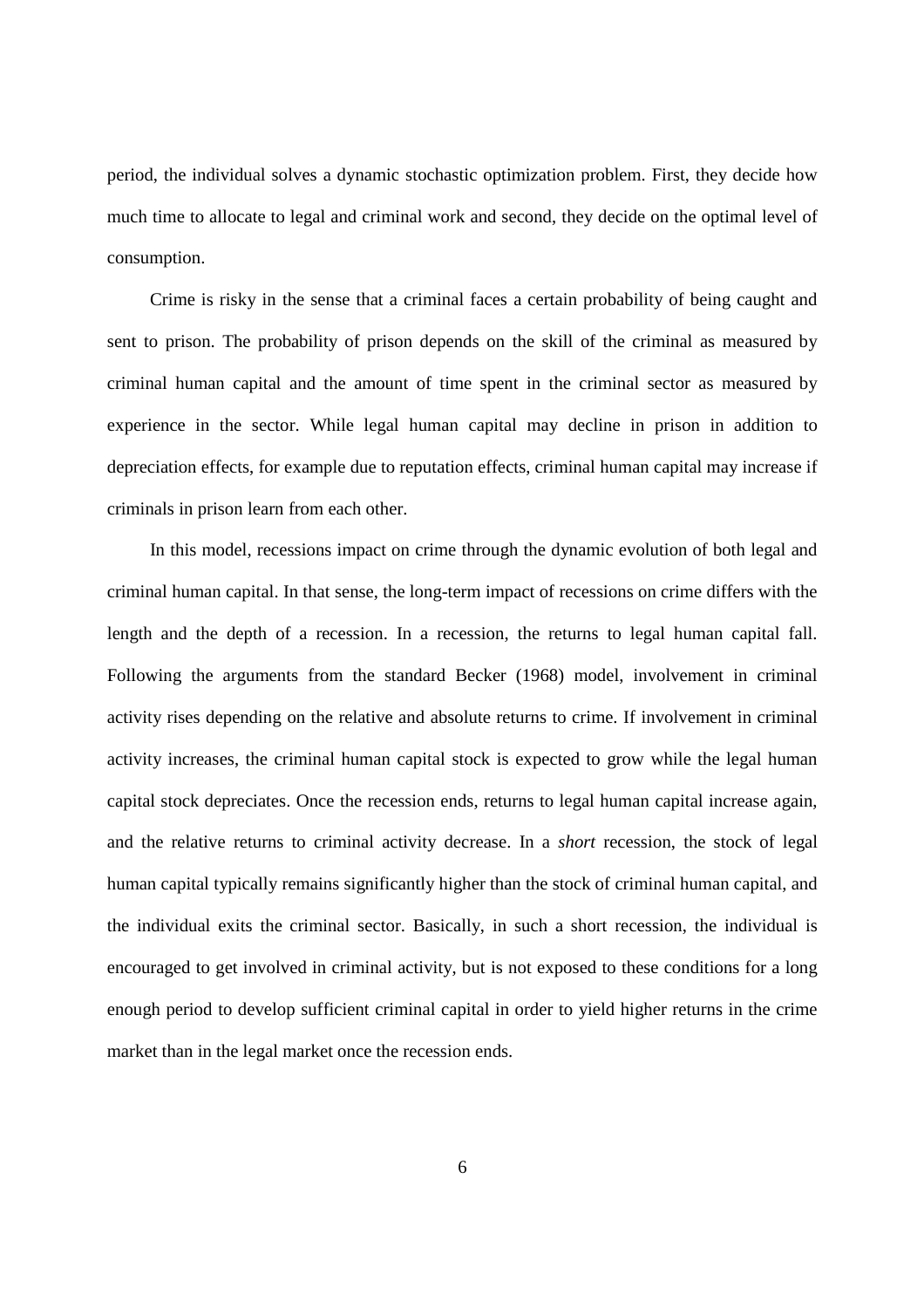If an individual is exposed to a *long* recession, the decision between legal and illegal activity changes in the same way as in a short recession. However, the individual's criminal human capital stock grows over a longer time period whereas the legal human capital stock is expected to decline even more than in a shorter recession. These two effects may result in higher returns to criminal activity than to legal activity even after the recession ends. We expect more permanent effects of a recession on criminal behaviour in that case. In addition, with higher involvement in criminal activity, the chances of being caught and imprisoned may rise. As explained above, if imprisoned, an individual's criminal human capital stock may rise further in absolute terms, and certainly rises further relative to legal human capital. In that situation hysteresis can occur and trigger criminal careers.

The mechanisms explained above are likely to be stronger for these individuals with initially low levels of legal human capital. New entrants to the labour market have developed less legal human capital and thus are less attached to the legal labour market. In our empirical analysis, we thus look at cohorts entering the labour market in different economic conditions and estimate the effect of entering the labour market in a recession on subsequent crime outcomes.

In the criminology literature there has been extensive focus on the concept of a criminal career and how it develops with age (see Piquero et al., 2003). A criminal career is often characterised by various stages: onset, persistence, escalation/specialization and desistance. <sup>4</sup> Sampson and Laub (1993, 2005) characterize crime as a product of persistent individual differences and local life events. They find that incarceration in later life is strongly related to the difficulty in securing stable work as individuals entered young adulthood.

 $4$  Criminological research that focusses on specific stages includes Eggleston et al. (2002), Elliott (1994) and McGee and Farrington (2010).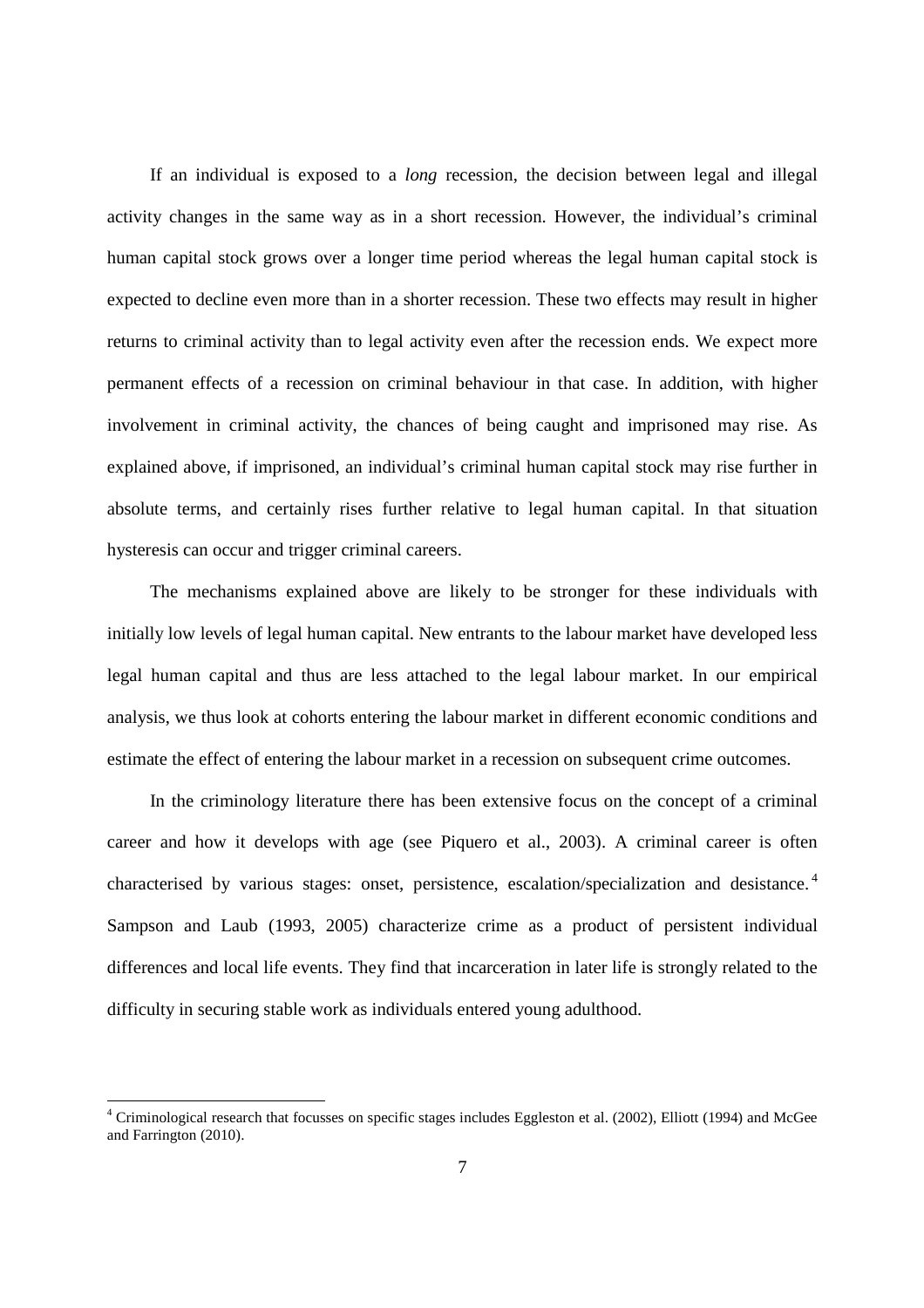Our research question of whether labour market entry conditions matter for crime fits naturally into this framework. Unemployment at labour market entry (a local life event) can contribute to the onset of criminal behaviour and/or can encourage the persistence of those youths that have already begun a criminal career. The long-run effect of unemployment at labour market entry then depends on the persistence and desistance effects. There has been less research on the duration of criminal careers. One study (Piquero et al., 2003) finds that, for offenders with two or more offences, the average duration of criminal careers was 10.4 years.

In the discussion thus far we have implicitly assumed that unemployment at labour market entry causes the criminal career to begin at that point (or to intensify for those youths already active in crime). A complementary alternative would be that entry unemployment could have delayed effects on criminal behaviour. Zara and Farrington (2010) study a group of late-onset offenders (those who commit their first crime aged 21 or over). They find a significant effect of high unemployment at age 16-18 as a predictor of subsequent offending (relative to a nonoffending control group). To address this, in our empirical approach we consider differential timing of the effects of labour market entry unemployment effects on crime.

#### **3. Empirical Strategy and Data**

#### *Basic Data Description and Modelling Approach*

Our empirical analysis exploits both individual micro-level data and panel data on year-of-birth cohorts over state and time. The data are discussed in more detail below and in the Data Appendix. For the microdata we observe cross-sections of individuals and can identify those who are incarcerated (US) and those who report having ever been arrested (UK). For each individual we can match in the unemployment rate at their time of labour market entry in the area they live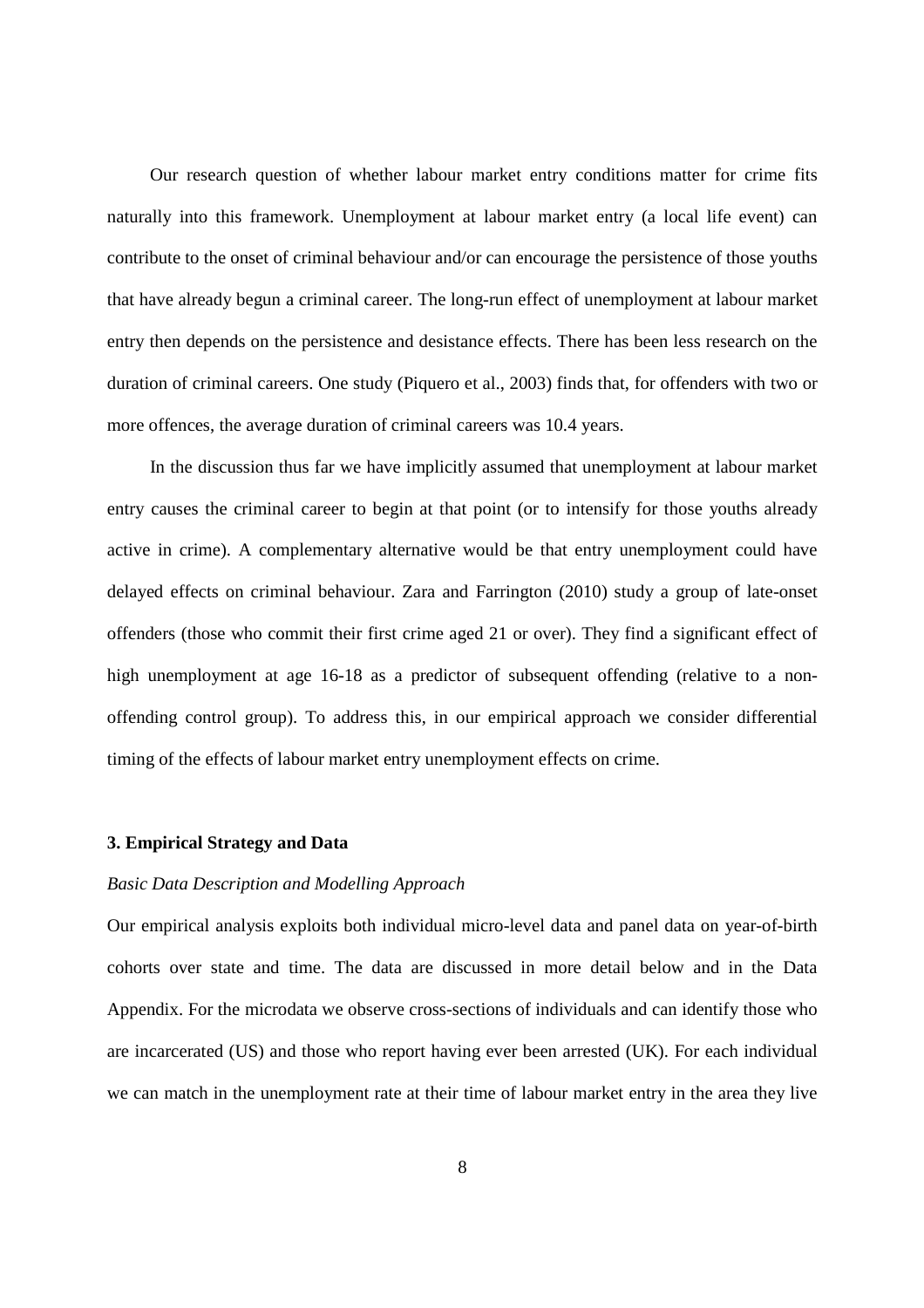and estimate probability models to explore whether this has an effect on criminal outcomes in later life.

For the panel data, we observe age/birth cohorts as they enter the labour market and follow them through the first 23 years of their working life. Our unit of analysis is defined at the year-ofbirth cohort (c), region (r), and calendar year (t) level where region refers to states in the US and to standard regions in the UK. We can estimate the long-run effects of initial labour market conditions by exploiting the regional variation in entry unemployment rates across cohorts using the following equation:

$$
ln(crime)_{\text{crt}} = \alpha_{\text{c}} + \alpha_{\text{r}} + \alpha_{\text{t}} + g(a) + \beta \text{Urate}_{\text{cr, LME}} + \gamma X_{\text{crt}} + \epsilon_{\text{crt}} \tag{1}
$$

In (1), cohort, region and time fixed effects are denoted by  $\alpha_c$ ,  $\alpha_r$ , and  $\alpha_t$  respectively, X is a set of control variables (defined below) and  $\varepsilon$  is an error term. LME denotes that the cohort-region specific unemployment rate is dated at the time of labour market entry.

There are several pertinent features of (1). First, one cannot separately identify age, cohort and time effects. Thus we start by placing more structure on this, exploiting the well-known shape of crime-age profiles and specifying the age effect as a quartic function in age, g(a)*,* and then allow for unrestricted time and cohort fixed effects. Our results are robust to the alternative approaches of including a full-set of age, cohort and time fixed effects and arbitrarily dropping one additional cohort effect – or requiring the cohort-effects to sum to zero (Deaton, 1997). To adjust for cohort compositional differences, we include the X set of covariates at the level of our unit of analysis. In particular, we adjust for the average share of immigrants, male graduates, black males, married males and females per cohort in the region over the sample period.

The unemployment rate is measured at the time of labour market entry. We consider dynamic effects by generalising equation (1) to permit the main coefficient of interest β on the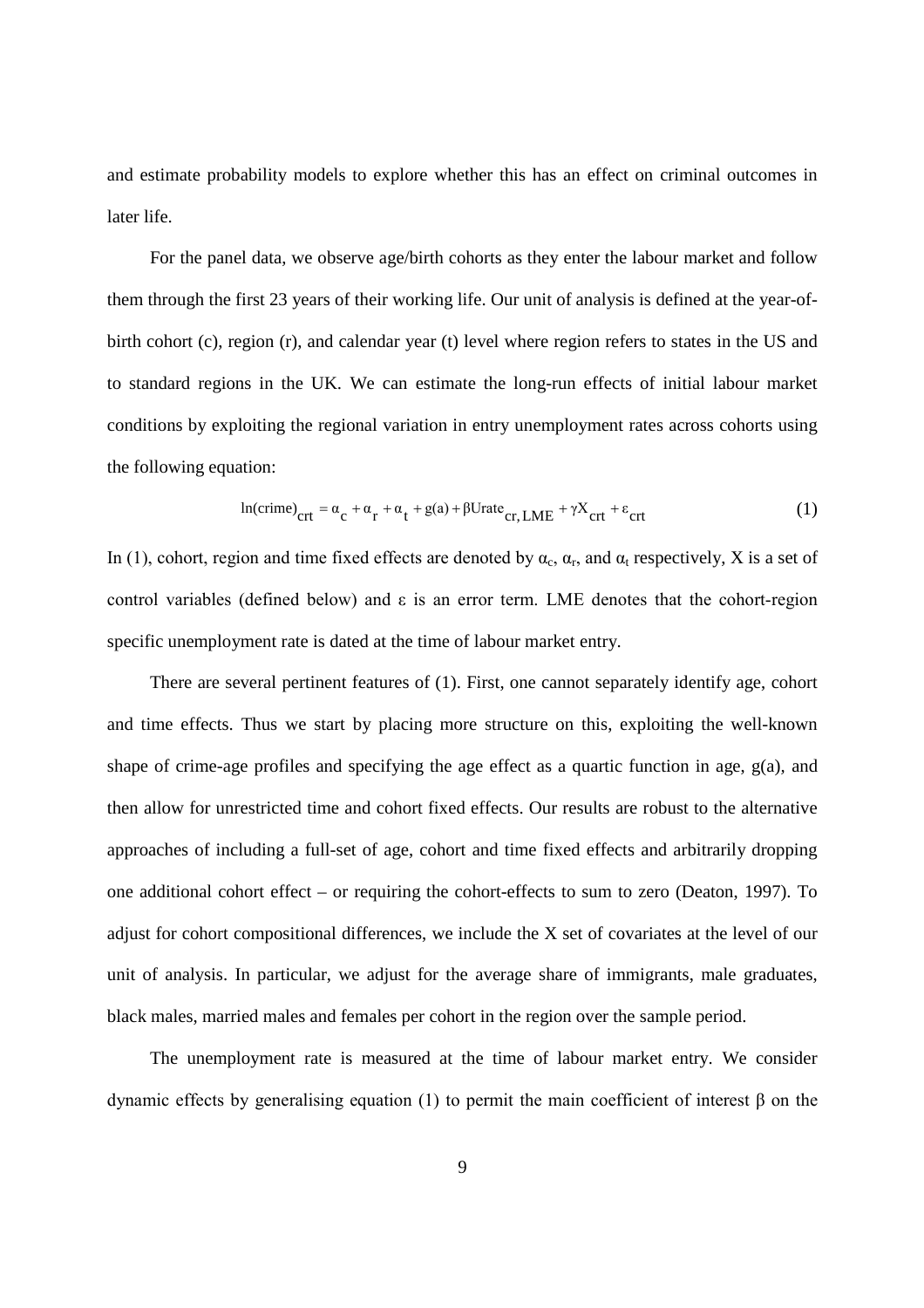initial unemployment rate may vary with labour market experience if early scarring effects erode as time since labour market entry increases:

$$
\ln(\text{crime})_{\text{crt}} = \alpha_{\text{c}} + \alpha_{\text{r}} + \alpha_{\text{t}} + g(a) + \sum_{e=1}^{E} \beta_{e} [\text{I}(\text{Exp} = e)^* \text{Urate}_{\text{cr}, t} = \text{LME}^{\text{I}} + \gamma X_{\text{crt}} + \varepsilon_{\text{crt}} \tag{2}
$$

Hence, we allow β to vary with potential labour market experience (Exp, for experience groups e  $= 1...$  E) and measure the extent to which any effect of initial unemployment on criminal behavior persists as length of time since labour market entry increases.

Our identification therefore comes from the *within*-cohort variation in entry unemployment rates across states/regions. We view this as the most convincing evidence that could be produced with the available data and therefore forms the basis of most of our results. However it could be argued that removing the aggregate national unemployment rate at entry (which follows from including cohort fixed effects) removes much of the variation over time. To address this, we also report specifications using the national unemployment rate at labour market entry and including a linear cohort trend to account for changing cohort quality.

#### *Details of US Micro Data*

The micro data on US incarceration of individuals comes from US decennial Census and American Community Survey (ACS) data. We sample all males aged 18-39 from the 5 percent samples of the 1980, 1990 and 2000 Census and the 2008-2012 ACS from IPUMS-USA (the Integrated Public Use Microdata Series). We identify the institutionalized population using the Group Quarters variable.

However, it is the case that only in the 1980 sample is the Group Quarters variable available at a detailed enough level to uniquely identify those in correctional facilities. In subsequent Censuses (and the ACS), the institutionalized population includes the following categories: correctional facilities, nursing homes and mental hospitals, and juvenile institutions.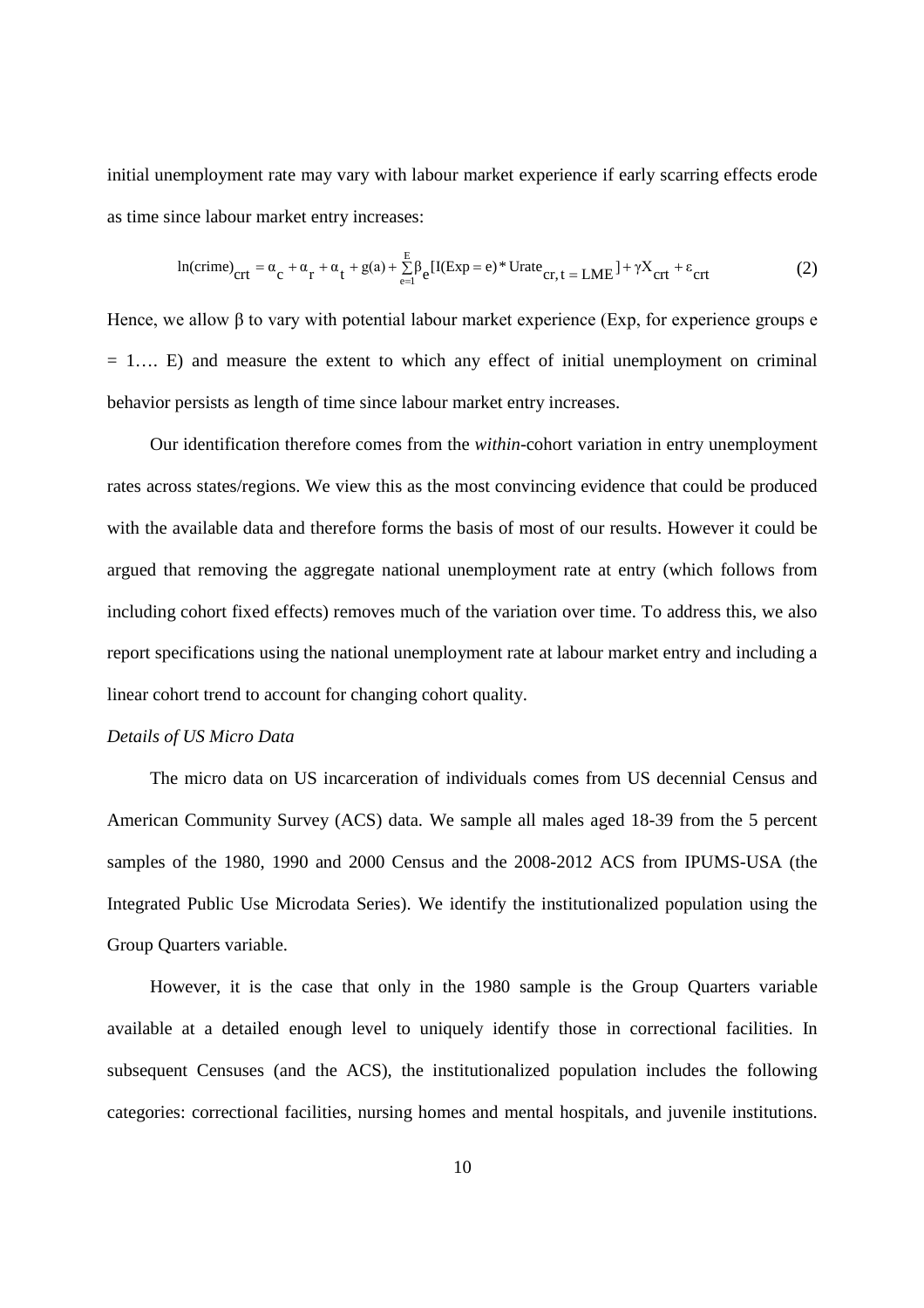Fortunately for our purposes, the share of the total institutionalized population accounted for by those in correctional facilities is very high in our sample (see Data Appendix for discussion). The additional covariates from the Census include race, marital status, veteran status and education.

#### *Details of US Panel Data*

For the panel analysis, our measure of criminality is arrests. Use of arrests data is driven by two considerations. First, consistent annual incarceration data at the state and cohort level simply do not exist in the United States (see Pfaff, 2011). Second, it is of interest to measure criminality in a broad way and check that the results are robust. We therefore use arrest data from the FBI Uniform Crime Reports (UCR). The UCR reports the number of arrests by year, state, age, gender and type of crime. Our sample runs for all years from 1980 to 2010.

We obtain the number of arrests for property and violent crimes by respectively aggregating arrests over crime types. Our measure for property crime includes arrests for burglary, larceny, vehicle theft and arson, while our measure for violent crime includes arrests for murder, rape, robbery and assault. We produce arrest rates by dividing the number of arrests by the annual population in the observational unit, and scale by 1,000. Population data is retrieved from the US Census population estimates.

We restrict the sample to males aged between 16 and 39, as this is the group of individuals with the highest crime propensity. The original data are grouped by age. Up to the age of 24 the data are reported by single age year, while for ages 25 and above the data are grouped in fiveyear age brackets (25-29, 30-34, 35-39). As our empirical strategy exploits year-of-birth cohorts, we assume that year-of-birth cohorts within the age groups 25-29, 30-34 and 35-39 are homogeneous in terms of arrest rates. We then construct the number of arrests for single-year-ofbirth cohorts within these age groups by dividing the number of arrests by five.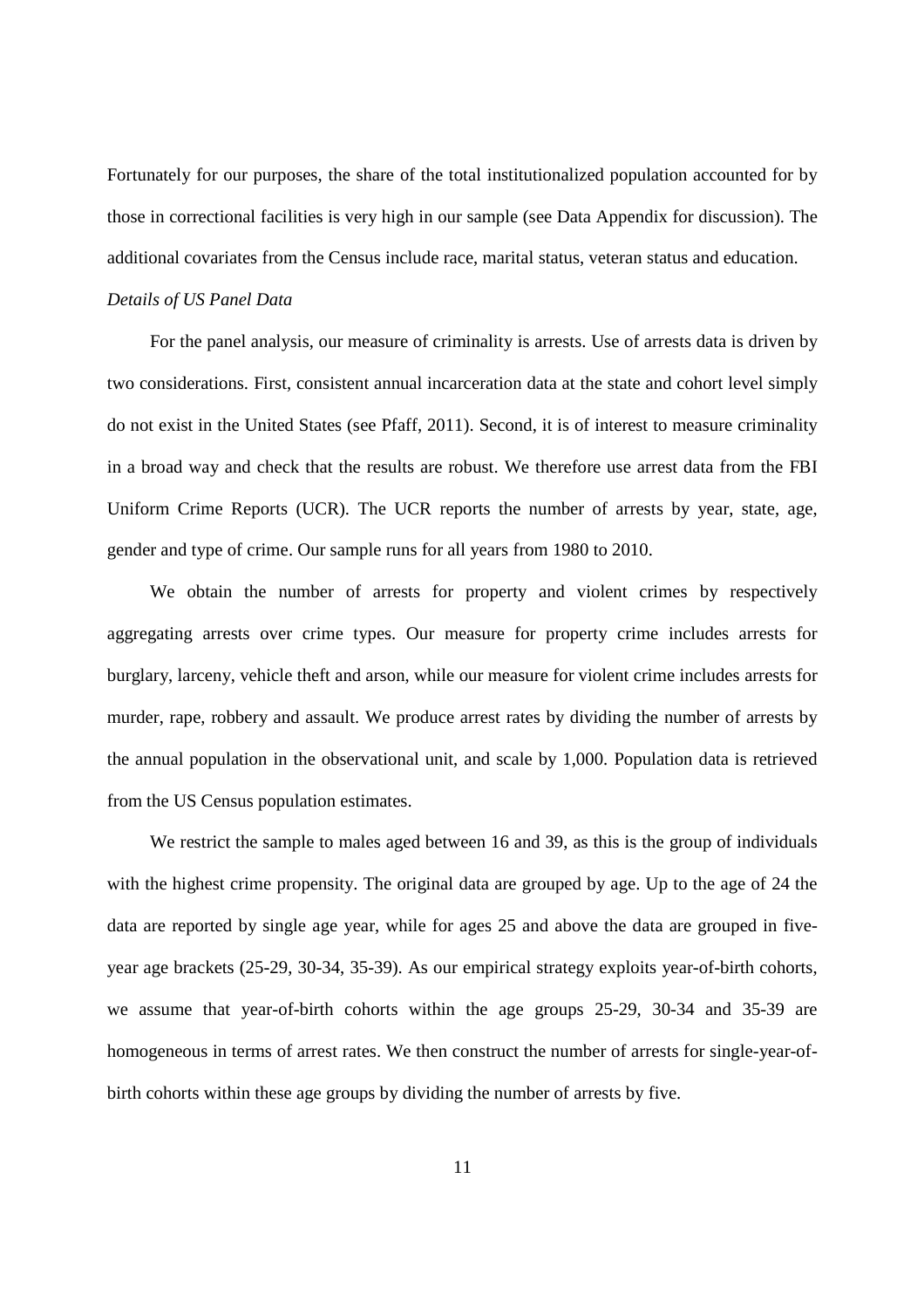Since data for some states are systematically missing, we exclude these states from our analysis.<sup>5</sup> States with missing data for a limited number of years only are included for the nonmissing years, leading to an unbalanced panel.<sup>6</sup> There is however no evidence to suggest that the states that do not report data differ significantly in terms of entry unemployment rates. We also exclude state-year observations that cover arrests for less than 95 percent of the state population in that year.

For both the Census and UCR data, our samples comprise year-of-birth cohorts that run from 1941 to 1994.<sup>7</sup> Assuming that individuals enter the labour market at age 16, we consider unemployment rates at labour market entry from 1957 to 2010. We use data on state annual insured unemployment rates from  $1957$  until  $2010$ .<sup>8</sup>

Two issues may arise with these data. First, since we link the current arrest rate for a particular cohort in a given state to the initial entry unemployment rate of that cohort in the *same* state, we assume that cohorts do not substantially move across states over time. So for example, we assume that the criminal behavior of the 30 year-old cohort in California in the year 2000 is affected by the unemployment rate in California in the year 1986, when that cohort entered the labour market. The empirical validity of this is subject to no inter-state mobility since schoolleaving age. If there is mobility but it is random since school exit, the estimates will merely be noisy. However if mobility is driven by self-selection, the coefficient of interest may be biased. Following Dahl (2002) we present robustness tests based on mobility data from the US Census.

<sup>5</sup> Excluded states are: Indiana, Louisiana, Mississippi, Montana, Nebraska, New Hampshire, New Mexico, New York, Ohio, South Dakota, and Washington. As an example, New York is excluded since New York City (the NYPD) systematically does not report arrests, and thus arrest data at state level would be heavily undercounted.

<sup>&</sup>lt;sup>6</sup> For example, Florida does report arrests until 1995, but not afterwards. Thus, we include Florida in our sample until 1995.

<sup>7</sup> Our first year of data on arrests/incarceration is 1980 and the oldest age we consider is 39, so this cohort was born in 1941. Similarly our data ends in 2010 and the youngest age is 16 (i.e. the 1994 birth-cohort).

<sup>&</sup>lt;sup>8</sup> The downside of using that kind of data is that it does not allow us to distinguish between total and youth unemployment rates at labour market entry, nor provide measures of the duration of unemployment.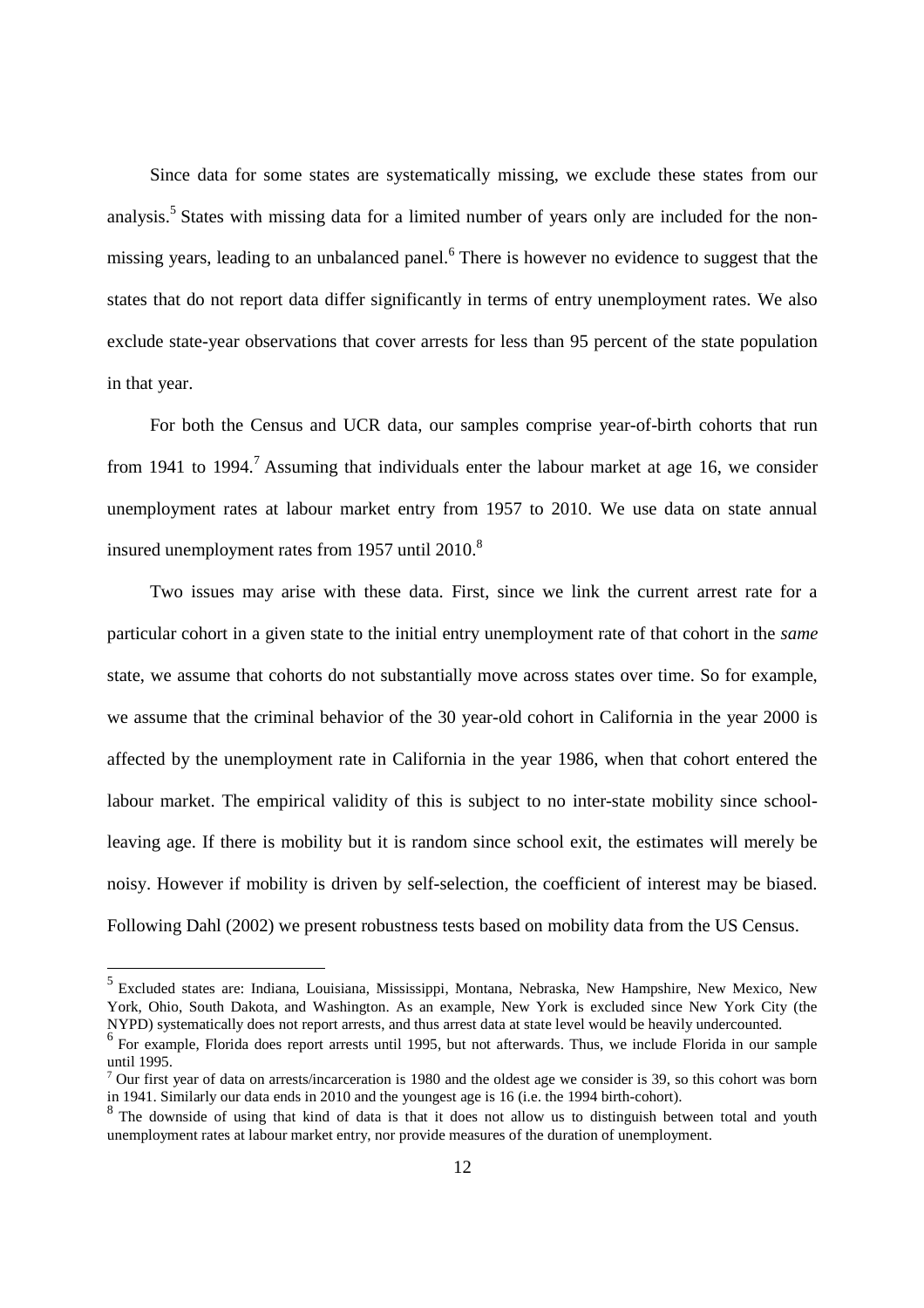Second, we use age 16 to identify the entry year into the labour market. We justify that assumption by the observation that the majority of arrested criminals have low educational attainment and generally do leave school at or around the compulsory school leaving age. In the US Census data we use in our microdata analysis, 86 percent of those incarcerated over the 1980- 2010 sample had high school or less (<=12 years of education) as their highest level of education. Clearly we would like to restrict the arrest sample to those who left school at the compulsory school-leaving age but such data is not available as we do not know education levels of those arrested. Our results are likely to be biased downward as a result. Of course, with the Census data we can separately identify those who finished school at the compulsory school-leaving age and we do indeed show that the effects are more substantial for the less educated.

#### *Details of UK Micro Data*

Our micro-level data for the UK comes from the British Crime Survey (BCS). The BCS is a large (45,000 individuals) annual cross-section survey used to construct measures of crime victimization. Each year, a sub-sample of respondents is asked whether they have ever been arrested by the police. There is no information on the type of crime for which they were arrested, or on the eventual outcome. However as we will use conviction data in the UK panel analysis, it is useful to have an alternative measure of criminal behaviour (as in Lochner and Moretti, 2004) to evaluate robustness. We have a broad array of personal characteristics including educational attainment, ethnicity, marital status, housing status and employment and income measures.

#### *Details of UK Panel Data*

Crime data for the UK panel come from the Offenders Index Database (OID) and the Police National Computer (PNC). The measure of crime is convictions. This has the advantage of capturing actual offenders (subject of course to wrongful conviction) rather than the proportion of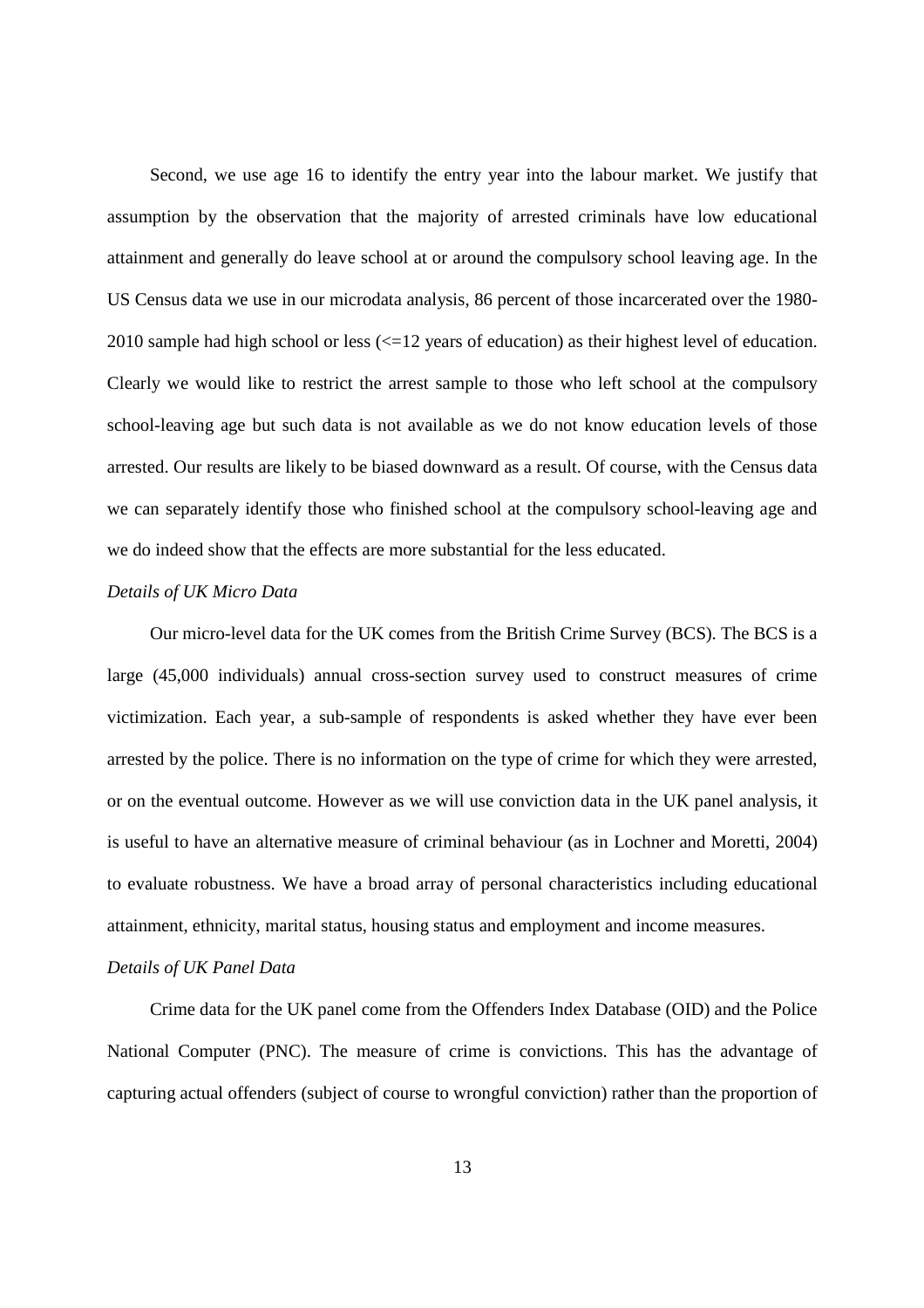a particular cohort that come into contact with the police. The OID/PNC provides data on gender, date of birth, region of conviction and offence category. This data sample runs from 1980 to 2010.

We obtain the number of convictions for property and violent crimes by aggregating convictions over crime types. As such, our measure for property crime includes burglary, theft and handling stolen goods and criminal damage, while our measure for violent crime includes violence against the person, sexual offences and robbery. We produce conviction rates by dividing the number of convictions by the annual population in the observational unit, and scale by 1,000. Population data is taken from the ONS population estimates. As with the US data, the sample covers convictions from 1980 to 2010 for 16-39 year-old males. Individual year-of-birth cohorts again therefore run from 1941 until 1994. Assuming that individuals enter the labour market at age  $16^9$ , we consider unemployment rates at labour market entry from 1957 until 2010. The unemployment rate data from 1975 onwards comes from the Labour Force Survey. Prior to 1975 the unemployment rate is derived from the claimant count data.

#### **4. Individual-Level Evidence**

#### **(a) United States**

We begin the analysis with the US incarceration data. We use state-at-birth to identify the state in which the individual went to school (Dahl, 2002) and so restrict the data to those born in the United States. Table 1, Panel A reports the key regression results on the Census micro data. Column (1) reports the results for the full sample of males aged 18-39 whilst the subsequent three columns focus on samples defined by educational attainment. All regressions include a full set of

 $9$  Year of labour market entry is assumed to be 15 for those leaving school by 1972 and 16 for those leaving from 1973 onward to reflect the change in compulsory school leaving age from 15 to 16 introduced in the UK in 1973.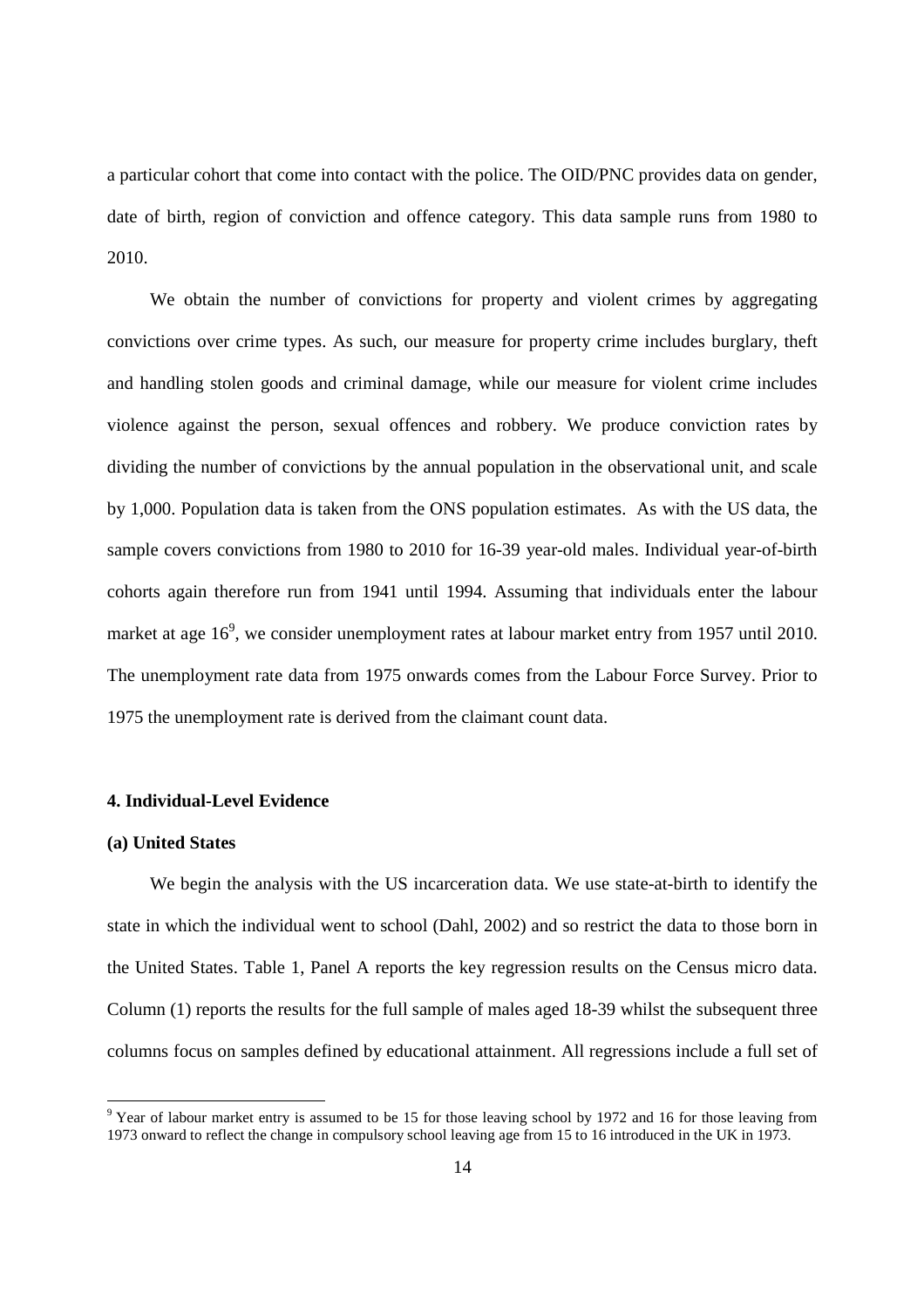year, state of residence, state of birth and cohort effects, a quartic in age and controls for race, education, marital status and veteran status.

The estimated coefficient on entry unemployment in column (1) is 0.031. The mean of the dependent variable is 0.028 (i.e. 2.8 percent of males aged 18-39 are incarcerated). So entering the labour market in a time of recession (defined as the unemployment rate being 5 percentage points higher than normal) results in a 5.5 percent increase in the probability of being incarcerated at some point over the next two decades.

However we can see from the subsequent columns that this effect is almost entirely due to the high-school dropouts. A recession increases this group's probability of incarceration by 7 percent, from an already high mean of 8.4 percent. These are sizeable effects when we realize that this is averaged over more than twenty years of the individual's post-school experience.

Finally, in columns (3) and (4) we see only weak effects for those who successfully graduate from high school and no effect at all for those with 4-years of college – who should not of course be affected by the unemployment rate at the compulsory school-leaving age. The results in Panel B show that redefining the 1980 measure of incarceration by explicitly excluding those not in correctional facilities (see the Data Appendix for discussion) does not alter our conclusions.

#### **(b) United Kingdom**

For the UK, we look at the individual-level data on self-reported arrests. The data provide information on the age at which the respondent left full-time education and so allow us to precisely date the year of labour market entry. The data also provide an extensive set of personal characteristics, which we would expect to be correlated with criminal activity. There are two key disadvantages in using this micro data. First, the usual concern associated with the self-reporting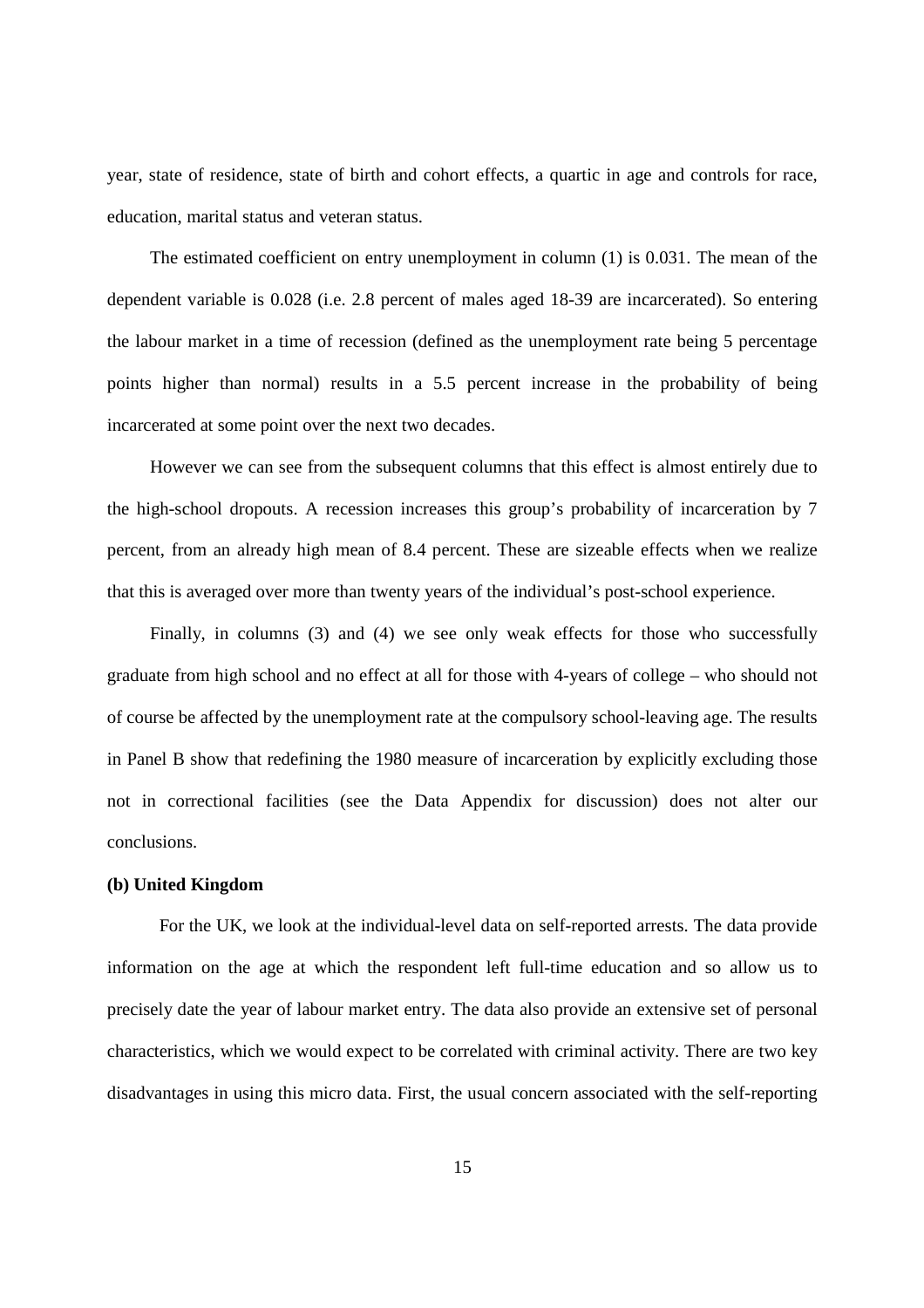of arrests. In the context of this study however, this would only bias our estimates if the selfreporting probability varied *within* a cohort depending on the initial entry unemployment rate. It seems to us hard to make such a case. Second, we have no information of when the arrest occurred – the question is simply whether the individual has *ever* been arrested. So this micro data allows us to estimate the *average* impact of initial entry unemployment on all future criminal behaviour but does not allow us to investigate the time pattern of the persistence of such effects.

We estimate probit models with the dependent variable taking the value one if the respondent reports having *ever* been arrested by the police. We include survey year dummies and an extensive set of personal controls. Table 2 reports the results. Column (1) shows an estimated significant positive coefficient on the entry unemployment rate  $-$  a recession (again defined as a 5 percentage points higher than normal unemployment rate) is thus associated with a 5.7 percent increase in the probability of ever being arrested.

In the second column we restrict attention to those whose highest educational qualification was achieved at age 16 and therefore definitely left education at age 16. Here we can more closely link exit from education and the initial unemployment rate and this is likely a sample that contains a larger fraction of individuals at risk of criminal behaviour. As expected, we find a substantially larger and more strongly identified impact of entry unemployment for this group  $-$  a recession raises the probability of ever being arrested by 8 percent for this group.

In the final column we conduct a placebo-type experiment. We examine the arrest record of individuals who report educational qualifications that required school attendance at least to age 18. This group should not have been directly affected by the unemployment rate when they were 16. Sure enough we no longer find a positive effect for these individuals – indeed the estimated coefficient on the entry unemployment rate is indistinguishable from zero.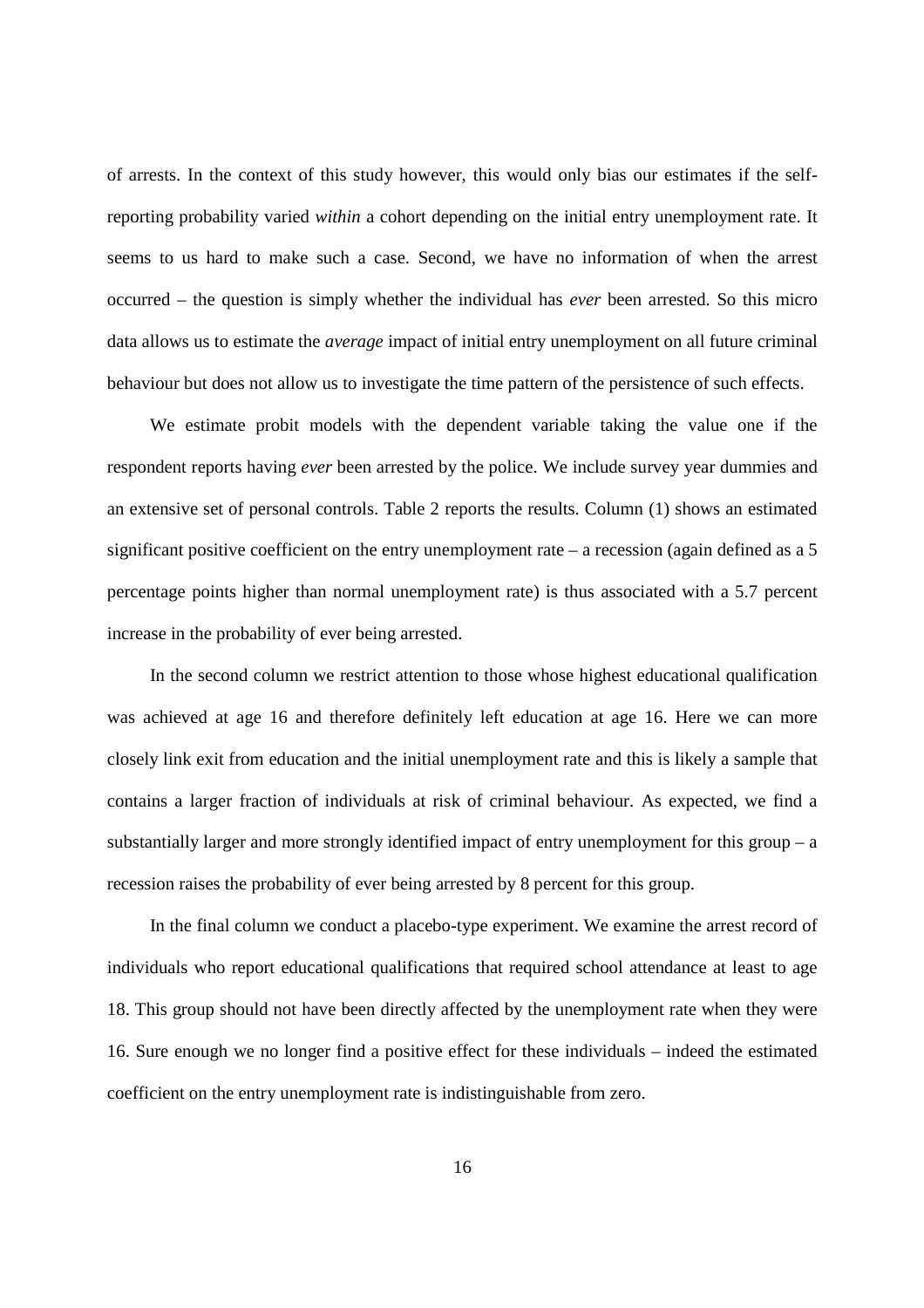#### **5. Panel Data Evidence**

#### **(a) United States**

We begin our analysis of the panel data for the US by presenting evidence on the average effect of initial labour market conditions on criminal activity. In terms of the equations above, this specification is equation (1) which restricts the coefficient β to be the same across experience groups, and is therefore equivalent to the specification used in the Census results of Table 1. Table 3 shows the results. The dependent variable is the log of the crime rate, where the crime rate is defined using arrest rates as explained above. Columns (1), (3) and (5) consider the national unemployment rate at labour market entry while columns (2), (4) and (6) use the state unemployment rate at labour market entry (our preferred specification). All regressions include year and state fixed effects, a quartic function in age and cohort composition variables.<sup>10</sup> The national results control for a linear cohort trend while the state results include a full set of cohort fixed effects. The regressions are weighted by cell-population and robust standard errors are clustered at the state-cohort level.

Columns (1) and (2) of Table 3 show a strong positive estimated coefficient on the entry unemployment rate, whether we exploit the national or state-level variation in entry unemployment. The average arrest rate for a cohort entering the labour market in a recession is estimated to be around 7.5 percent higher than for a similar cohort entering into a normal labour market (again using a 5 percentage point increase in unemployment). The effect is statistically significant at the 1 percent level.

This is a substantial estimate of labour market entry effects on crime, but in some respects the average effect of recessions may not be the most relevant parameter of interest. Indeed, within

<sup>&</sup>lt;sup>10</sup> As discussed in Section 3, an alternative to estimating a parametric age function is to include a full-set of age dummies and arbitrarily drop a further cohort effect. All the results in this paper are robust to this alternative and results are available upon request.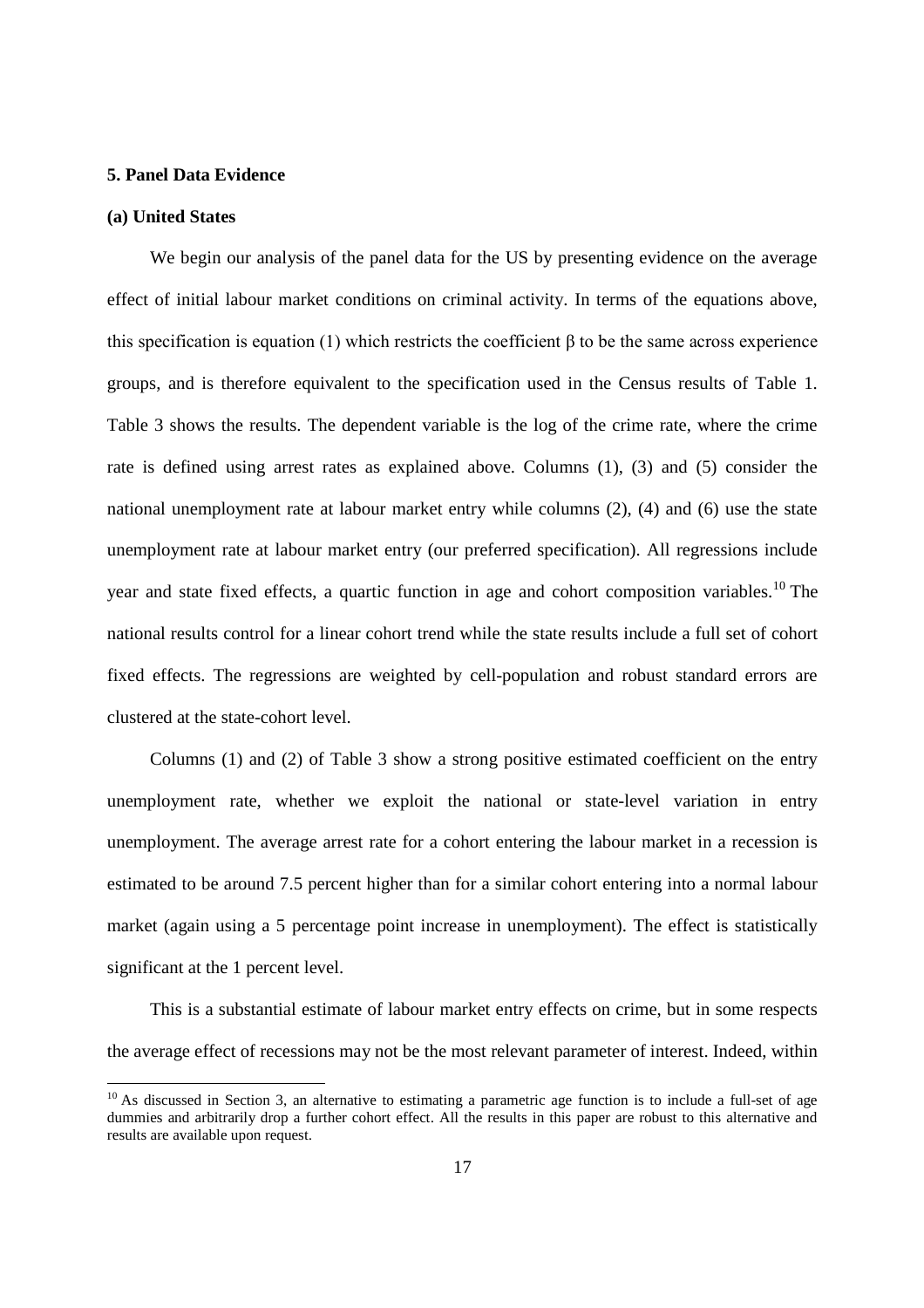a cohort, there will be a substantial share for which the marginal effect is zero, since their optimal decision will be unaffected – i.e. they are at an interior solution that results in no illegal behaviour and the recession does not move them across the threshold. Thus the average effect that we estimate is a combination of a zero effect for potentially a large share of the cohort and a substantial effect for those close to the legal/illegal threshold in the absence of a recession. The results from the analysis of the Census data suggest that substantial effects are likely for the less educated. The remaining columns show results for property crime and violent crime, using both national and state unemployment variation. The results suggest very similar and statistically significant effects in all cases. In all subsequent results we report only those that use state-level unemployment rates as we view this as providing the most convincing identification.<sup>11</sup>

Table 3 demonstrated a statistically significant and economically substantial effect of initial unemployment conditions on the *average* arrest rate of cohorts over their entire lifetime, consistent with the incarceration results of Table 1. But we are also interested in examining the persistence of this effect: is the entry unemployment effect primarily driven by a very large impact on crime in the early years after labour market entry that subsides as the young age and go on to establish a stable legal career? Or is the effect persistent, with some of those affected by harsh labour market conditions at labour market entry pushed into a criminal career that becomes self-perpetuating for the reasons discussed in Section 2? In order to examine this, we allow the coefficient on initial unemployment to vary by years since labour market entry as outlined in equation (2) of section 3.

We group experience into four categories (0-5 years, 6-11 years, 12-17 years and 18-23 years) and use an identical regression specification as in the previous table. The results are shown

<sup>&</sup>lt;sup>11</sup> Appendix Table A2 shows estimates using more disaggregated measures of crime types and finds there to be significant positive effects on all crimes except murder.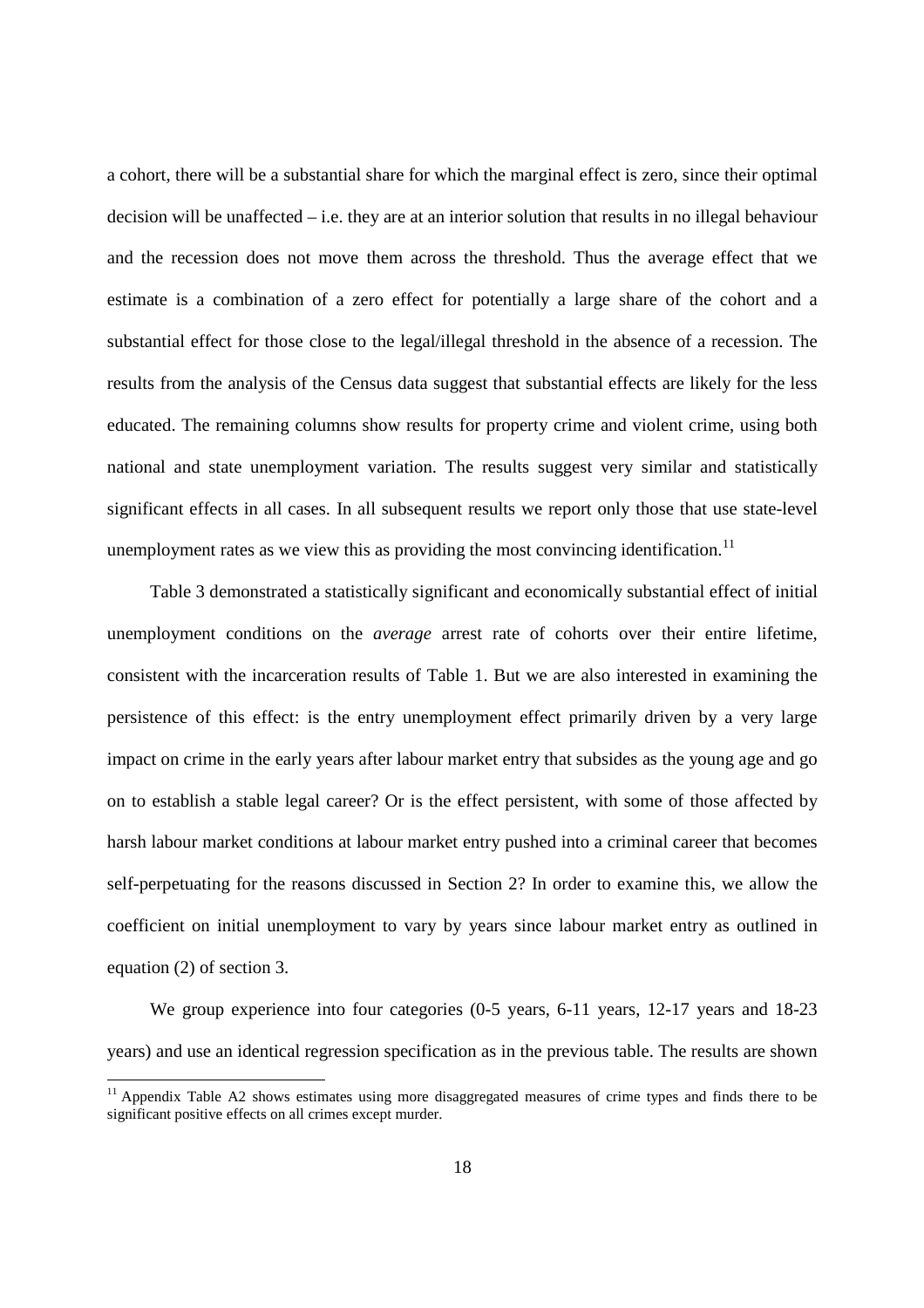in Table 4 with column (1) showing results for all crimes, and columns (2) and (3) for property and violent crime respectively. There are strong positive effects of entry unemployment on arrests in the early years in the labour market, that fall as experience increases. However even a decade after leaving school, there are strong positive effects from entry unemployment on arrests, particularly for property crime. Juveniles who leave school in a recession have higher arrest rates during their first few years in the labour market *and* higher arrests rates over a decade later than juveniles who leave school in a buoyant economy.

An alternative specification to examine the persistence of entry unemployment is to allow for the interaction term with experience to vary with individual years of experience (rather than group experience as done in Table 4). Figure 2 plots the estimated coefficients (together with 95 percent confidence intervals) for every year of labour market experience. Again, the drop in the effect after the first few years of labour market entry is clear but the individual year estimates suggest a consistent longer lasting scarring effect.

As previously discussed, one may be concerned about inter-state mobility in the data. The issue is what is the correct entry unemployment rate for cohort c at time t in state s? Thus far we have assumed it was the unemployment rate in state s at the time that cohort c left high-school. But this ignores mobility. Some of those in cohort c at time t in state s will have completed highschool in state k and entered the labour market there. For this part of the cohort, the correct entry unemployment rate is of course the unemployment rate in state k at the time cohort c left highschool. Dahl (2002) makes the same point with respect to estimates of state-specific returns to education, which differ substantially across states. His proposed solution to this mobility problem is to use reported migration flows across states to correct the estimated returns. We follow broadly the same procedure here. We use the 5 percent US Census for 1980, 1990 and 2000 and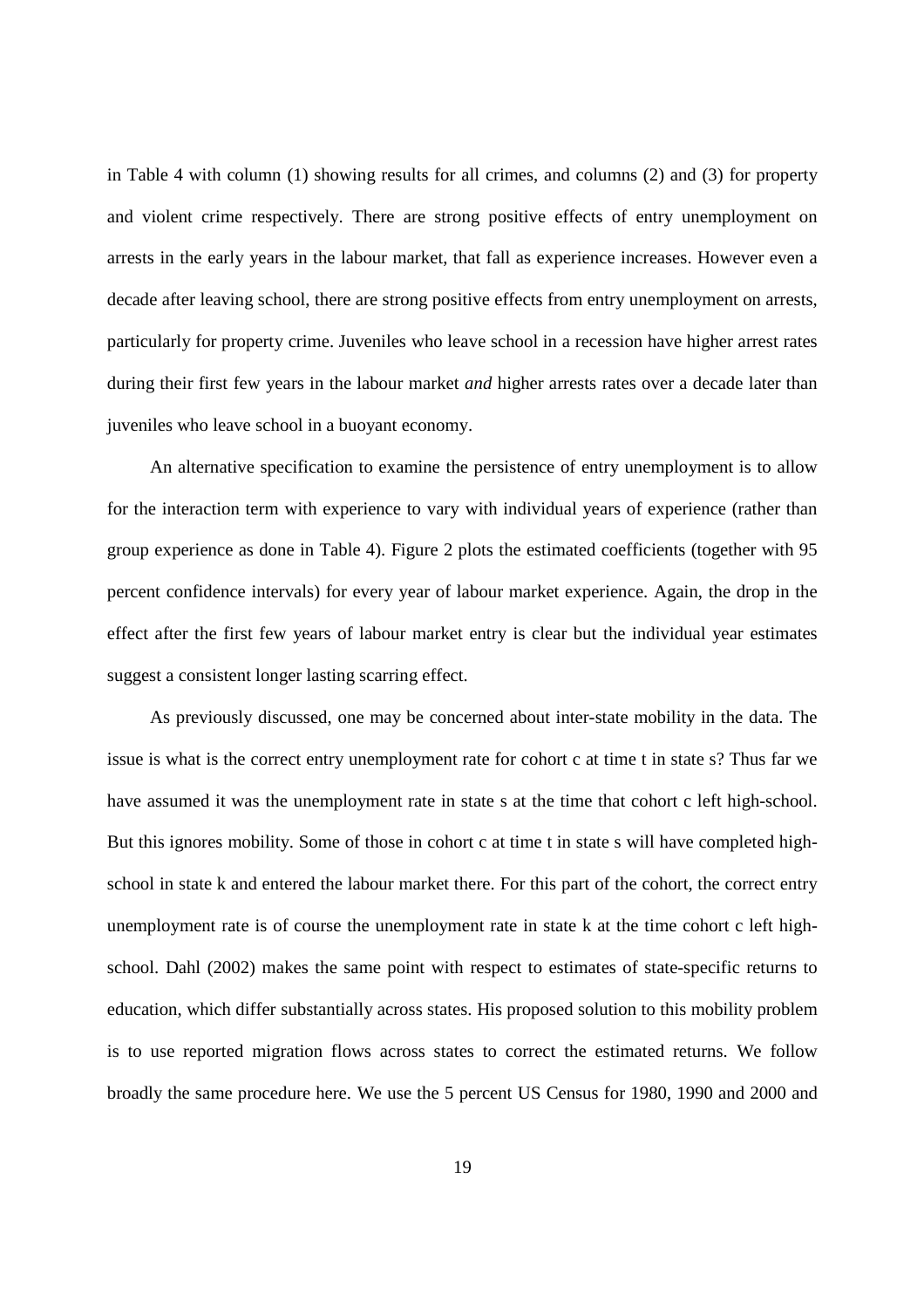the 2010 ACS to calculate for each cohort c in state s the distribution of states-of-birth. Assuming that state-of-birth and state-at-16 are highly correlated, we generate a mobility-adjusted entry unemployment rate for cohort c in state s as:

$$
u_{cs} = \sum_{k=0}^{k=50} p_{csk} u_{ck}
$$
 (3)

where p is the proportion of cohort c in state s that were born in state k.

Table 5 reports estimates using this mobility-adjusted entry unemployment rate. The results for property crime seem to be robust to the new specification, whereas the results for violent crime are substantially larger in magnitude. Hence, we appear to underestimate the effect of initial unemployment at labour market entry on criminal behavior with respect to violent crime when we do not adjust for inter-regional mobility.

Our final robustness test questions whether it is the unemployment rate at labour market entry that principally matters or whether unemployment rates across a cohort's life affect criminal behaviour. To examine this issue we re-estimate Table 3 but include as additional regressors the state unemployment rate for each cohort at ages 6, 11, 21 and 26 (in addition to the entry unemployment rate at age 16). Since unemployment rates within a state over time are highly auto-correlated we include each of these additional unemployment rates separately. Table 6 shows that the unemployment rate at age 16 is always quantitatively the most important measure but there is clearly evidence that the unemployment rate at other points in the life-cycle matter. This is an interesting question for future research, though we suspect more complete life histories of individuals would be required for deeper analysis.

#### **(b) United Kingdom**

We begin in Table 7 with the same specification reported in Table 3 for the US. Recall that this estimates the average effect of initial labour market conditions on criminal activity, in this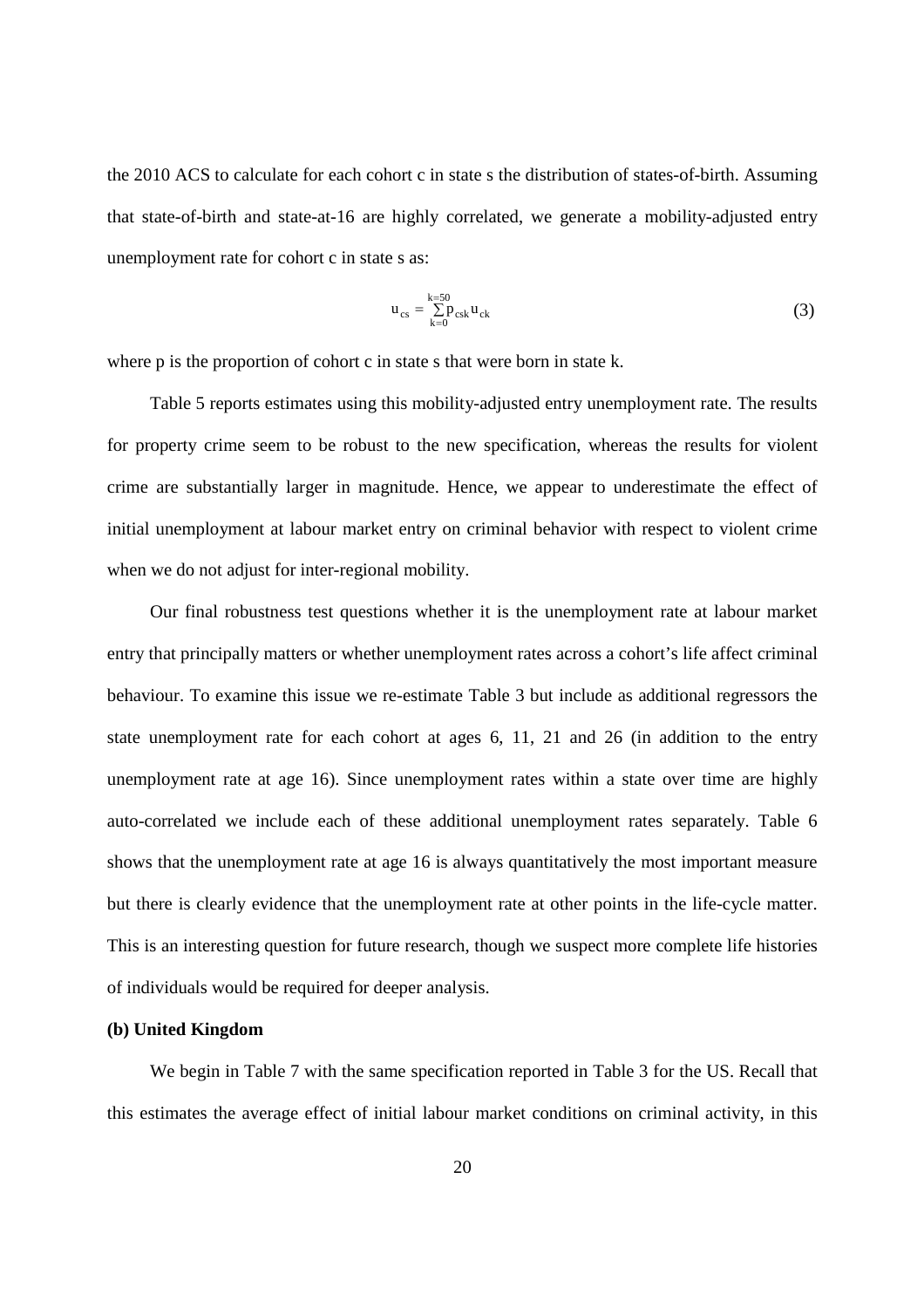case convictions rather than arrests. As with Table 3, we report estimates for total crime and for property and violent crime separately and using either the national or region-specific entry unemployment rate. The only specification difference is that we allow cohort composition effects to have different coefficients in London compared to the rest of the UK. The differences in these estimated coefficients are statistically significant, suggesting that over time cohort composition and their effects on crime have differed substantially between London and the rest of the UK.<sup>12</sup>

As with the US results, we find a statistically significant effect of entry unemployment on overall lifetime crime. Taking the estimated coefficient in Column (2), a recession that raises the unemployment rate by 5 percentage points would raise the lifetime conviction rate by 4 percent. Interestingly, this estimate is almost identical to that for the US incarceration results. We might of course expect the effect on conviction and incarceration to be somewhat less than on arrests.<sup>13</sup>

Next we examine the persistence of the entry unemployment effect. As in Table 4 for the US, we split the data into four experience groups (0-5 years, 6-11 years, 12-17 years and 18-23 years) and allow the entry effect to differ across the experience groups. Table 8 shows there to be a strongly persistent effect of entry unemployment on subsequent criminal convictions. Once again, the key message is that high entry unemployment contributes to significantly higher crime rates among affected cohorts that are long-lasting. Over a decade after entry, conviction rates remain significantly higher. For property crime, the influence eventually dies out after 15-20

<sup>&</sup>lt;sup>12</sup> An alternative would be to estimate the models using the regional dimension outside of London only. Results available on request show that this generates the same qualitative results as reported in the main text, though the precision tends to be somewhat higher. We prefer to include London and control directly for differences in the effect of cohort composition.

<sup>&</sup>lt;sup>13</sup> We are somewhat skeptical about the magnitude of the effect when using national entry unemployment as the source of identification. The difficulty arises because we have to assume a specific functional form for the cohort effect whereas when regional entry unemployment is used we can non-parametrically control for the cohort effect since identification comes from *within*-cohort variation across regions. To see the sensitivity of the results to this, note that the coefficient on national entry unemployment in column (1) of Table 7 is 2.678 (0.189) when we allow a quadratic cohort trend. If instead we allow a quartic cohort trend this coefficient drops to 1.030 (0.189).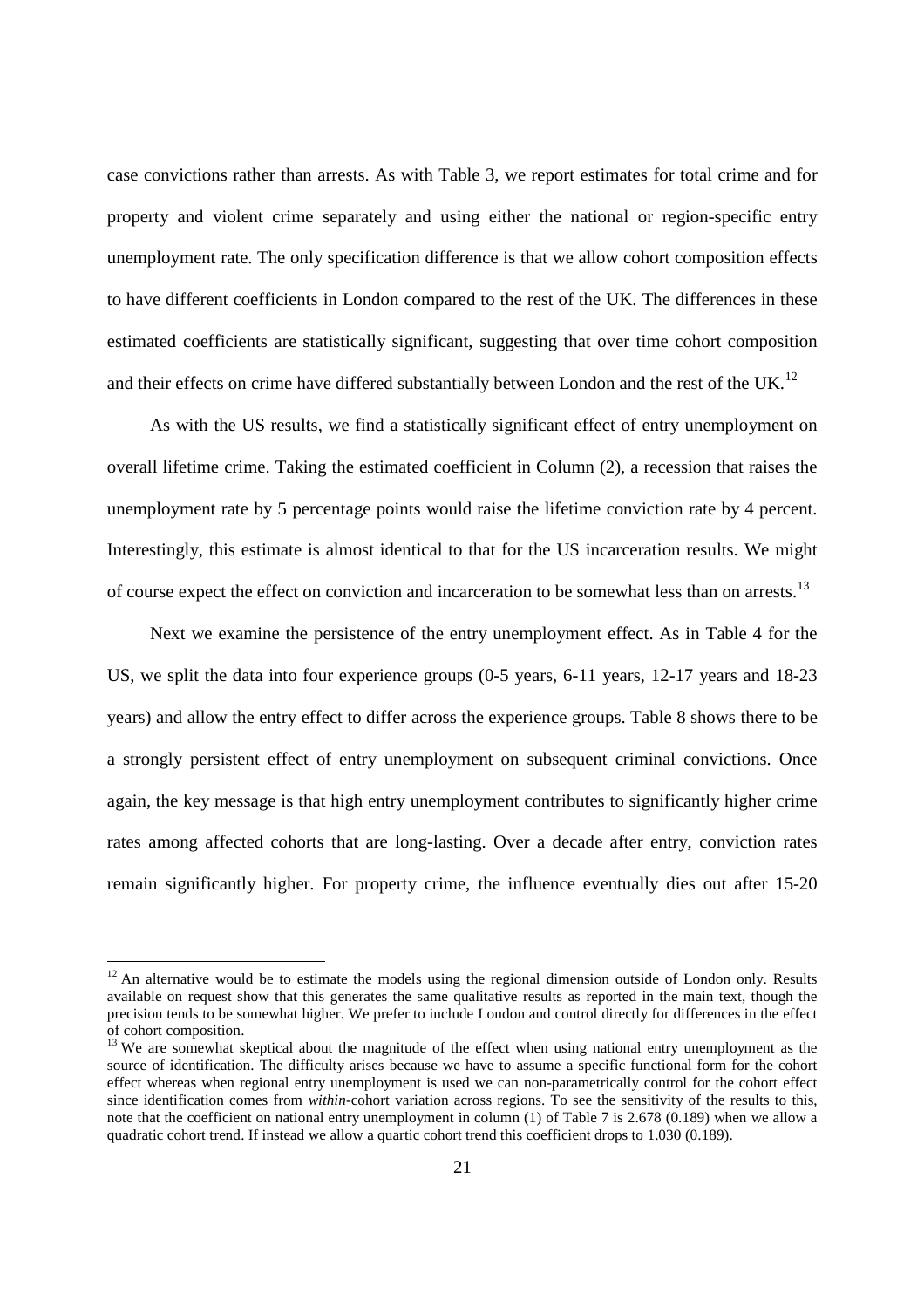years post-school experience while it remains (and indeed becomes quantitatively more significant) for violent crime.

Figure 3 shows the year-by-year effect of entry unemployment as a cohort spends more time in the labour market. One key difference between the time-profile of the experience effects for the UK and the US is that the entry unemployment effect for 16 and 17 year olds is substantially higher than the average entry unemployment effect in the US, but not in the UK. An obvious explanation for this rests with our measure of criminality in the two countries. In the US we use arrests while we use convictions in the UK. It seems likely that the detrimental effects of entry unemployment will take substantially more time to feed through to convictions than to arrests – youths may be frequently arrested but avoid the courts until a tipping point has been reached. In any event, the effects are very similar across the two countries from age 18 onwards.

Table 9 focuses on whether all recessions are alike. A feature of the labour market common to European countries over the last forty years, but almost completely absent for the US (until the Great Recession) has been the incidence of long-term unemployment. We might expect, and the model of Mocan et al. (2005) predicts, that recessions characterized by rising rates of long-term unemployment would be much worse for potential scaring. Of course initially, a rising duration for the stock of currently unemployed is positive for new entrants since the stock of unemployed provide less competition for available vacancies, but we might expect this effect to be fleeting before the negative effects of unemployment duration on new entrants takes its toll. To examine this we divide the entry unemployment rate into the short-term and long-term unemployment rate. Short-term unemployment covers all those with a current unemployment spell of less than twelve months. For our entire sample, the average unemployment rate of 7.4 percent is made up of a short-term rate of 4.6 percent and a long-term rate of 2.8 percent. The results of Table 9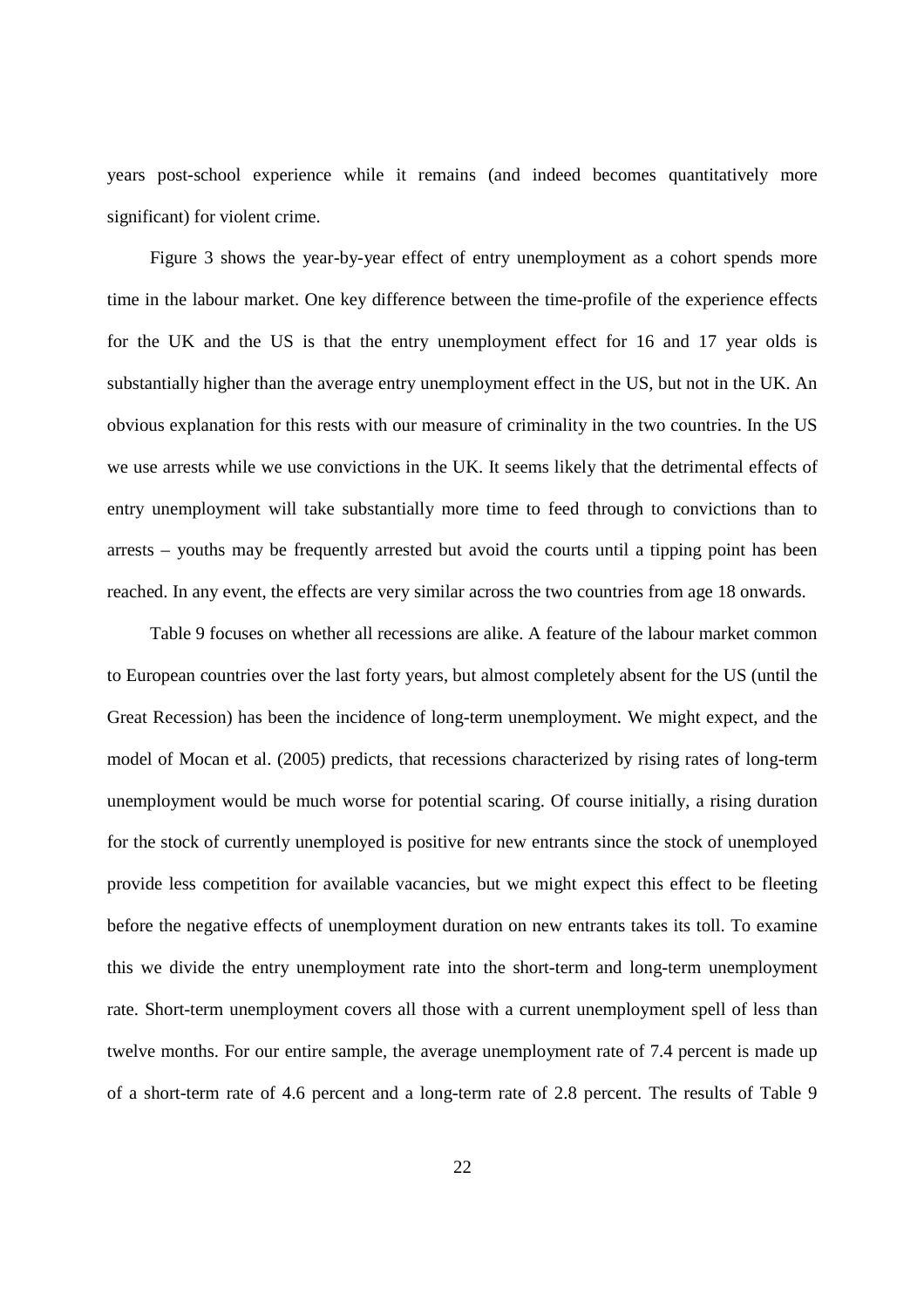show strongly that it is deep and long recessions characterized by high long-term unemployment that are particularly problematic.

Finally, we again examine unemployment rate effects across the cohort life-cycle. We include unemployment rates at ages 6, 11, 21 and 26 in addition to the entry unemployment rate at 16. Table 10 shows that for most alternatives, the entry unemployment rate effect remains robust and the unemployment rate at other ages are generally insignificant. The exception is the age 11 unemployment rate which is strongly significant and eliminates the significance of the entry unemployment effect. We note two things about this. First, the unemployment rate at entry is most auto-correlated with that at age 11 (correlation coefficient of 0.63), which makes separate identification difficult. There is nothing obviously special about age 11 - if we replaced the age 11 unemployment rate with ages 12, 13 etc. we find that the coefficient is almost the same on all of these alternatives. Second, we would not be surprised if there were some effect from prelabour market entry conditions on criminal careers. Youths see high unemployment in their area in their early teens as an indicator of their likely success in the labour market when leaving school.

#### **6. Conclusions**

We have presented the first evidence that recessions can lead to substantial and persistently higher rates of criminal behavior among those likely to be most impacted by such conditions – those newly entering the labour market. In contrast to much of the evidence on the long-run effect of initial unemployment on wages and career trajectories, we find that the effect on criminal behaviour remains substantial, though attenuated, many years after labour market entry. In effect, we show that recessions can produce career criminals. This is the case from empirical analysis based upon US and UK data, both at the level of the individual and for age/birth cohorts over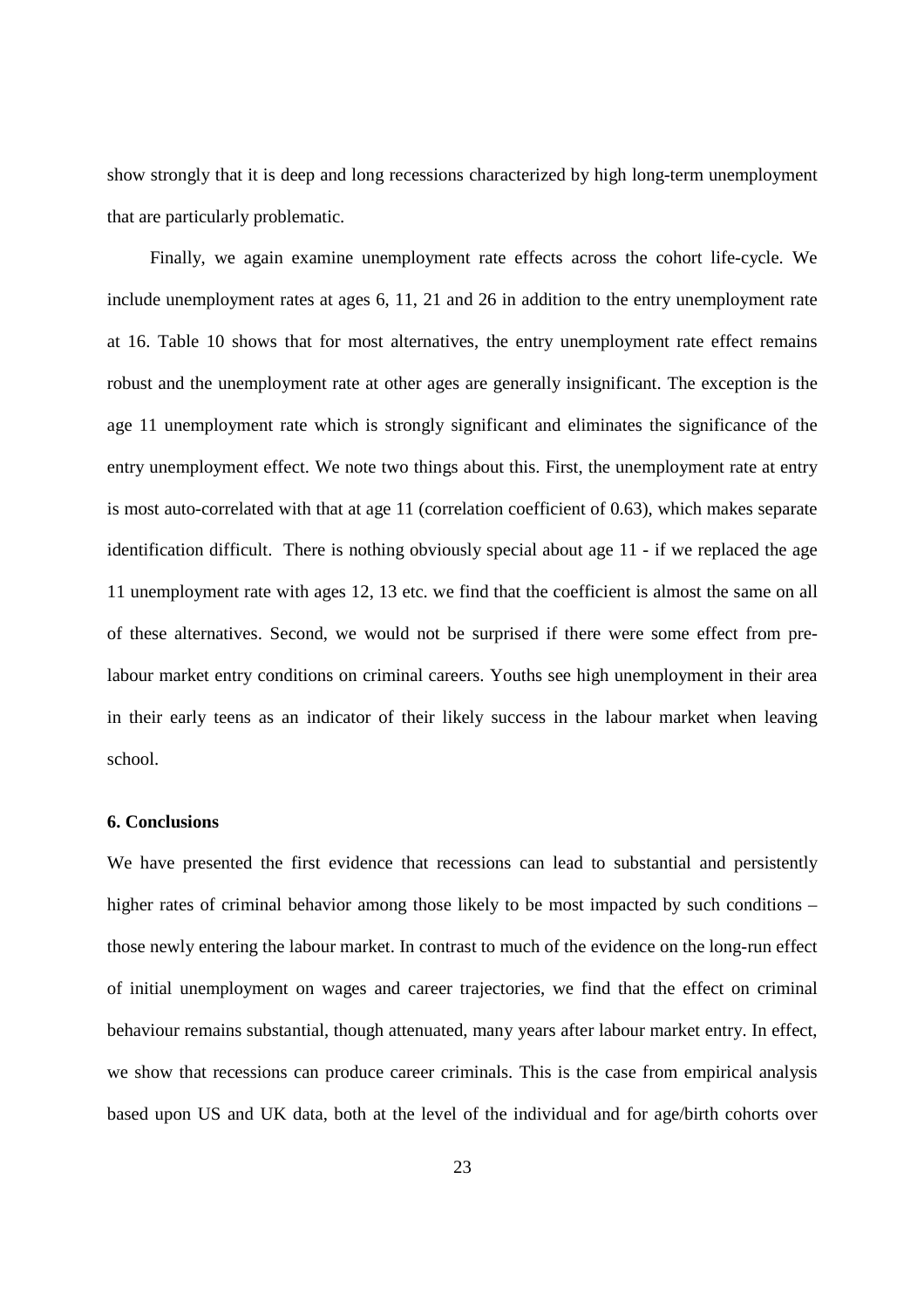time. This demonstrates a rather more disturbing long-run effect of recessions, and adds to the research picture that the state of the business cycle when people leave school and enter the labour market can have profound and sizable impacts on economic and social outcomes across their life.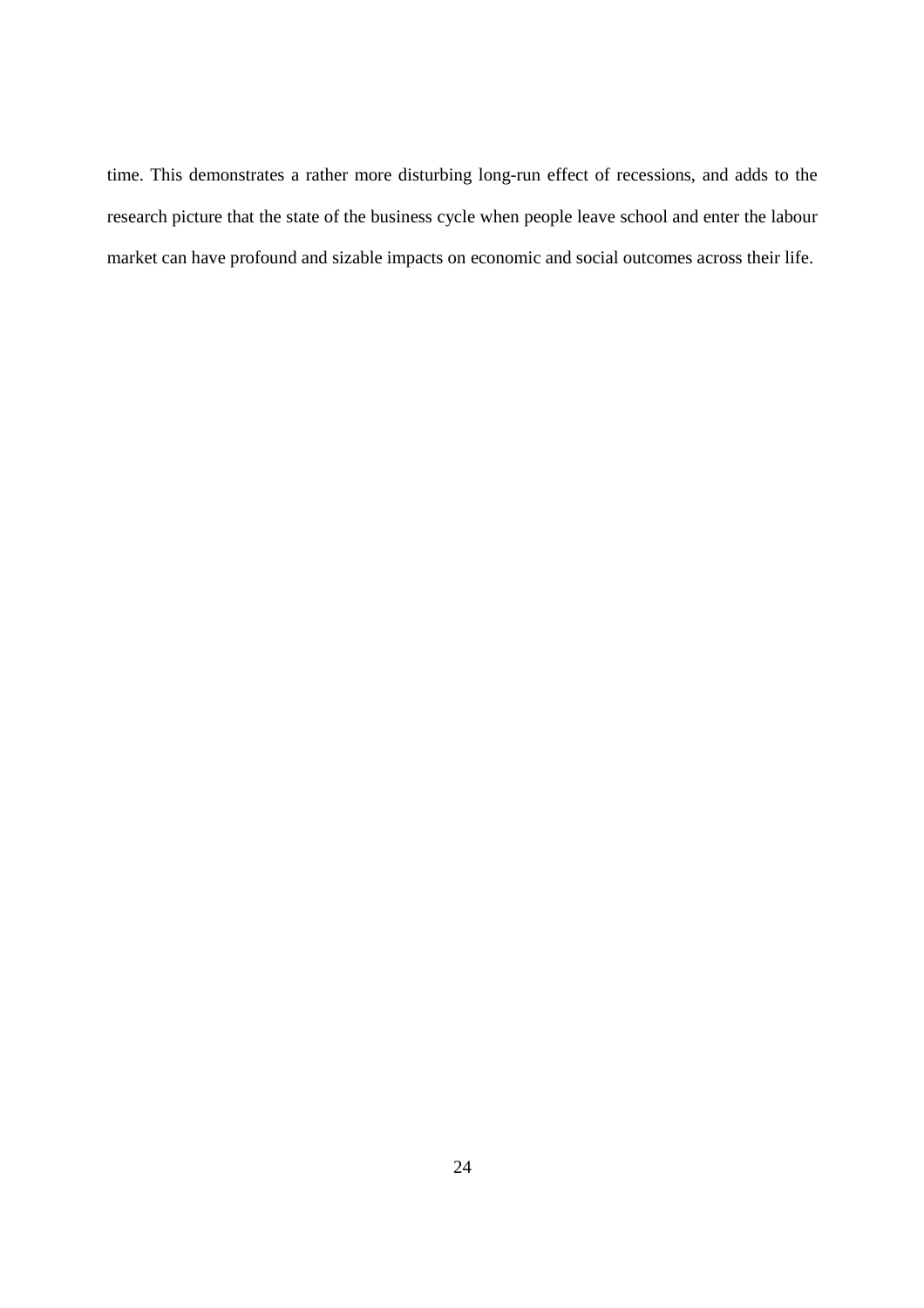#### **References**

- Beaudry, P. and DiNardo, J. (1991) The Effect of Implicit Contracts on the Movement of Wages Over the Business Cycle: Evidence From Micro Data, *Journal of Political Economy,* 99, 665-688.
- Becker, G. (1968) Crime and Punishment: An Economic Approach, *Journal of Political Economy*, 76, 175-209.
- Benedetto, G., Gathright, G. and Stinson, M. (2010) The Earnings Impact of Graduating From College During a Recession, mimeo.
- Blanchflower, D. and Oswald, A. (1994) *The Wage Curve*, MIT Press.
- Borjas, G., Grogger, J. and Hanson, G. (2010) Immigration and the Economic Status of African-American Men, *Economica*, 77(306), 255-82.
- Chalfin, A. and McCrary, J. (2014) Criminal Deterrence: A Review of the Literature, mimeo.
- Cook, P., Machin, S., Marie, O. and Mastrobuoni, G. (eds.) (2013) *What Works in Reducing Offending? Lessons from the Economics of Crime*, MIT Press.
- Cutler, D., Huang, W. and Lleras-Muney, A. (2014) When Does Education Matter? The Protective Effect of Education for Cohorts Graduating in Bad Times, National Bureau of Economic Research Working Paper 20156.
- Dahl, G. (2002) Mobility and the Return to Education: Testing a Roy Model with Multiple Markets, *Econometrica,* 70, 2367-2420.
- Deaton, A. (1997) *The Analysis of Household Surveys: A Microeconomic Approach to Development Policy*, Baltimore: Johns Hopkins University Press.
- Eggleston, E. and Laub, J. (2002) The Onset of Adult Offending: A Neglected Dimension of the Criminal Career, *Journal of Criminal Justice,* 30, 603-22.
- Elliott, D. S. (1994) Serious Violent Offenders: Onset, Developmental Course, and Termination, *Criminology*, 32, 1-21.
- Fougere, D., F. Kramarz and J. Pouget (2009) Youth Unemployment and Crime, *Journal of the European Economic Association*, 7(5), 909-38.
- Freeman, R. (1999) The Economics of Crime, Chapter 52 in O. Ashenfelter and D. Card (eds.) *Handbook of Labour Economics*, North Holland Press.
- Genda, Y., Kondo, A. and Ohta, S. (2010) Long-Term Effects of a Recession at Labour Market Entry in Japan and the United States, *Journal of Human Resources,* 45, 157-96.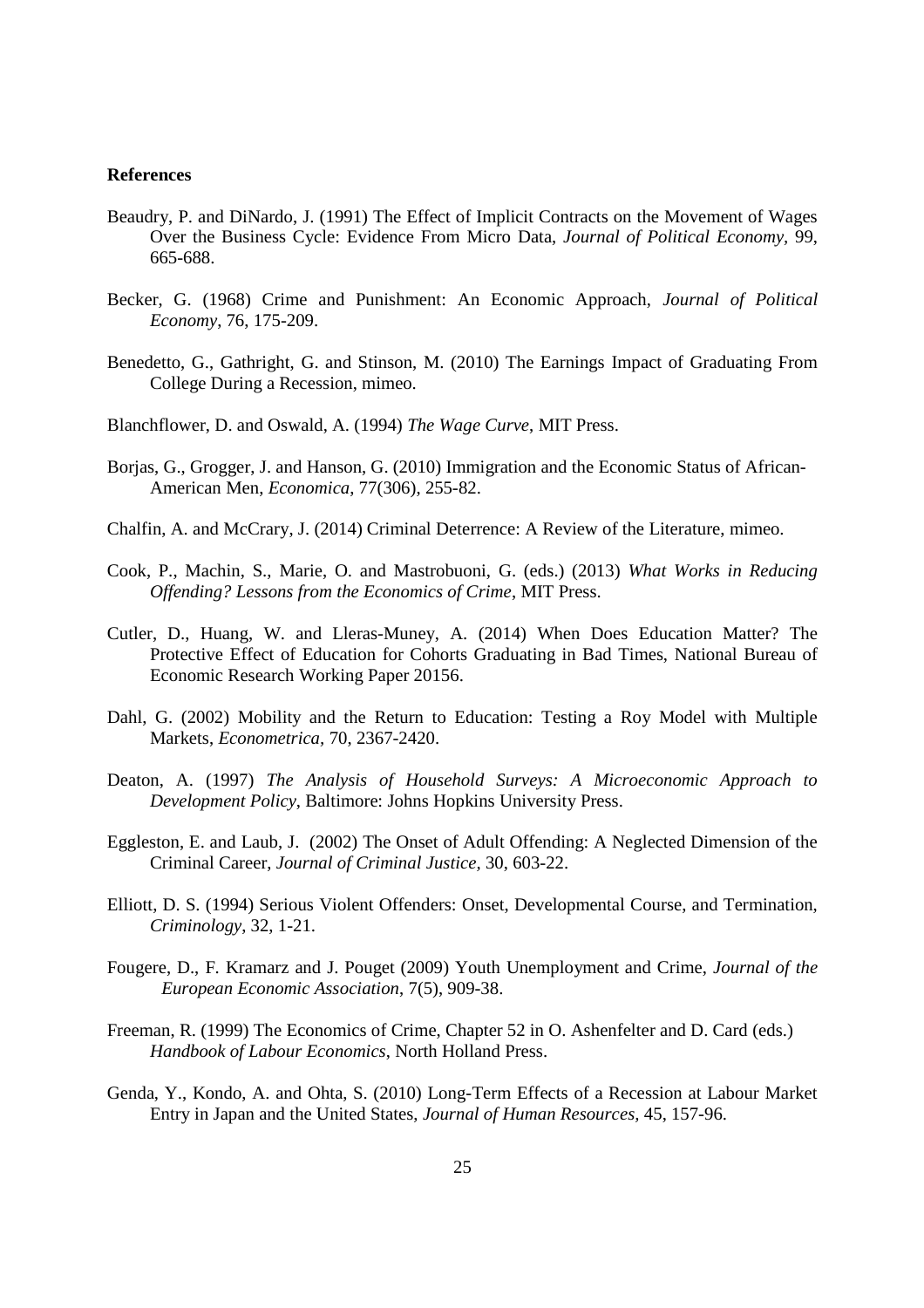- Giuliano, P. and Spilimbergo, A. (2014) Growing up in a Recession, *Review of Economic Studies,* 81, 787-817.
- Gould, E., Weinberg, B. and Mustard, D. (2002) Crime Rates and Local Labour Market Opportunities in the United States: 1979-1997, *Review of Economics and Statistics,* 84, 45- 61.
- Greenberg, D. (1985) Age, Crime and Social Explanation, *American Journal of Sociology*, 91, 1- 21.
- Gronqvist, H. (2013) Youth Unemployment and Crime: Lessons From Longitudinal Population Records, Swedish Institute for Social Research mimeo.
- Hansen, K. (2003) Education and the Crime-Age Profile, *British Journal of Criminology*, 43, 141-68.
- Hirshi, T. and M. Gottfredsson (1983) Age and the Explanation of Crime, *American Journal of Sociology*, 91, 22-7.
- Kahn, L. (2010) The Long-Term Labour Market Consequences of Graduating from College in a Bad Economy, *Labour Economics*, 17(2), 303-16.
- Lochner, L. and Moretti, E. (2004) The Effect of Education on Crime: Evidence From Prison Inmates, Arrests and Self-Reports, *American Economic Review*, 94, 155-189.
- Lynch, J., Smith, S., Graziadei, H. and Pittayathikun, T. (1994) Profile of Inmates in the United States and in England and Wales, 1991, Bureau of Justice Statistics.
- MacLean, J. (2013) The Health Effects of Leaving School in a Bad Economy, *Journal of Health Economics,* 32, 951-64.
- McGee, T., and Farrington, D. (2010) Are There Any True Adult-onset Offenders?, *British Journal of Criminology,* 50, 530-49.
- Mocan, N., Billups, S. and Overland, J. (2005) A Dynamic Model of Differential Human Capital and Crime, *Economica*, 72, 655-81.
- Oreopoulos, P., von Wachter, T. and Heisz, A. (2012) The Short- and Long-Term Career Effects of Graduating in a Recession, *American Economic Journal: Applied Economics,* 4, 1-29.
- Oyer, P. (2006) Initial Labour Market Conditions and Long-term Outcomes for Economists, *Journal of Economic Perspectives,* 20, 143-60.
- Oyer, P. (2008) The Making of an Investment Banker: Macroeconomic Shocks, Career Choice and Lifetime Income, *Journal of Finance*, 63, 2601-28.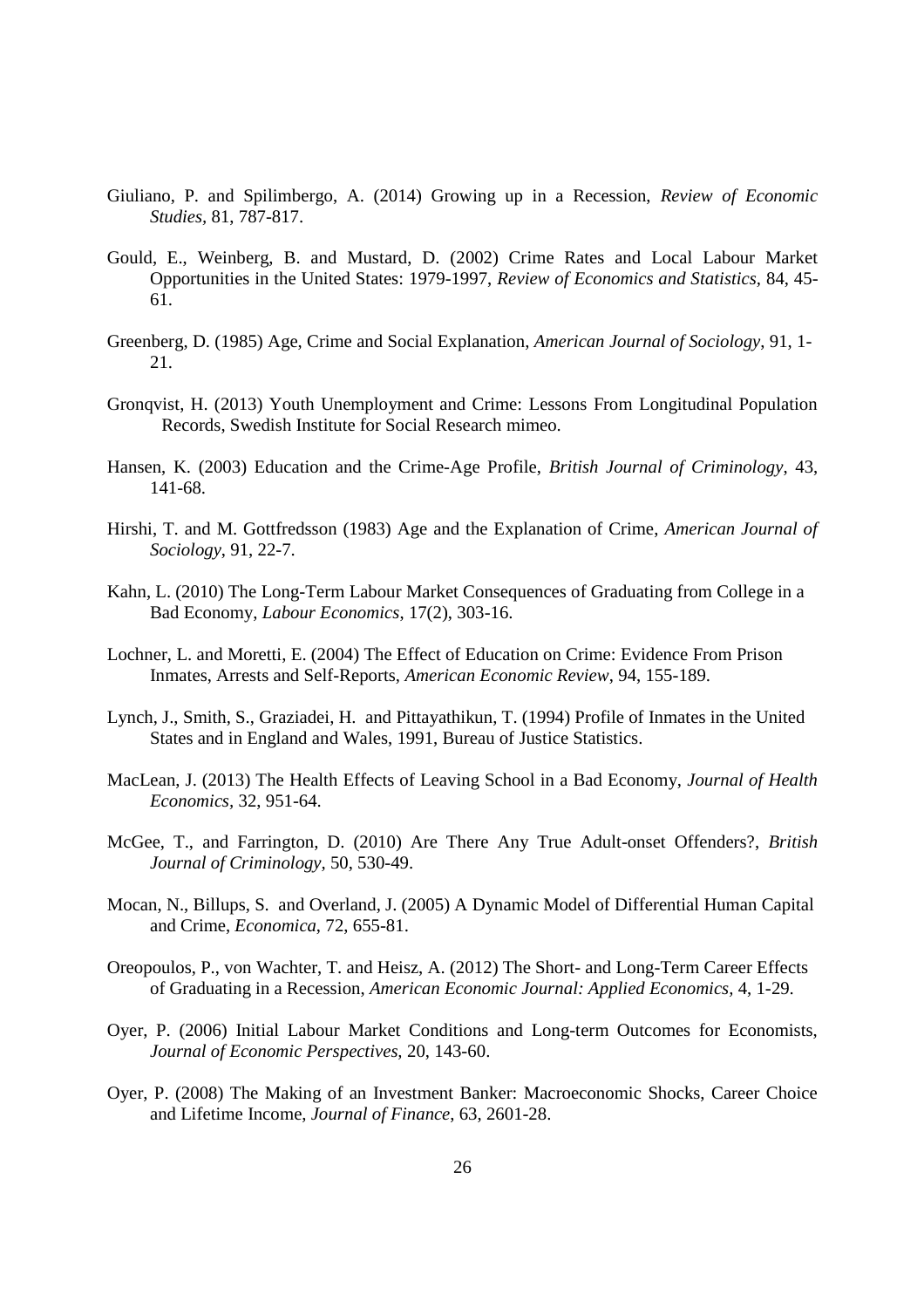- Pfaff, J. (2011) The Myths and Realities of Correctional Severity: Evidence from the National Corrections Reporting Program, *American Law and Economics Review,* 13, 491-531.
- Piquero, A., Farrington, D. and Blumstein, A. (2003) The Criminal Career Paradigm, *Crime and Justice*, 30, 359-506.
- Pratt, T. and F. Cullen (2000) The Empirical Status of Gottfredson and Hirschi's General Theory of Crime: A Meta-Analysis, *Criminology*, 38, 931-964.
- Quetelet, A. (1831) [1984] *Research on the Propensity for Crime at Different Ages*, translated and introduced by Sawyer F. Sylvester. Cincinnati: Anderson.
- Sampson, R. and Laub, J. (1993) *Crime in the Making: Pathways and Turning Points Through Life,* Cambridge, Mass: Harvard University Press.
- Sampson, R. and Laub, J. (2005) A Life-Course View of the Development of Crime, *ANNALS of the American Academy of Political and Social Science*, 602, 12-45 and 73-79.
- Zara, G. and Farrington, D. (2010) A Longitudinal Analysis of Early Risk Factors for Adult-onset Offending: What Predicts a Delayed Criminal Career?, *Criminal Behaviour and Mental Health,* 20, 257-73.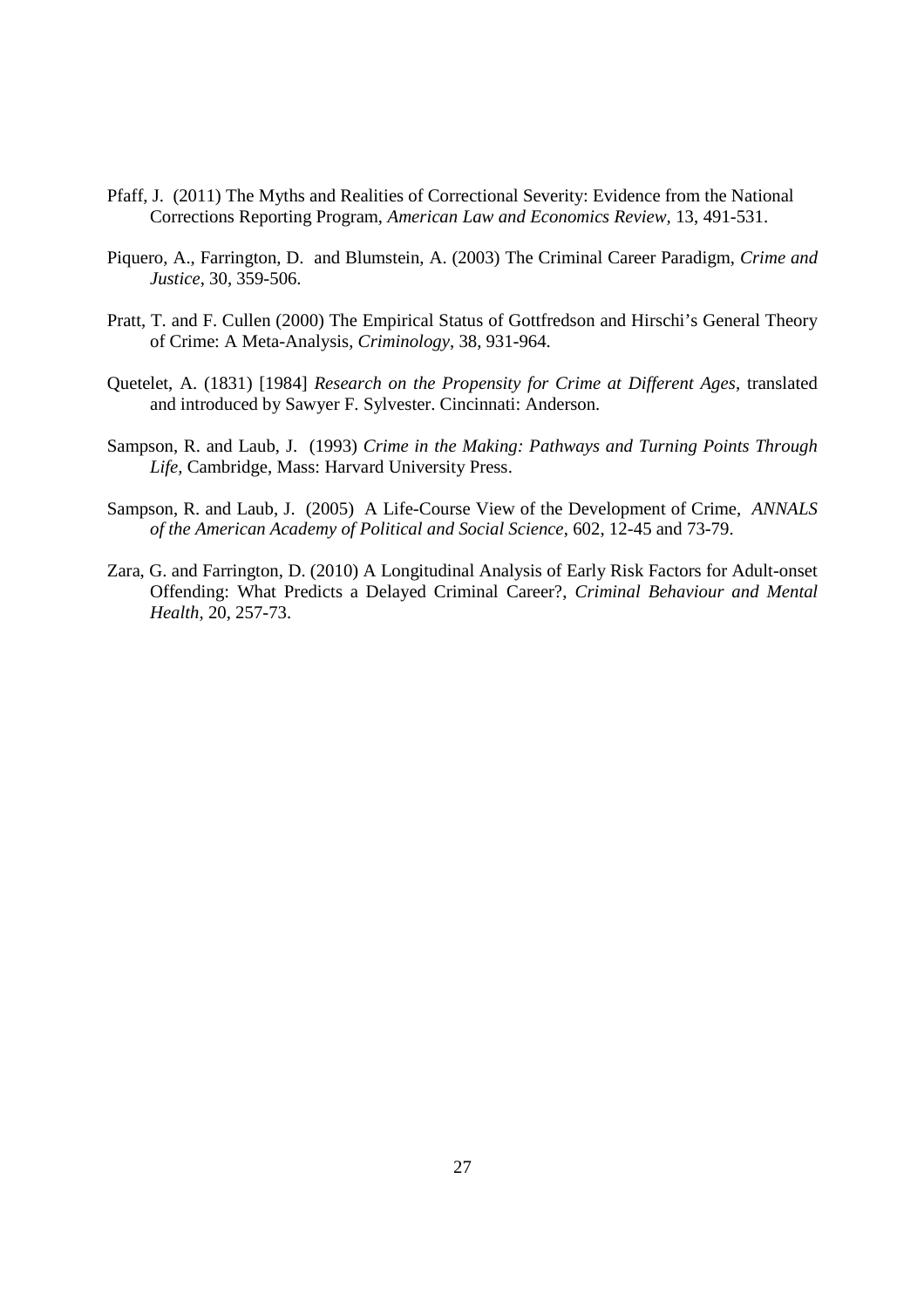

**Figure 1a: Male Offender Rates by Age, US**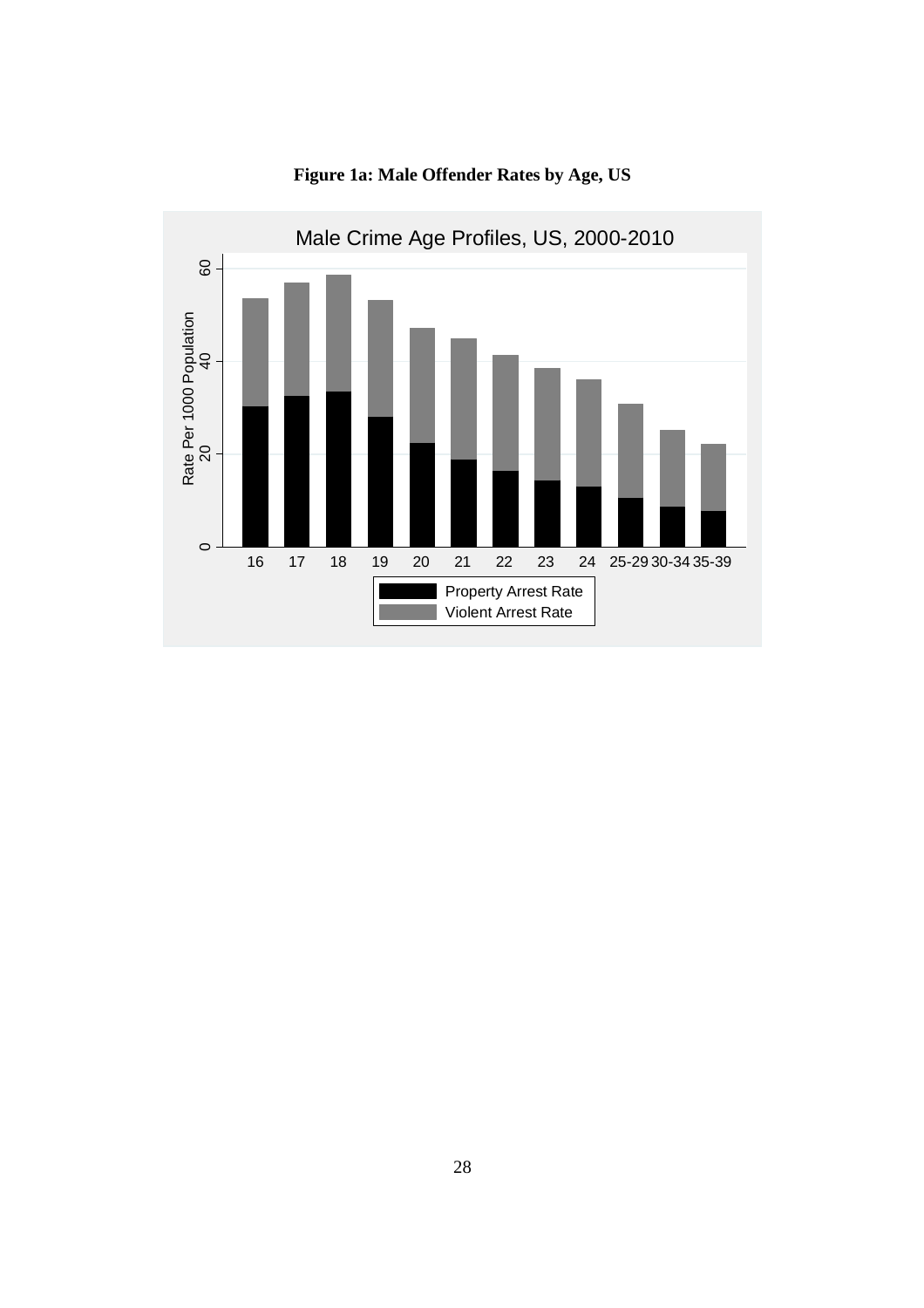

**Figure 1b: Male Offender Rates by Age, UK**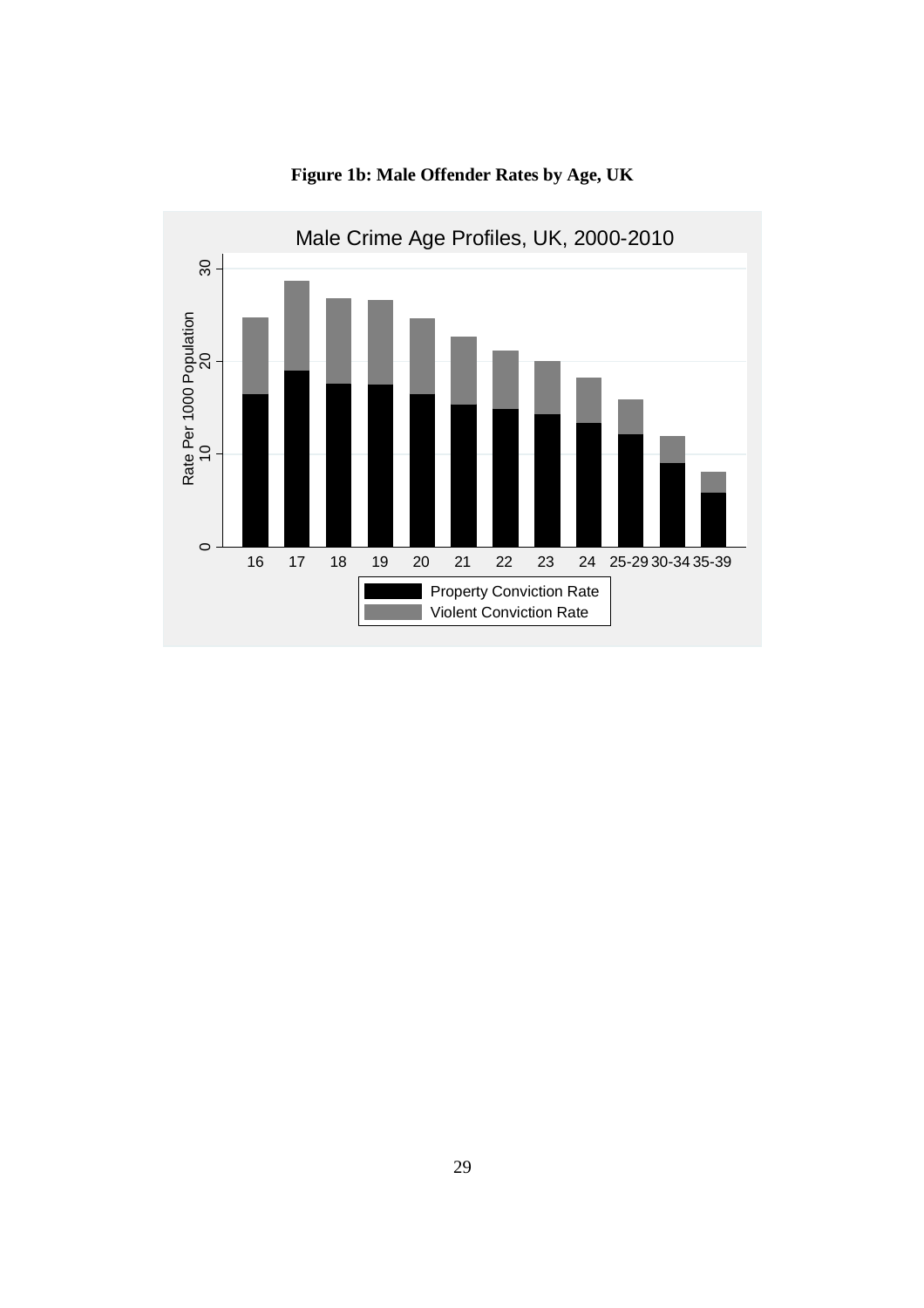

**Figure 2: Entry Unemployment Effects By Experience, US**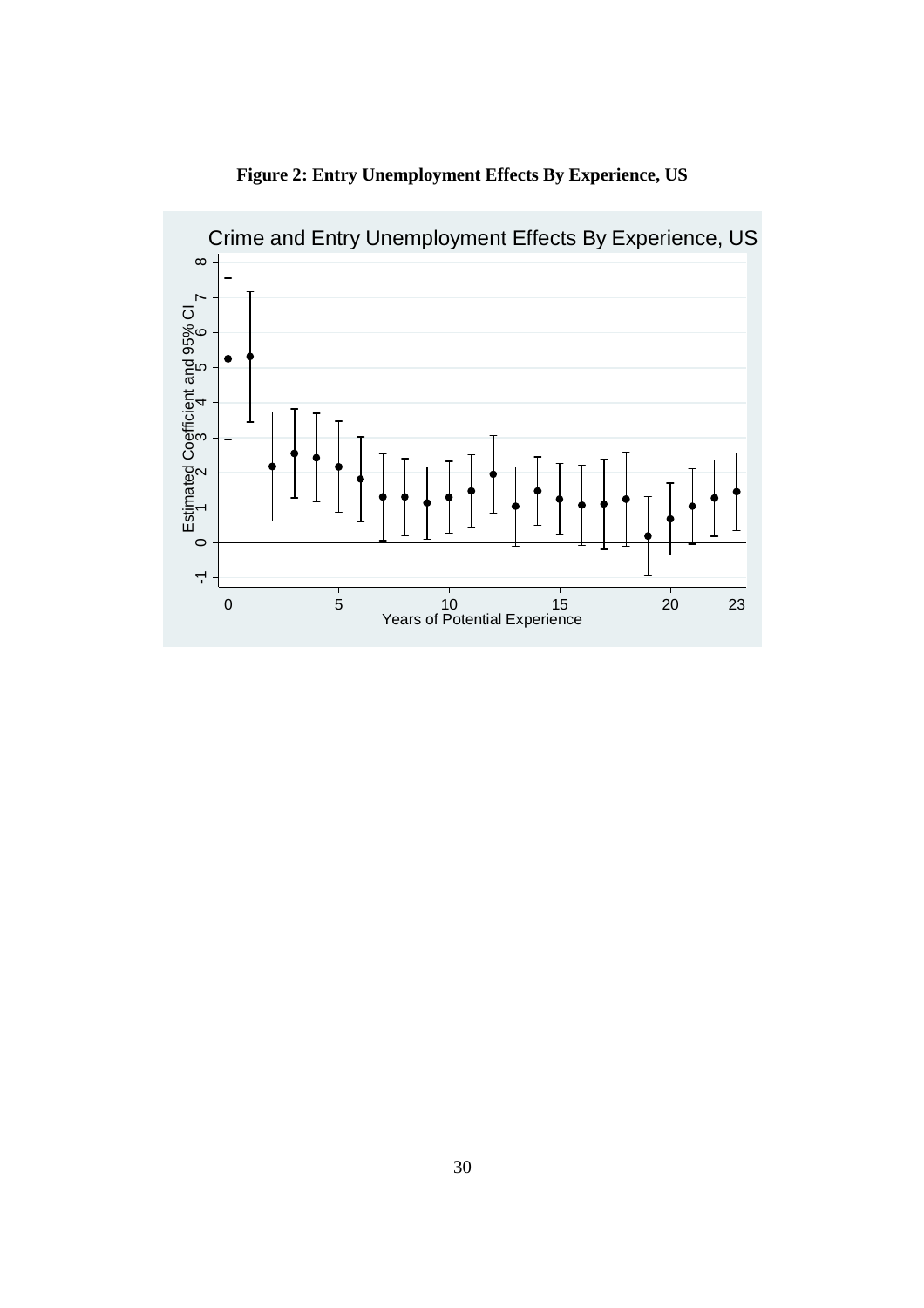

**Figure 3: Entry Unemployment Effects By Experience, UK**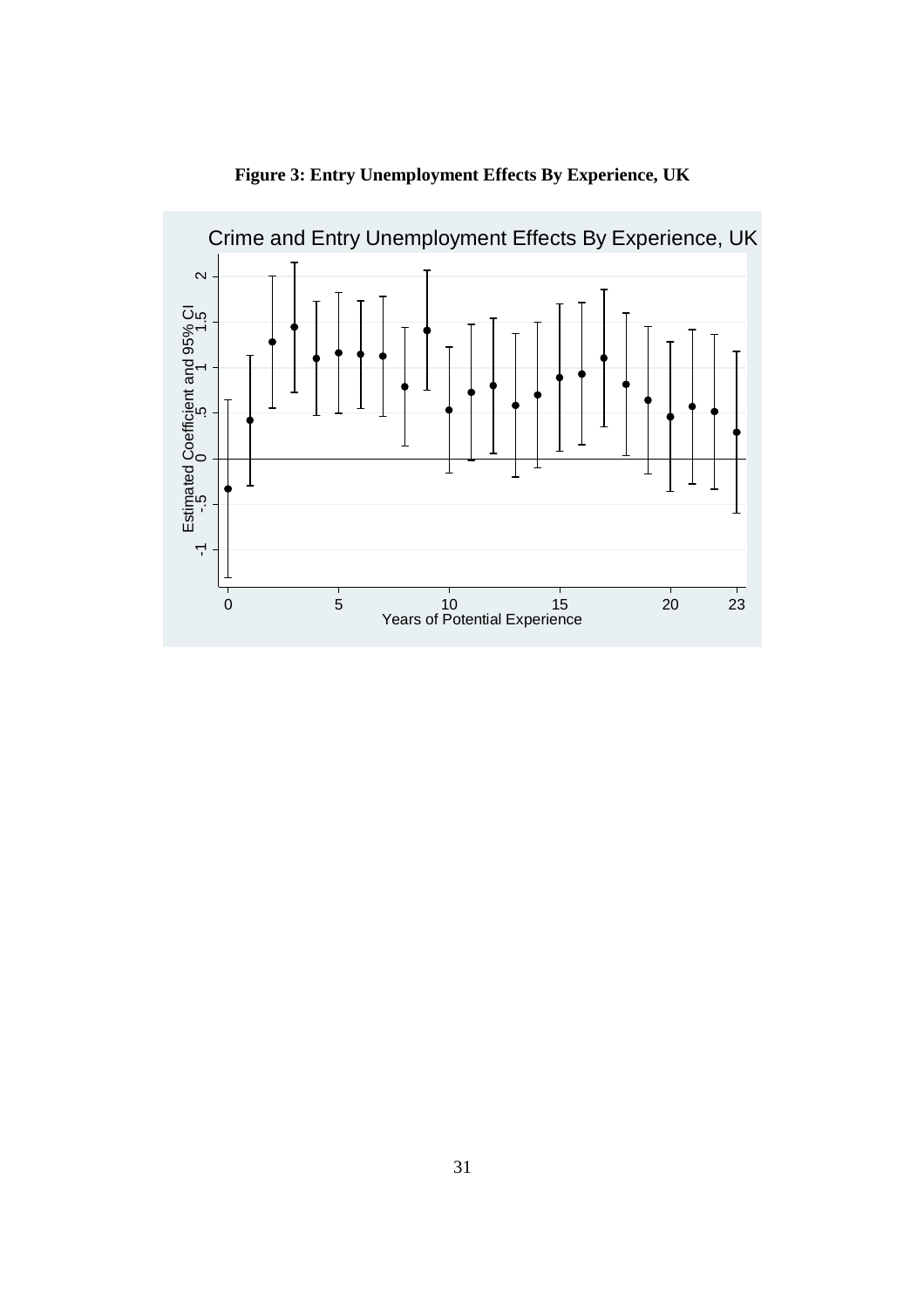|                                        | (1)                  | (2)<br>(3)            |                  | (4)                 |
|----------------------------------------|----------------------|-----------------------|------------------|---------------------|
| Sample:                                | All Males            | <b>HS Dropouts</b>    | HS Grads         | 4yr College         |
| A. Aged 18 And Over                    |                      |                       |                  |                     |
| State Entry U Rate                     | $0.031**$<br>(0.015) | $0.120**$<br>(0.053)  | 0.017<br>(0.025) | $-0.004$<br>(0.009) |
| B. Aged 18 And Over,<br>1980 Redefined |                      |                       |                  |                     |
| State Entry U Rate                     | $0.026*$<br>(0.015)  | $0.137***$<br>(0.052) | 0.013<br>(0.024) | $-0.010$<br>(0.008) |
| N                                      | 5,760,227            | 798,692               | 2,553,430        | 1,169,645           |
| <b>Year Effects</b>                    | $\mathbf{x}$         | $\mathbf{X}$          | $\mathbf{x}$     | $\mathbf{x}$        |
| <b>State Effects</b>                   | $\mathbf{X}$         | X                     | X                | X                   |
| <b>State/Race Effects</b>              | $\mathbf{X}$         | $\mathbf{X}$          | $\mathbf{X}$     | $\mathbf{X}$        |
| <b>Cohort Effects</b>                  | $\mathbf{X}$         | $\mathbf{X}$          | X                | X                   |
| <b>State of Birth Effects</b>          | $\mathbf{x}$         | $\mathbf{X}$          | X                | $\mathbf{X}$        |
| Age Quartic                            | $\mathbf x$          | $\mathbf X$           | $\mathbf X$      | X                   |

#### **Table 1: US Census/ACS Incarceration Regressions, 1980-2010**

Notes: The dependent variable is a dummy equal to 1 if the individual is institutionalized and 0 otherwise. Sample covers males aged 18-39 who are not in school, and born in the United States. Entry unemployment is the unemployment rate at age 16 in the state of birth. Data are from the 1980, 1990 and 2000 5 percent IPUMS US Census and the 2008-2012 IPUMS ACS. Regressions also include marital status, race, education and veteran status indicators. Standard errors are clustered at the state/cohort level and regressions are weighted with the Census person weight.

\* indicates significance at the 10 percent level.

\*\* indicates significance at the 5 percent level.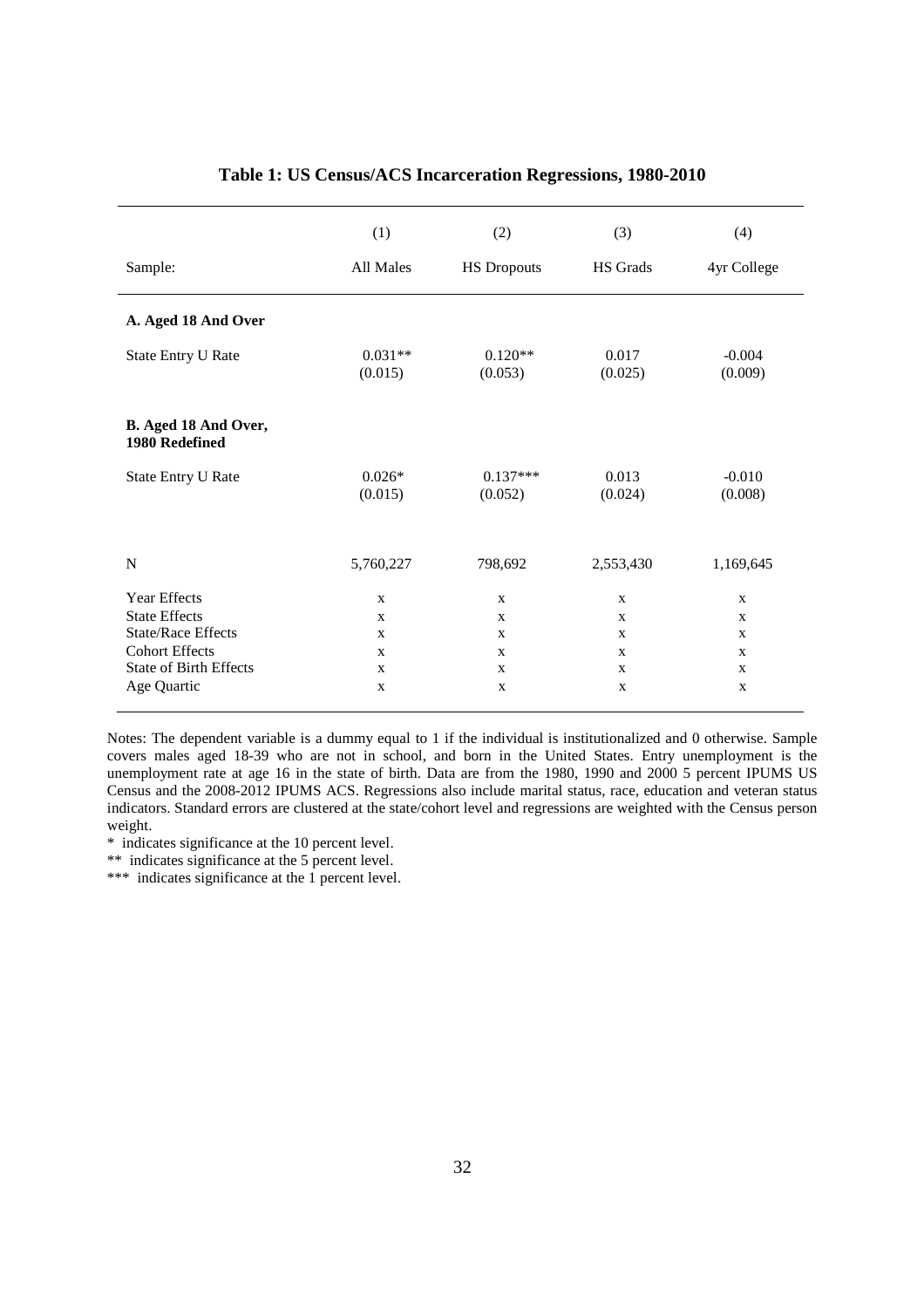|                            | (1)<br><b>Ever Arrested</b> | (2)<br>Ever Arrested,<br>Age $16$<br>Qualification | (3)<br>Ever Arrested,<br>Age $18+$<br>Qualification |
|----------------------------|-----------------------------|----------------------------------------------------|-----------------------------------------------------|
| Region Entry U rate        | $0.246**$<br>(0.123)        | $0.508***$<br>(0.159)                              | 0.050<br>(0.208)                                    |
| <b>Year Dummies</b>        | X                           | $\mathbf X$                                        | X                                                   |
| <b>Personal Controls</b>   | $\mathbf{X}$                | X                                                  | $\mathbf X$                                         |
| Mean of Dependent Variable | 0.215                       | 0.303                                              | 0.164                                               |
| Sample Size                | 22,646                      | 7,984                                              | 9,166                                               |

#### **Table 2: UK Self Reported Arrest Regressions, 2001/2 to 2010/11**

*Notes:* Table reports estimated marginal effects from a probit. Personal controls include age (10 categories), ethnic group (5 categories), education (9 categories where appropriate), student status, marital status (4 categories), income (18 categories), economic status (15 categories), number of children (10 categories), housing tenure (8 categories), years at address (9 categories), years in area (9 categories), and government office region (10 categories). The sample covers ages 16 to 65 of pooled British Crime Surveys, 2001-2002 to 2010-2011. Regressions use individual sample weights. Standard errors in parentheses are clustered at the government office region level

\* indicates significance at the 10 percent level.

\*\* indicates significance at the 5 percent level.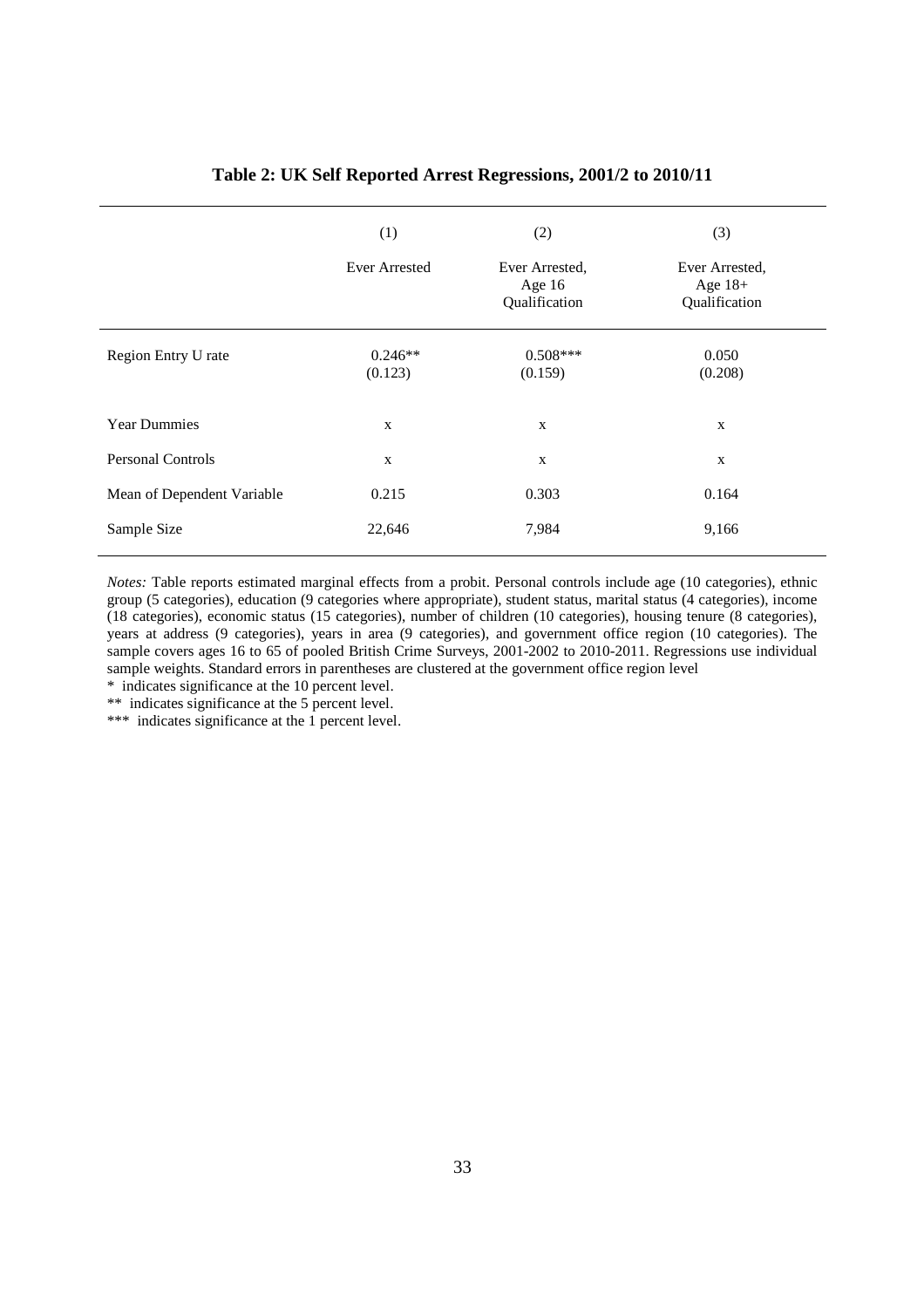|                                 | (1)                 | (2)                   | (3)                   | (4)                   | (5)                 | (6)                   |
|---------------------------------|---------------------|-----------------------|-----------------------|-----------------------|---------------------|-----------------------|
| Crime Type:                     | All                 | All                   | Property              | Property              | Violent             | Violent               |
| National Entry U rate           | 2.195***<br>(0.388) |                       | $1.624***$<br>(0.526) |                       | 1.995***<br>(0.367) |                       |
| State Entry U rate              |                     | $1.538***$<br>(0.378) |                       | $1.646***$<br>(0.511) |                     | $1.656***$<br>(0.439) |
| <b>State Fixed Effects</b>      | $\mathbf X$         | $\mathbf X$           | $\mathbf X$           | $\mathbf X$           | $\mathbf X$         | $\mathbf X$           |
| Year Fixed Effects              | $\mathbf X$         | $\mathbf X$           | $\mathbf x$           | $\mathbf X$           | $\mathbf X$         | $\mathbf{X}$          |
| <b>Linear Cohort Trend</b>      | $\mathbf X$         |                       | $\mathbf X$           |                       | $\mathbf X$         |                       |
| <b>Cohort Fixed Effects</b>     |                     | $\mathbf X$           |                       | $\mathbf X$           |                     | $\mathbf X$           |
| Quartic in Age                  | $\mathbf X$         | $\mathbf X$           | $\mathbf X$           | $\mathbf X$           | $\mathbf X$         | $\mathbf x$           |
| <b>Compositional Adjustment</b> | $\mathbf X$         | $\mathbf X$           | $\mathbf X$           | $\mathbf X$           | $\mathbf X$         | $\mathbf{X}$          |
| Sample Size                     | 19,487              | 19,487                | 19,487                | 19,487                | 19,487              | 19,487                |

#### **Table 3: US Cohort Panel, Basic Specifications**

*Notes*: Dependent variable is the log arrested male offender rate from the UCR. Individual year-of-birth cohorts run from 1941- 1994. We assume that cohorts enter the labour market at age 16. All insured unemployment rates are measured in the year of labour market entry. Sample runs from 1980-2010. All regressions include a quartic in age and state and year fixed effects. We include control variables for cohort compositional adjustments (average share of immigrants, male graduates, black men, married men and females per cohort in that state 1980-2010). National-level estimates use the cohort-level national unemployment rate at labour market entry and include a cohort linear trend. State-level estimates use cohort-level state unemployment rates and include cohort fixed effects. Standard errors are clustered at the state-cohort level and regressions are weighted by the male cell-population.

\* indicates significance at the 10 percent level.

\*\* indicates significance at the 5 percent level.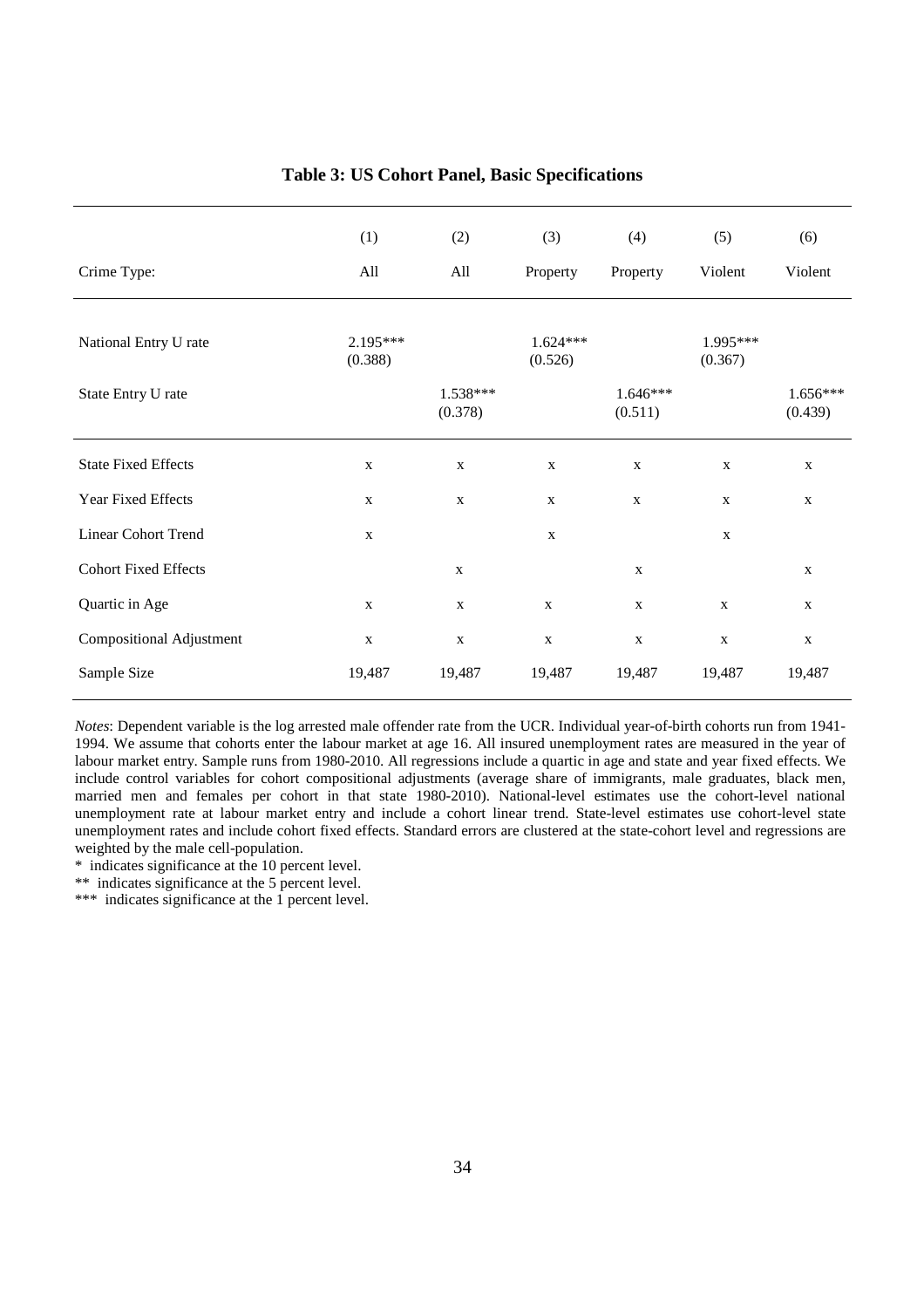|                               | (1)         | (2)         | (3)         |
|-------------------------------|-------------|-------------|-------------|
| Crime Type:                   | All         | Property    | Violent     |
|                               |             |             |             |
| State Entry U Rate*Exp(0-5)   | $3.201***$  | 1.868***    | 4.385***    |
|                               | (0.612)     | (0.613)     | (0.942)     |
| State Entry U Rate*Exp(6-11)  | 1.398***    | 1.556***    | 2.238***    |
|                               | (0.496)     | (0.569)     | (0.667)     |
| State Entry U Rate*Exp(12-17) | $1.351***$  | $1.615**$   | $1.101*$    |
|                               | (0.485)     | (0.640)     | (0.572)     |
| State Entry U Rate*Exp(18-23) | 1.009**     | $1.604**$   | 0.370       |
|                               | (0.485)     | (0.700)     | (0.553)     |
| <b>State Fixed Effects</b>    | X           | $\mathbf X$ | $\mathbf X$ |
| Year Fixed Effects            | $\mathbf X$ | $\mathbf X$ | $\mathbf X$ |
| <b>Cohort Fixed Effects</b>   | $\mathbf X$ | $\mathbf X$ | $\mathbf X$ |
| Age Fixed Effects             | $\mathbf X$ | $\mathbf X$ | $\mathbf X$ |
| Compositional adjustment      | $\mathbf X$ | $\mathbf X$ | $\mathbf X$ |
| Sample Size                   | 19,487      | 19,487      | 19,487      |

#### **Table 4: US Cohort Panel, Effects by Labour Market Experience Groups**

*Notes*: Dependent variable is the log arrested male offender rate from the UCR. Individual year-of-birth cohorts run from 1941-1994. We assume that cohorts enter the labour market at age 16 and experience is defined as years since entering the labour market. The experience interacting variable is a dummy taking on value of 1 if the years of experience are as indicated and 0 otherwise. All insured unemployment rates are measured in the year of labour market entry. Sample runs from 1980-2010. We include control variables for cohort compositional adjustments (average share of immigrants, male graduates, black men, married men and females per cohort in that state 1980- 2010). All regressions include year, cohort, and region fixed effects and a quartic in age. Standard errors are clustered at the state-cohort level and regressions are weighted by the male cell-population.

\* indicates significance at the 10 percent level.

\*\* indicates significance at the 5 percent level.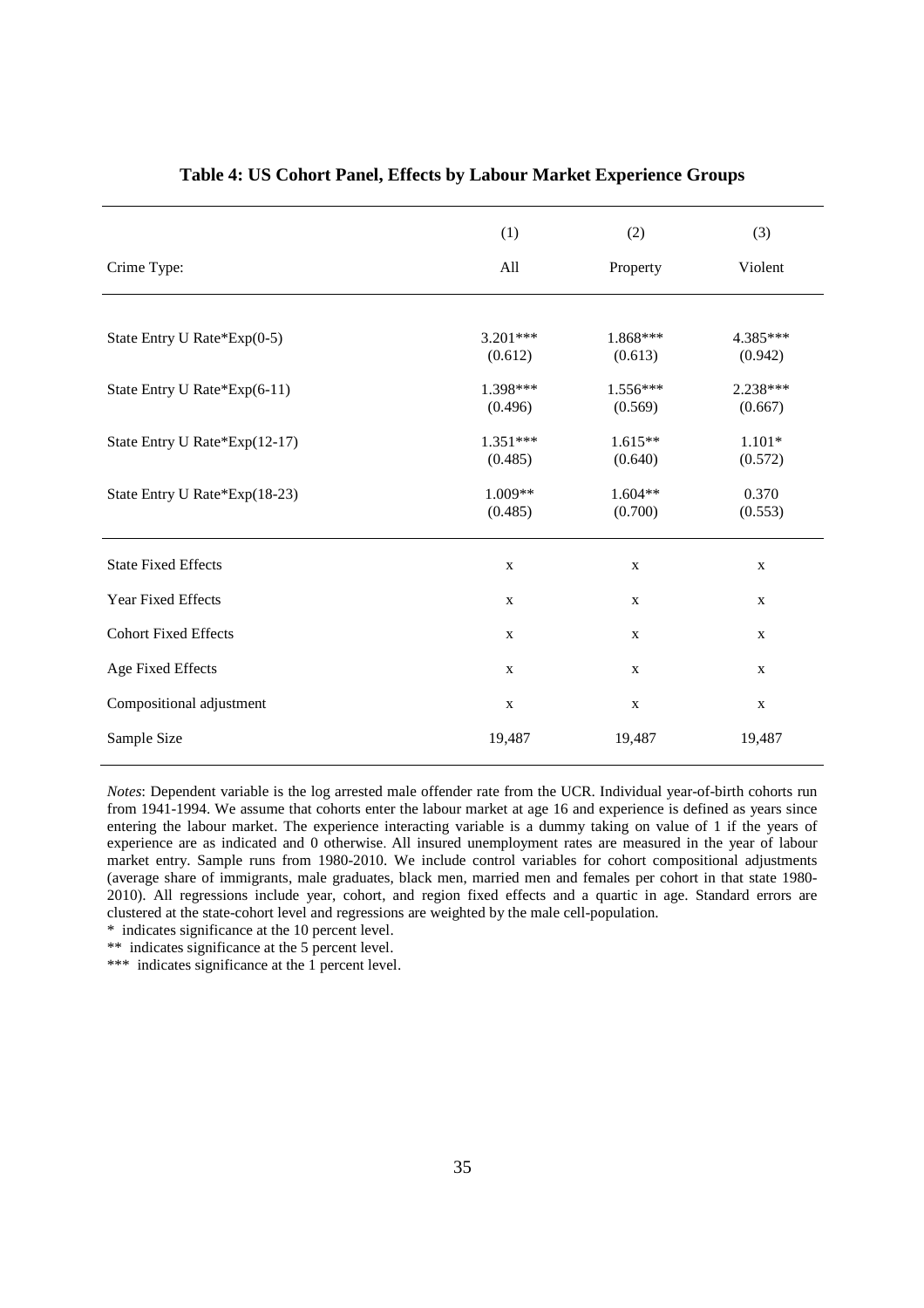|                                      | (1)                 | (2)                  | (3)                   |
|--------------------------------------|---------------------|----------------------|-----------------------|
| Crime Type:                          | All                 | Property             | Violent               |
| Mobility Adjusted State Entry U rate | 1.868***<br>(0.523) | $1.487**$<br>(0.666) | $2.643***$<br>(0.662) |
| <b>State Fixed Effects</b>           | $\mathbf X$         | $\mathbf X$          | $\mathbf X$           |
| Year Fixed Effects                   | $\mathbf X$         | $\mathbf X$          | $\mathbf X$           |
| <b>Cohort Fixed Effects</b>          | $\mathbf{X}$        | $\mathbf X$          | $\mathbf X$           |
| Quartic in Age                       | $\mathbf{X}$        | $\mathbf{X}$         | $\mathbf X$           |
| <b>Compositional Adjustment</b>      | $\mathbf X$         | $\mathbf X$          | $\mathbf X$           |
| Sample Size                          | 19,487              | 19,487               | 19,487                |

#### **Table 5: US Cohort Panel, With Mobility Adjustment**

*Notes*: Dependent variable is the log arrested male offender rate from the UCR. Individual year-of-birth cohorts run from 1941-1994. We assume that cohorts enter the labour market at age 16. All insured unemployment rates are measured in year of labour market entry and are adjusted for measured mobility as discussed in the main text. Sample runs from 1980-2010. We include control variables for cohort compositional adjustments (average share of immigrants, male graduates, black men, married men and females per cohort in that state 1980-2010). All regressions include state, year, and cohort fixed effects and a quartic in age. Standard errors are clustered at the state-cohort level and regressions are weighted by the male cell-population.

\* indicates significance at the 10 percent level.

\*\* indicates significance at the 5 percent level.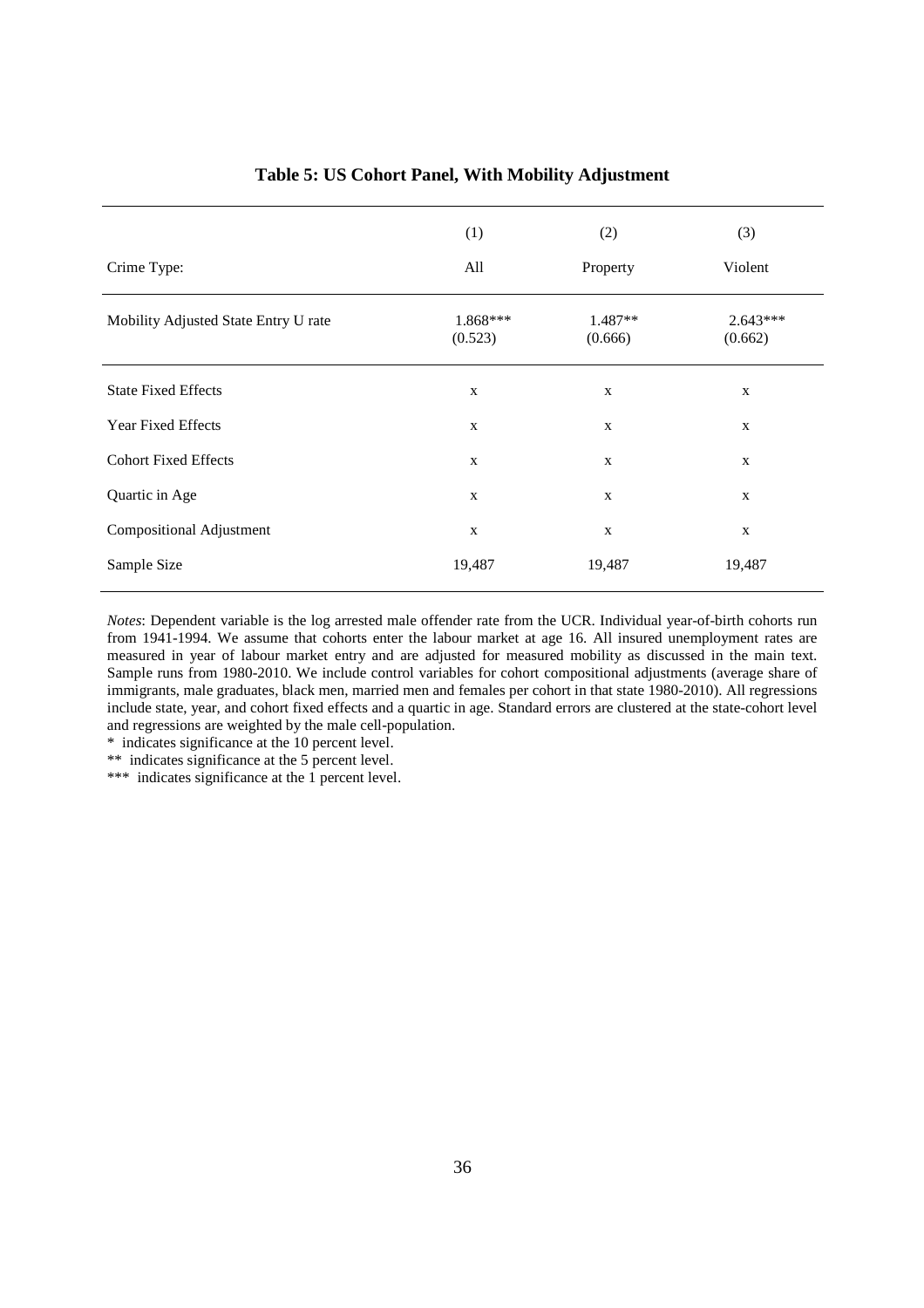|                                 | (1)                   | (2)                   | (3)                   | (4)                |
|---------------------------------|-----------------------|-----------------------|-----------------------|--------------------|
| Crime Type:                     | All                   | All                   | All                   | All                |
|                                 |                       |                       |                       |                    |
| <b>State Entry U Rate</b>       | $1.771***$<br>(0.390) | $1.418***$<br>(0.382) | $1.186***$<br>(0.355) | 1.049**<br>(0.349) |
| State Entry U Rate at Age 6     | 1.094**<br>(0.334)    |                       |                       |                    |
| State Entry U Rate at Age 11    |                       | $0.676**$<br>(0.322)  |                       |                    |
| State Entry U Rate at Age 21    |                       |                       | $1.040**$<br>(0.444)  |                    |
| State Entry U Rate at Age 26    |                       |                       |                       | 0.429<br>(0.418)   |
| <b>State Fixed Effects</b>      | $\mathbf X$           | $\mathbf X$           | $\mathbf X$           | $\mathbf X$        |
| Year Fixed Effects              | $\mathbf X$           | $\mathbf X$           | $\mathbf X$           | $\mathbf X$        |
| <b>Cohort Fixed Effects</b>     | $\mathbf X$           | $\mathbf X$           | $\mathbf X$           | $\mathbf X$        |
| Quartic in Age                  | $\mathbf X$           | $\mathbf X$           | $\mathbf X$           | $\mathbf X$        |
| <b>Compositional Adjustment</b> | $\mathbf X$           | $\mathbf X$           | $\mathbf X$           | $\mathbf X$        |
| Sample Size                     | 19,487                | 19,487                | 19,175                | 18,275             |

#### **Table 6: US Cohort Panel, Including Entry Unemployment Rates at Different Ages**

*Notes*: Dependent variable is the log arrested male offender rate from the UCR. Individual year-of-birth cohorts run from 1941-1994. We assume that cohorts enter the labour market at age 16. Insured unemployment rates are measured in the year of labour market entry and at ages 6, 11, 21 and 26. Sample runs from 1980-2010. We include control variables for cohort compositional adjustments (average share of immigrants, male graduates, black men, married men and females per cohort in that state 1980-2010). All regressions include year, cohort, and region fixed effects and a quartic in age. Standard errors are clustered at the state-cohort level and regressions are weighted by the male cell-population.

\* indicates significance at the 10 percent level.

\*\* indicates significance at the 5 percent level.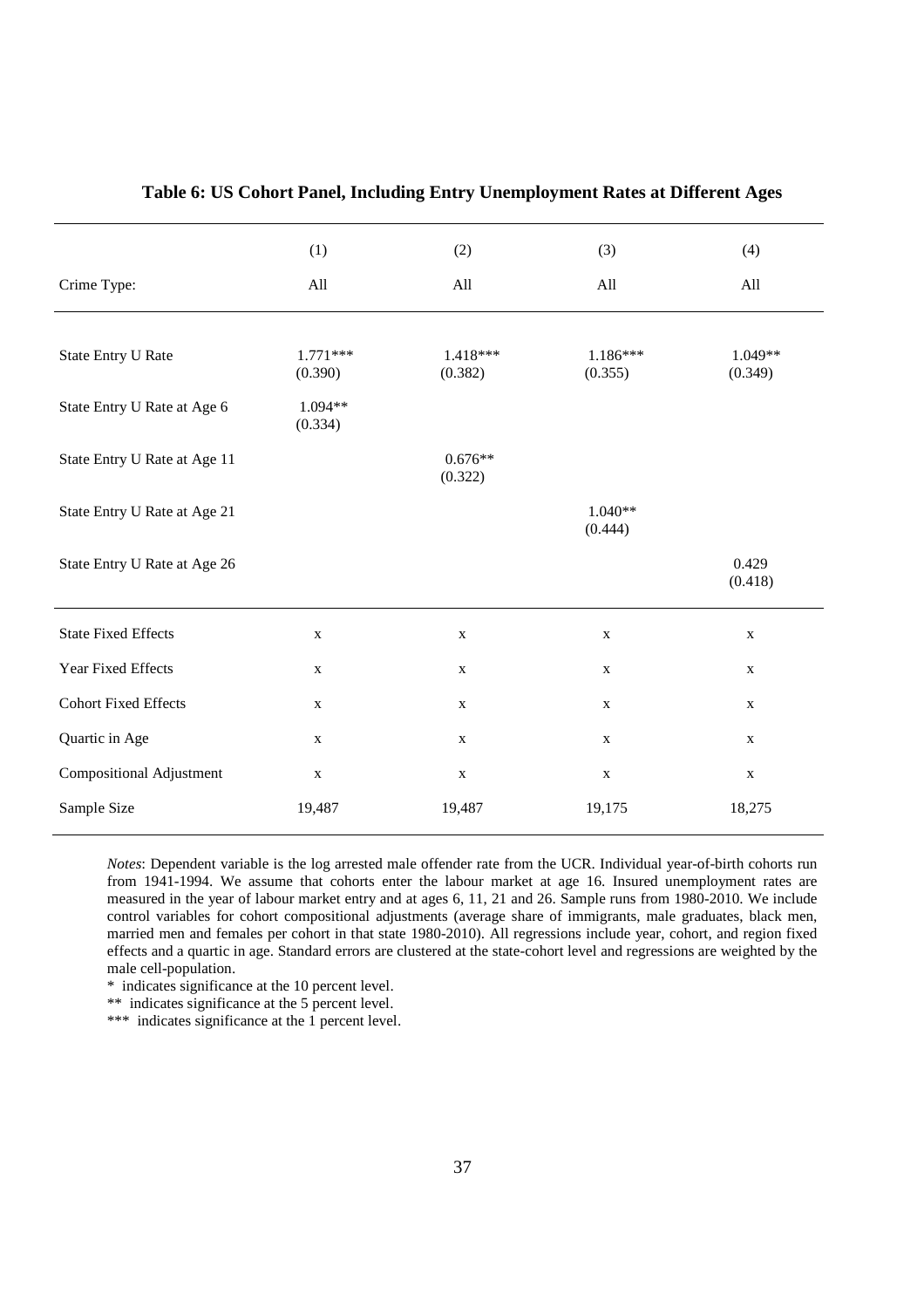|                             | (1)                   | (2)                   | (3)                 | (4)                  | (5)                   | (6)                   |
|-----------------------------|-----------------------|-----------------------|---------------------|----------------------|-----------------------|-----------------------|
| Crime Type:                 | All                   | All                   | Property            | Property             | Violent               | Violent               |
| National Entry U Rate       | $2.678***$<br>(0.189) |                       | 3.456***<br>(0.249) |                      | $0.708***$<br>(0.180) |                       |
| Regional Entry U Rate       |                       | $0.812***$<br>(0.277) |                     | $0.713**$<br>(0.349) |                       | $1.375***$<br>(0.328) |
|                             |                       |                       |                     |                      |                       |                       |
| <b>Region Fixed Effects</b> | $\mathbf X$           | $\mathbf X$           | $\mathbf X$         | $\mathbf X$          | $\mathbf X$           | $\mathbf X$           |
| Year Fixed Effects          | $\mathbf X$           | $\mathbf X$           | $\mathbf X$         | $\mathbf X$          | $\mathbf X$           | $\mathbf X$           |
| Quadratic Cohort Effect     | $\mathbf X$           |                       | $\mathbf{X}$        |                      | $\mathbf x$           |                       |
| <b>Cohort Fixed Effects</b> |                       | $\mathbf{X}$          |                     | $\mathbf X$          |                       | $\mathbf X$           |
| Quartic in Age              | $\mathbf X$           | $\mathbf X$           | $\mathbf X$         | $\mathbf X$          | $\mathbf{X}$          | $\mathbf X$           |
| Compositional Adjustment    | $\mathbf X$           | $\mathbf X$           | $\mathbf X$         | $\mathbf X$          | $\mathbf X$           | $\mathbf X$           |
| Sample Size                 | 7,440                 | 7,440                 | 7,440               | 7,440                | 7,426                 | 7,426                 |

**Table 7: UK Cohort Panel, Basic Specifications**

*Notes*: Dependent variable is the log male conviction rate from the OID/PNC. Individual year-of-birth cohorts run from 1941-1994. We assume that cohorts enter the labour market at age 15/16. All unemployment rates are measured in year of labour market entry. Sample runs from 1980-2010. We include control variables for cohort compositional adjustments (average share of immigrants, male graduates, nonwhite men and married men in each cohort/region, 1980-2010), allowing for differential effects of composition in London. All regressions include year, cohort, and region fixed effects and a quartic in age. Standard errors are clustered at the region-cohort level and regressions are weighted by the male cell-population.

\* indicates significance at the 10 percent level.

\*\* indicates significance at the 5 percent level.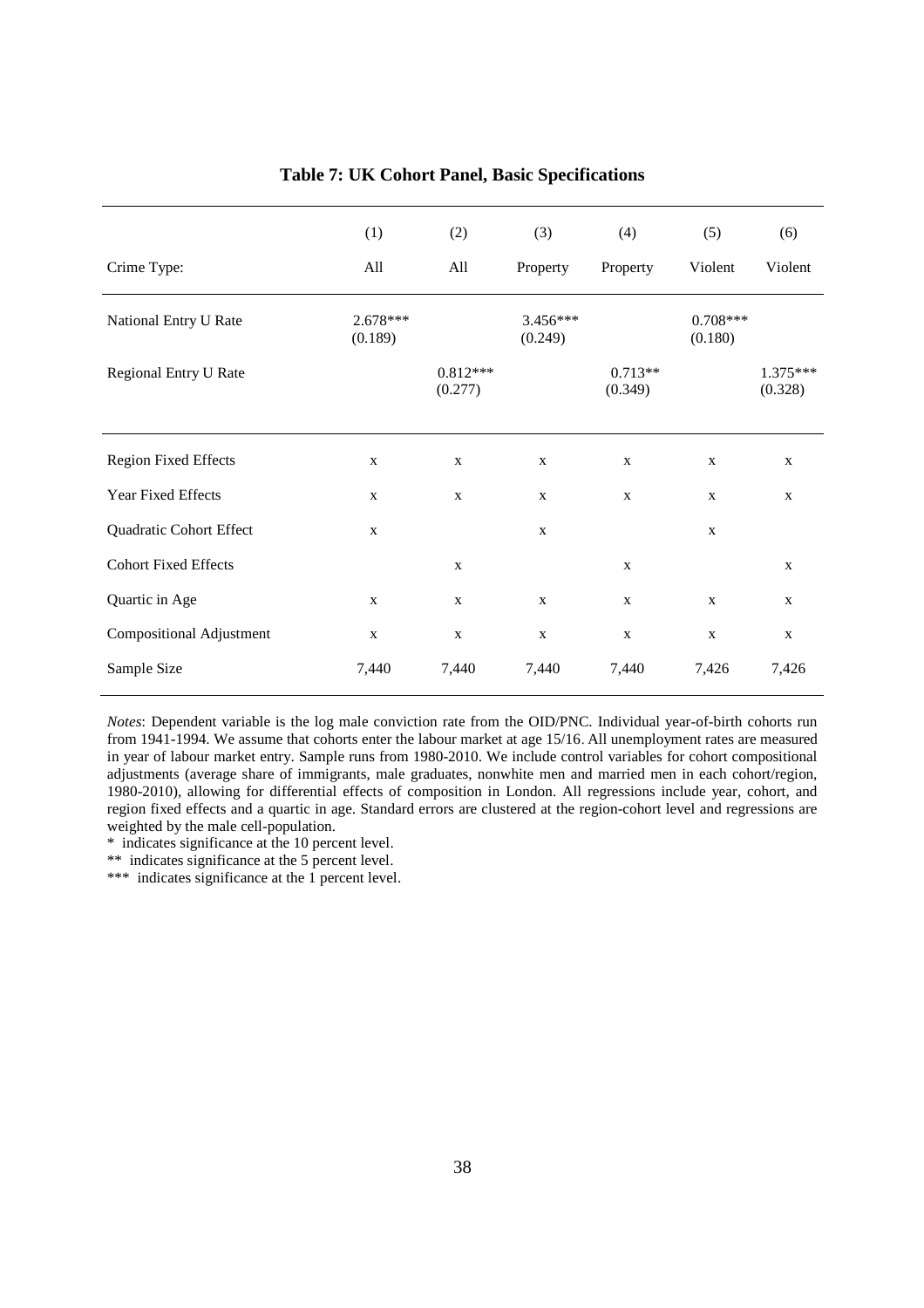|                                  | (1)<br>(2)            |                       | (3)                   |
|----------------------------------|-----------------------|-----------------------|-----------------------|
|                                  | All                   | Property              | Violent               |
|                                  |                       |                       |                       |
| Regional Entry U Rate*Exp(0-5)   | $0.861***$<br>(0.305) | $0.797**$<br>(0.349)  | $0.990**$<br>(0.486)  |
| Regional Entry U Rate*Exp(6-11)  | $0.914***$<br>(0.284) | $1.012***$<br>(0.350) | $0.898**$<br>(0.396)  |
| Regional Entry U Rate*Exp(12-17) | $0.832**$<br>(0.343)  | $0.776*$<br>(0.437)   | 1.300***<br>(0.371)   |
| Regional Entry U Rate*Exp(18-23) | 0.583<br>(0.369)      | 0.111<br>(0.456)      | $2.603***$<br>(0.414) |
| <b>Region Fixed Effects</b>      | $\mathbf X$           | $\mathbf X$           | $\mathbf X$           |
| Year Fixed Effects               | $\mathbf X$           | $\mathbf X$           | $\mathbf X$           |
| <b>Cohort Fixed Effects</b>      | $\mathbf X$           | $\mathbf X$           | $\mathbf X$           |
| Age Fixed Effects                | $\mathbf X$           | $\mathbf X$           | $\mathbf X$           |
| <b>Compositional Adjustment</b>  | $\mathbf X$           | $\mathbf X$           | $\mathbf X$           |
| Sample Size                      | 7,440                 | 7,440                 | 7,426                 |

#### **Table 8: UK Cohort Panel, Effects by Labour Market Experience Groups**

*Notes*: Dependent variable is the log male conviction rate from the OID/PNC. Individual year-of-birth cohorts run from 1941-1993. We assume that cohorts enter the labour market at age 15/16 and experience is defined as years since entering the labour market. The experience interacting variable is a dummy taking on value of 1 if the years of experience are as indicated and 0 otherwise. All unemployment rates are measured in year of labour market entry. Sample runs from 1980-2010. We include control variables for cohort compositional adjustments (average share of immigrants, male graduates, nonwhite men and married men per cohort in that region, 1980-2010), allowing for differential effects of composition in London. All regressions include year, cohort, age and region fixed effects. Standard errors are clustered at the cohort level and regressions are weighted by the male cell-population.

\* indicates significance at the 10 percent level.

\*\* indicates significance at the 5 percent level.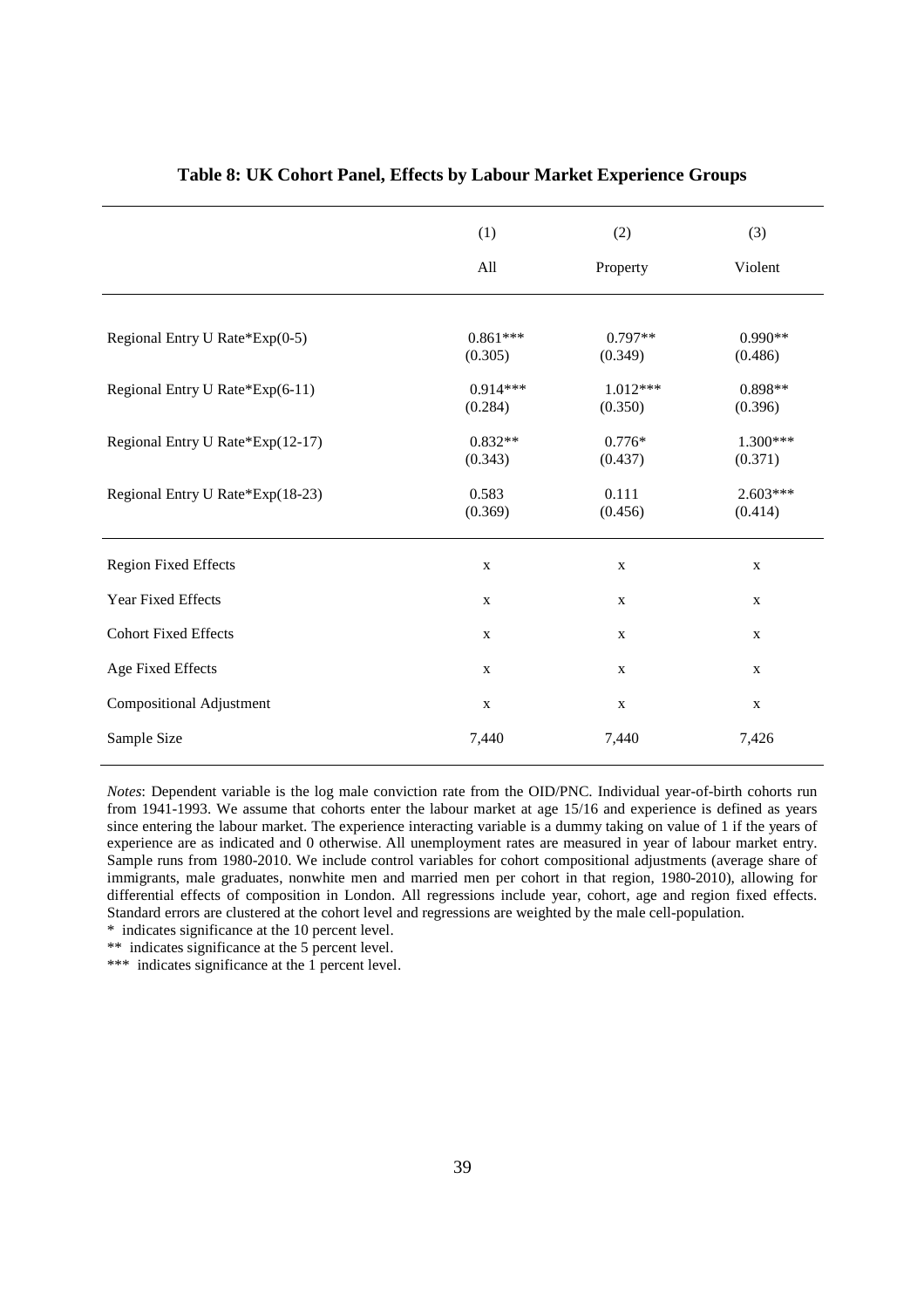|                                  | (1)<br>(2)            |                       | (3)                   |
|----------------------------------|-----------------------|-----------------------|-----------------------|
| Crime Type:                      | All                   | Property              | Violent               |
|                                  |                       |                       |                       |
| Regional Entry Short-Term U Rate | $-1.159*$<br>(0.622)  | $-0.985$<br>(0.769)   | $-1.753**$<br>(0.841) |
| Regional Entry Long-Term U Rate  | $1.674***$<br>(0.372) | $1.462***$<br>(0.474) | $2.731***$<br>(0.443) |
| <b>Region Fixed Effects</b>      | $\mathbf X$           | $\mathbf X$           | $\mathbf X$           |
| Year Fixed Effects               | $\mathbf X$           | $\mathbf X$           | $\mathbf X$           |
| <b>Cohort Fixed Effects</b>      | $\mathbf X$           | $\mathbf X$           | $\mathbf X$           |
| Quartic in Age                   | $\mathbf{X}$          | $\mathbf{X}$          | $\mathbf X$           |
| Compositional adjustment         | $\mathbf X$           | $\mathbf X$           | $\mathbf X$           |
| Sample Size                      | 7,430                 | 7,430                 | 7,416                 |

#### **Table 9: UK Cohort Panel, Including Short- and Long-Term Entry Unemployment Rates**

*Notes*: Dependent variable is the log male conviction rate from the OID/PNC. Individual year-of-birth cohorts run from 1941-1993. We assume that cohorts enter the labour market at age 15/16. All unemployment rates are measured in year of labour market entry. Short-term unemployment covers those with durations less than 12 months, long-term unemployment are durations longer than 12 months. Sample runs from 1980-2010. We include control variables for cohort compositional adjustments (average share of immigrants, male graduates, nonwhite men and married men per cohort in that region, 1980-2010), allowing for differential effects of composition in London. All regressions include year, cohort, and region fixed effects and a quartic in age. Standard errors are clustered at the region-cohort level and regressions are weighted by the male cell-population.

\* indicates significance at the 10 percent level.

\*\* indicates significance at the 5 percent level.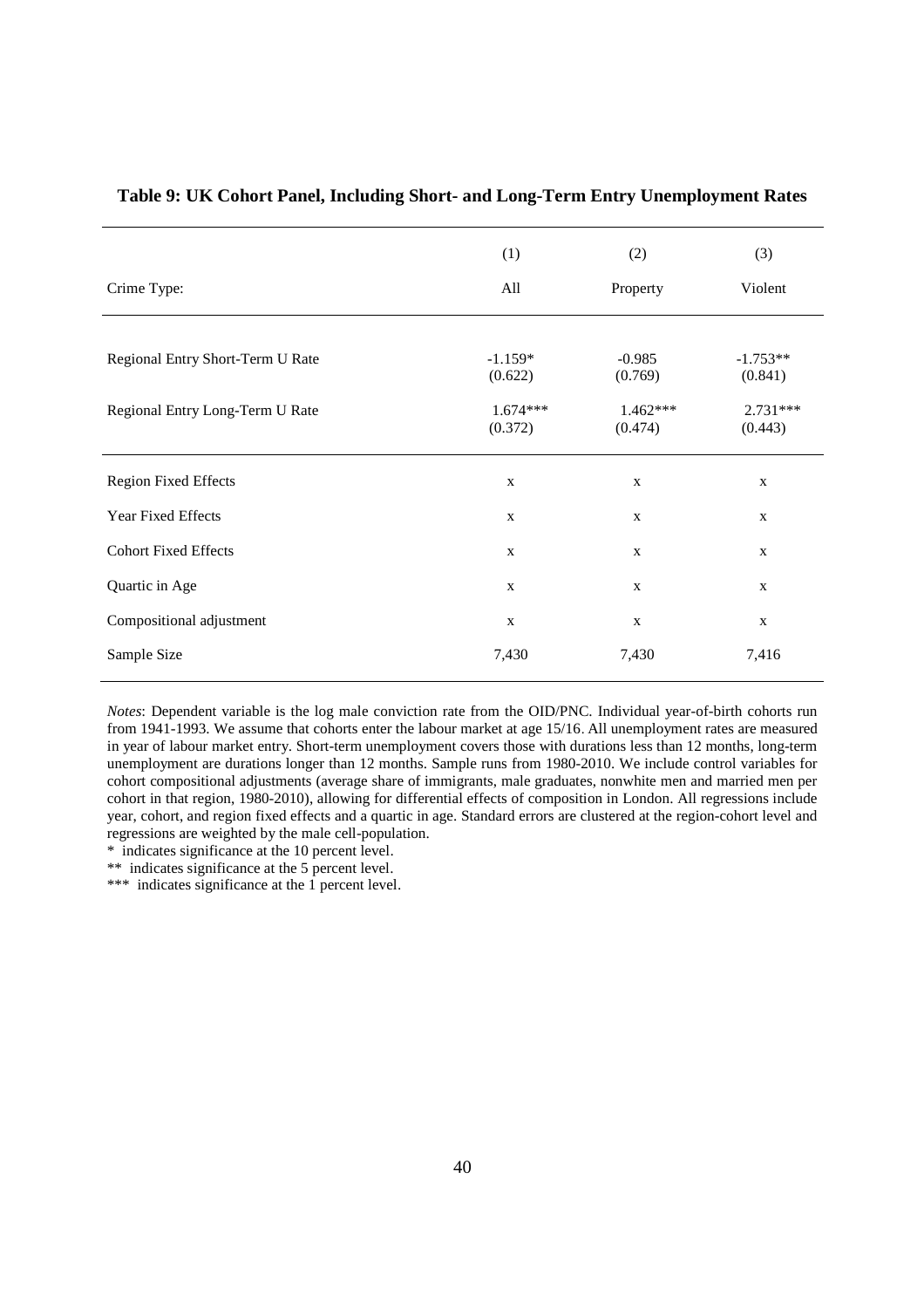|                             | (1)                   | (2)                 | (3)                   | (4)                  |
|-----------------------------|-----------------------|---------------------|-----------------------|----------------------|
| Entry U rate                | $0.792***$<br>(0.277) | 0.405<br>(0.278)    | $0.813***$<br>(0.281) | $0.682**$<br>(0.287) |
| Entry U Rate at Age 6       | 0.585<br>(0.363)      |                     |                       |                      |
| Entry U Rate at Age 11      |                       | 1.298***<br>(0.282) |                       |                      |
| Entry U Rate at Age 21      |                       |                     | $-0.078$<br>(0.280)   |                      |
| Entry U Rate at Age 26      |                       |                     |                       | 0.247<br>(0.282)     |
| <b>State Fixed Effects</b>  | $\mathbf X$           | $\mathbf X$         | $\mathbf X$           | $\mathbf X$          |
| Year Fixed Effects          | $\mathbf X$           | $\mathbf X$         | $\mathbf X$           | $\mathbf X$          |
| <b>Cohort Fixed Effects</b> | $\mathbf X$           | $\mathbf X$         | $\mathbf X$           | $\mathbf X$          |
| Quartic in Age              | $\mathbf X$           | $\mathbf X$         | $\mathbf X$           | $\mathbf X$          |
| Compositional adjustment    | $\mathbf X$           | $\mathbf X$         | $\mathbf X$           | $\mathbf X$          |
| Sample Size                 | 7,430                 | 7,440               | 7,290                 | 6,890                |

#### **Table 10: UK Cohort Panel, Including Entry Unemployment Rates at Different Ages**

*Notes*: Dependent variable is the log male conviction rate from the OID/PNC. Individual year-of-birth cohorts run from 1941-1994. We assume that cohorts enter the labour market at age 15/16. Unemployment rates are measured in the year of labour market entry and at ages 6, 11, 21 and 26. Sample runs from 1980-2010. We include control variables for cohort compositional adjustments (average share of immigrants, male graduates, nonwhite men and married men in each cohort/region, 1980-2010), allowing for differential effects of composition in London. All regressions include year, cohort, and region fixed effects and a quartic in age. Standard errors are clustered at the region-cohort level and regressions are weighted by the male cell-population.

\* indicates significance at the 10 percent level.

\*\* indicates significance at the 5 percent level.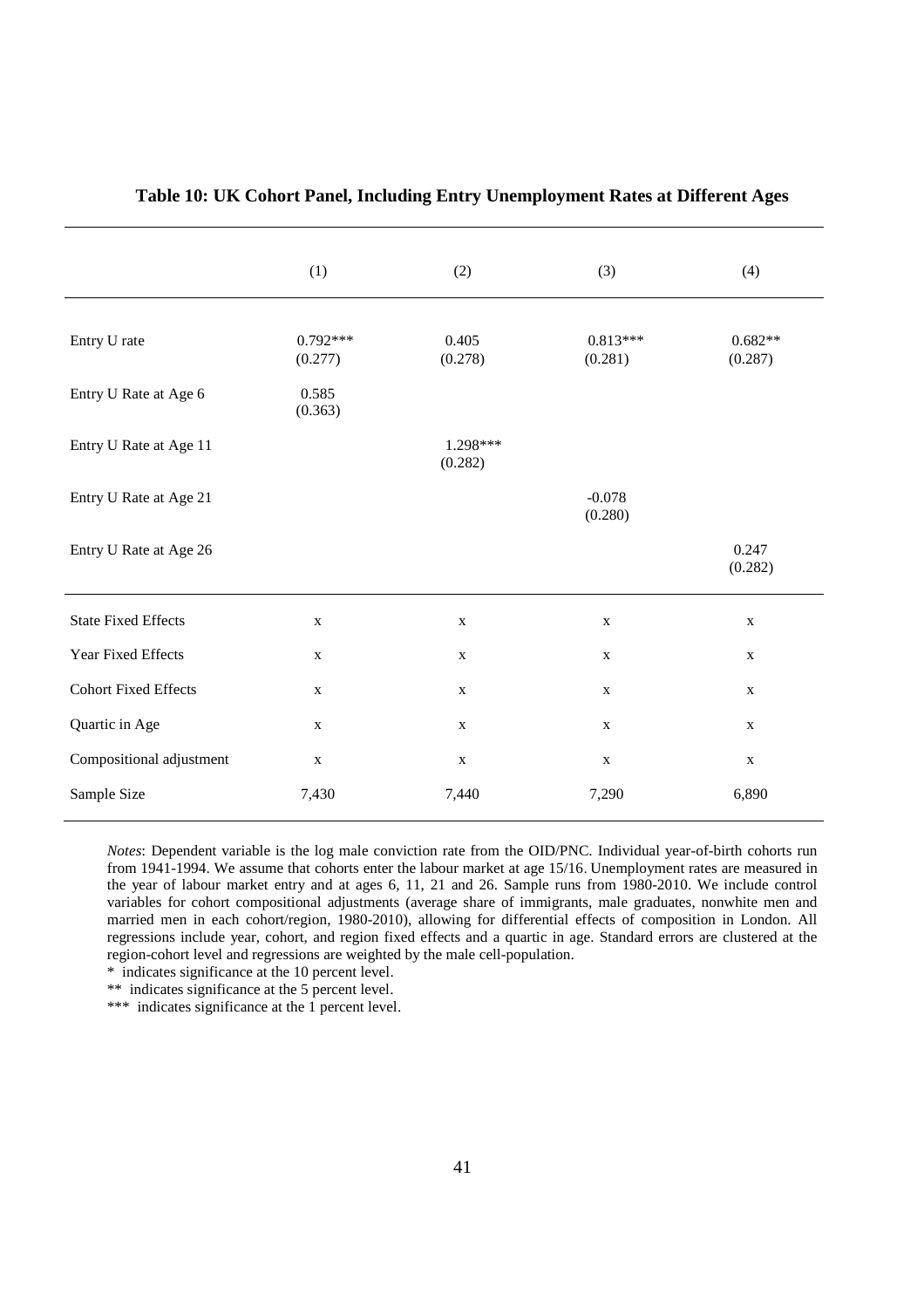## **Appendix 1: Additional Tables**

|             | <b>Total Institutionalized</b> | <b>Correctional Institutions</b> | Correctional as Percent of<br>Total |
|-------------|--------------------------------|----------------------------------|-------------------------------------|
| 1980 Census |                                |                                  |                                     |
| All         | 1232120                        | 439720                           | 35.7                                |
| $15 - 17$   | 68300                          | 8460                             | 12.4                                |
| 18-21       | 123320                         | 89600                            | 72.7                                |
| $22 - 24$   | 104060                         | 80240                            | 77.1                                |
| 25-39       | 301980                         | 205780                           | 68.1                                |
| 1990 Census |                                |                                  |                                     |
| All         | 1801350                        | 1030210                          | 57.2                                |
| $15 - 17$   | 68480                          | 16490                            | 24.1                                |
| 18-21       | 149780                         | 128940                           | 86.1                                |
| $22 - 24$   | 143890                         | 133490                           | 92.8                                |
| 25-39       | 666690                         | 581670                           | 87.2                                |
| 2000 Census |                                |                                  |                                     |
| All         | 2534060                        | 1806260                          | 71.3                                |
| $15 - 17$   | 87200                          | 18960                            | 21.7                                |
| 18-21       | 221660                         | 202470                           | 91.3                                |
| $22 - 24$   | 201060                         | 195660                           | 97.3                                |
| 25-39       | 951660                         | 911050                           | 95.7                                |
| 2010 Census |                                |                                  |                                     |
| All         | 2716877                        | 2059020                          | 75.8                                |
| $15-19$     | 153924                         | 74720                            | 48.5                                |
| 20-24       | 327760                         | 308926                           | 94.3                                |
| 25-39       | 971581                         | 945065                           | 97.3                                |

## **Table A1: US Male Population in Group Quarters by Type and Age, 1980-2010**

*Notes*: Data from 1980 are calculated from IPUMS data, figures for 1990, 2000 and 2010 come from the US Census Bureau.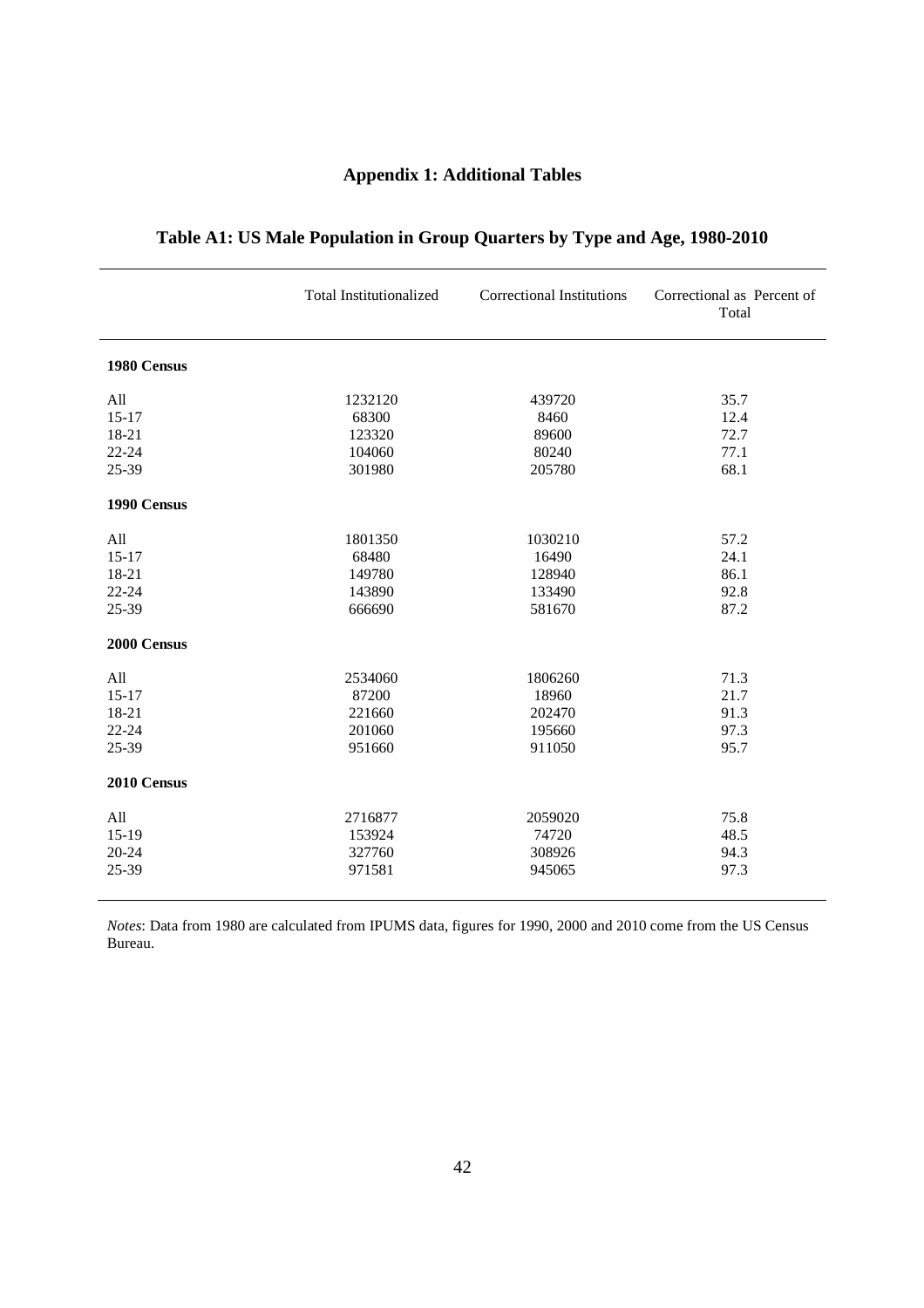|                                 | (1)                  | (2)                  | (3)                  | (4)                  | (5)                  | (6)                                               | (7)                  |
|---------------------------------|----------------------|----------------------|----------------------|----------------------|----------------------|---------------------------------------------------|----------------------|
| Crime Type:                     | Murder               | Violent<br>Rape      | Robbery              | Assault              | <b>Burglary</b>      | Property<br>Theft<br>(Larceny<br>$\&$<br>Vehicle) | Arson                |
| <b>State Entry U Rate</b>       | $-2.473*$<br>(1.032) | $2.646**$<br>(0.524) | $1.668**$<br>(0.630) | $1.642**$<br>(0.528) | $2.371**$<br>(0.564) | $3.112**$<br>(0.636)                              | $3.361**$<br>(0.619) |
|                                 |                      |                      |                      |                      |                      |                                                   |                      |
| <b>State Fixed Effects</b>      | $\mathbf X$          | $\mathbf X$          | $\mathbf X$          | $\mathbf X$          | $\mathbf X$          | $\mathbf X$                                       | $\mathbf X$          |
| Year Fixed Effects              | X                    | $\mathbf{X}$         | $\mathbf X$          | X                    | $\mathbf x$          | $\mathbf X$                                       | $\mathbf X$          |
| <b>Cohort Fixed Effects</b>     | $\mathbf X$          | $\mathbf X$          | $\mathbf X$          | $\mathbf{X}$         | $\mathbf X$          | $\mathbf X$                                       | $\mathbf X$          |
| Quartic in Age                  | $\mathbf X$          | $\mathbf X$          | $\mathbf X$          | $\mathbf X$          | $\mathbf X$          | $\mathbf X$                                       | $\mathbf X$          |
| <b>Compositional Adjustment</b> | $\mathbf X$          | $\mathbf X$          | $\mathbf X$          | $\mathbf X$          | $\mathbf X$          | $\mathbf X$                                       | $\mathbf X$          |
| Sample Size                     | 19,487               | 19,487               | 19,487               | 19,487               | 19,487               | 19,487                                            | 19,487               |

#### **Table A2: US Cohort Panel, Detailed Crime Types**

*Notes*: Dependent variable is the log arrested male offender rate from the UCR. Individual year-of-birth cohorts run from 1941-1994. We assume that cohorts enter the labour market at age 16. All insured unemployment rates are measured in year of labour market entry. Sample runs from 1980-2010. We include control variables for cohort compositional adjustments (average share of immigrants, male graduates, black men, married men and females per cohort in that state 1980-2010). All regressions include year, cohort, and state fixed effects and a quartic in age. Standard errors are clustered at the state-cohort level and regressions are weighted by the male cell-population.

\* indicates significance at the 10 percent level. \*\* indicates significance at the 5 percent level.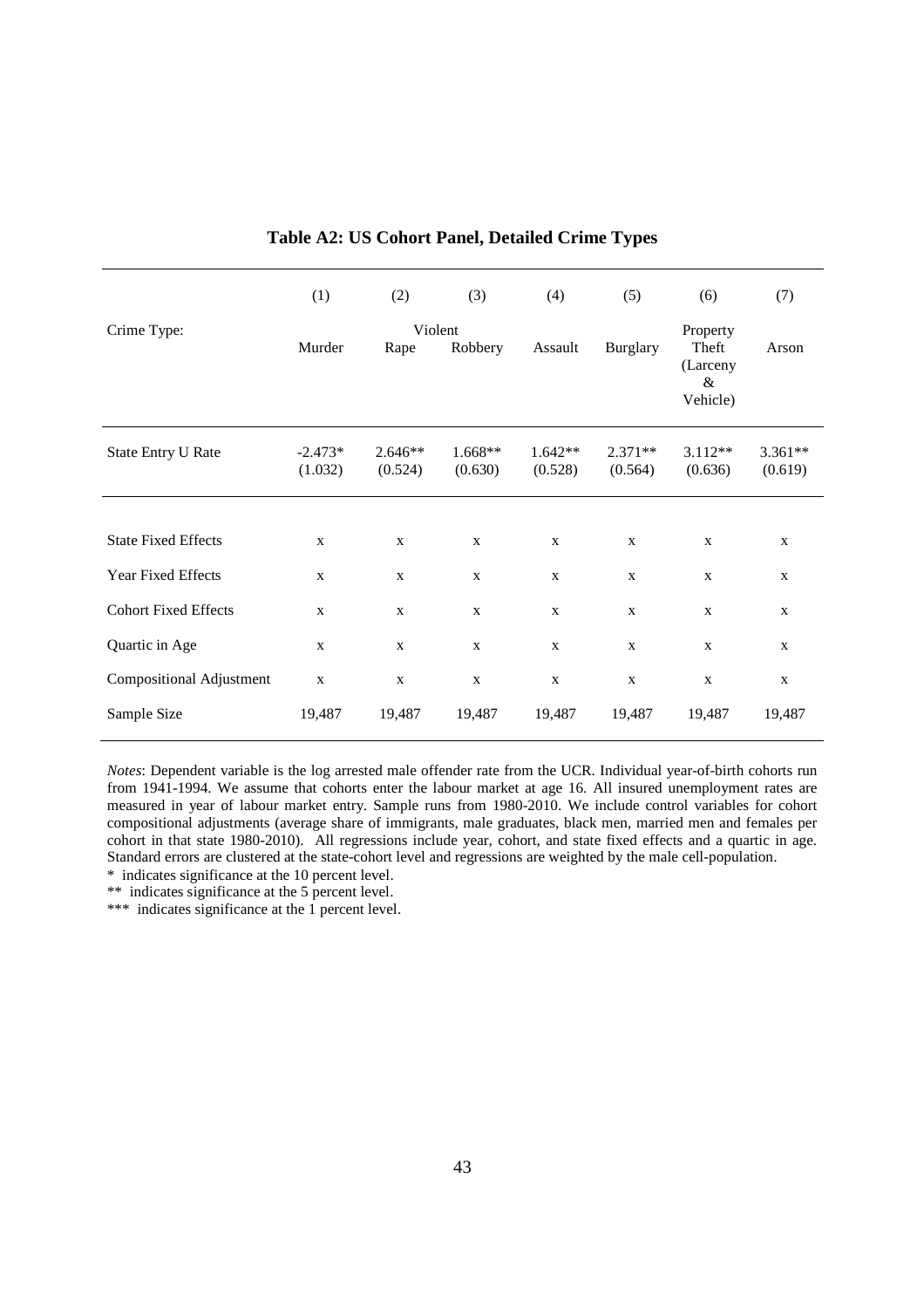#### **Appendix 2: Data Description**

#### *A. United States*

#### *A1. Micro Data on Incarceration*

The micro data on US incarceration comes from the US Census. We sample all males aged 16-39 from the 5 percent IPUMS for the 1980, 1990 and 2000 Census and the 2008-2012 American Community Survey (ACS). We identify the institutionalized population using the Group Quarters (GQ) variable. The GQ variable consistently identifies the following categories:

a) Non-group quarter households;

b) Institutions (Correctional Institutions, Mental Institutions, Institutions for the elderly, handicapped and poor);

c) Non-institutional group quarters (Military, College dormitory, rooming house, other).

However only in the 1980 IPUMS is the GQ variable detailed enough to uniquely identify those in correctional facilities. In subsequent Censuses (and the ACS), the institutionalized population includes the following categories: correctional facilities, nursing homes and mental hospitals, and juvenile institutions. However, the share of the total institutionalized population accounted for by those in correctional facilities is very high in our sample.

Appendix Table A1 shows the institutionalized male population by GQ type and age. Note that this data comes from published aggregate Census reports that do break up the categories, though this is not available in the IPUMS data release. In 2000, for example, 95.3 percent of institutionalized males aged 18-39 where in correctional facilities. Two key points come from Table A1. First, incarcerated males aged less than 18 are much less well identified (since juvenile facilities are an important component for this group). We therefore restrict our analysis of the Census data to those aged 18-39. Second, the 1980 Census has a less tight correspondence between institutionalization and incarceration. Fortunately, this is the one Census that has the full GQ coding in the micro files, so as a robustness test we use only the correctional facility definition in the 1980 Census. In the main specification we prefer to use the broader institutionalized measure across all years to maintain consistency. This approach is the same as that used by Borjas, Grogger and Hanson (2010).

#### *A2. Panel Data on Arrests*

Panel data for the US come from the FBI Uniform Crime Reports (UCR). The measure of crime is arrests. The UCR reports the number of arrests by year, state, age, gender and type of crime. The original data identifies the number of arrests by law enforcement agencies within states. We construct a state-level panel on arrests by aggregating the number of arrests over law enforcement agencies within a state. Within the UCR, data for certain states are systematically missing either for the whole state or for important law enforcement agencies within that state. For example, New York City systematically does not report arrest numbers which implies that New York state level counts on arrests would be heavily undercounted if we simply aggregated the number of arrests over all reporting agencies. Hence, we exclude the following states from our sample: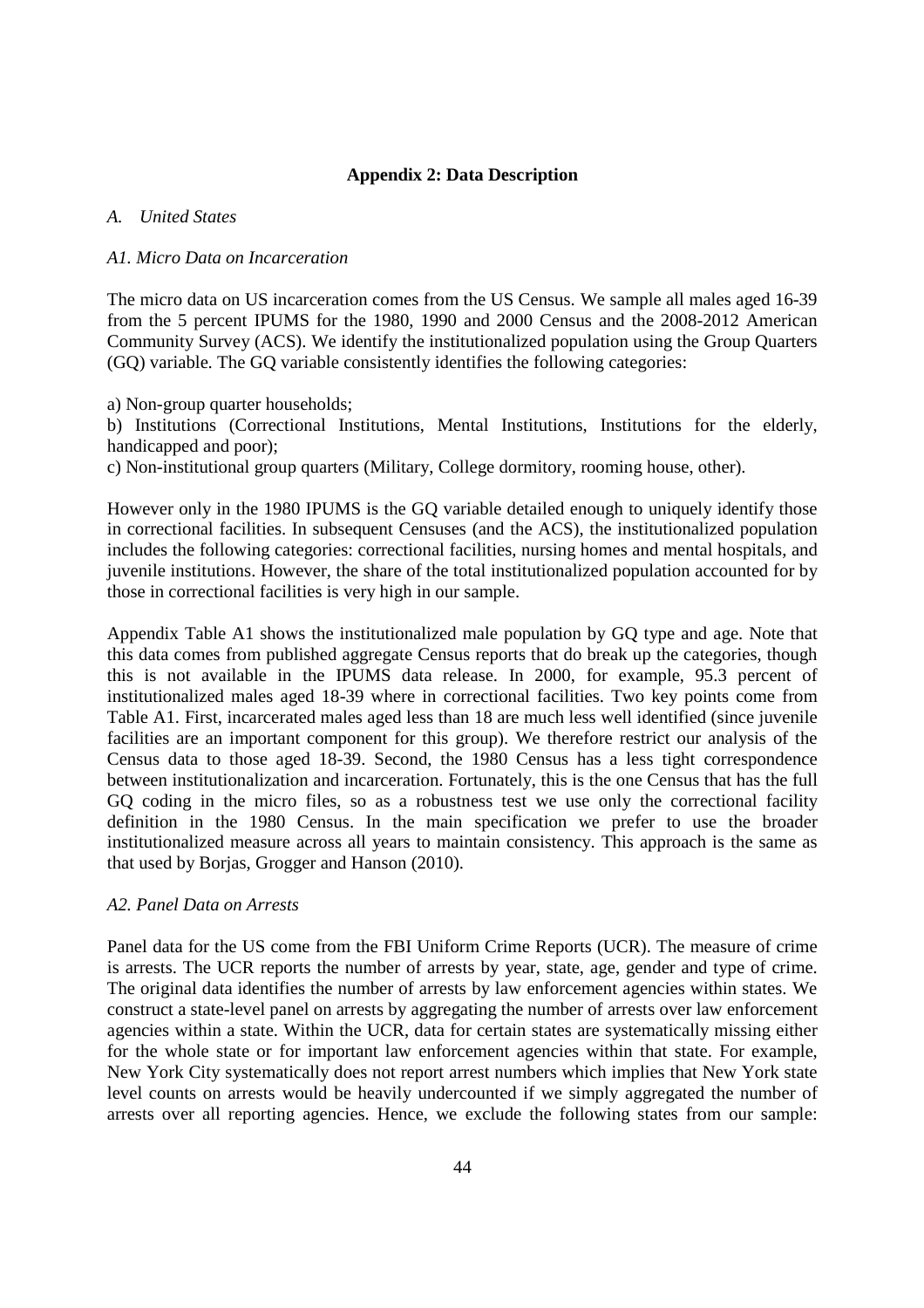Indiana, Louisiana, Mississippi, Montana, Nebraska, New Hampshire, New Mexico, New York, Ohio, South Dakota and Washington.

Data for some states are missing for a limited number of years only. For example, Florida reports arrests until 1995, but not afterwards. Since there is no evidence that would suggest that these states differ significantly in terms of unemployment rates, we exclude the respective years only and keep the non-missing years of these states as observations in the sample, leading to an unbalanced sample. In the example above that means that we include Florida in our sample until 1995. In addition, the UCR reports the total population for each law enforcement agency in the reported year. Aggregating the UCR population count to the state-year level and comparing that number to official population counts allows us to identify state-year observations that cover arrests for less than 95 percent of the state population. Since these arrest counts are likely to underreport the true number of arrests in that state and year, we exclude the respective observations from our sample. Whenever single state-year observations are missing in the resulting sample, we impute values using a linear interpolation method. Our results are robust to excluding imputed observations.

We sample males aged 16 to 39 from 1980 to 2010. The UCR data are grouped by age category. From age 16 up to the age of 24, the number of arrests is measured by single age year. For ages 25 and above, the arrests are aggregated to the number of arrests in a five-year age bracket, i.e. 25 to 29, 30 to 34, and 35 to 39. In order to be able to track the number of arrests per year-of-birth cohort, we therefore disaggregate the arrest measure to the number of arrests by single age year by dividing the arrest count by five. The underlying assumption is that year-of-birth cohorts are homogenous in terms of the number of arrests within the respective age bracket. Following the literature, we categorize arrests into property and violent crime using the UCR offense code variable as follows:

| Violent crime:                                | Property crime:                               |
|-----------------------------------------------|-----------------------------------------------|
| $01A =$ Murder and non-negligent manslaughter | $05 = Burglary - breaking$ or entering        |
| $01B$ = Manslaughter by negligence            | $06 =$ Larceny – theft (except motor vehicle) |
| $02$ = Forcible rape                          | $07 =$ Motor vehicle theft                    |
| $03 = \text{Robberv}$                         | $09$ = Arson                                  |
| $04 =$ Aggravated assault                     |                                               |
| $08 =$ Other assaults                         |                                               |

In order to produce arrest rates, we aggregate the number of arrests for the above categories and divide the resulting number of arrests by the annual state-age-year population. The population data for that purpose are retrieved from the US Census population estimates. We scale our arrest rates by 1,000 in order to ease the interpretation of our results.

#### *A3. Entry Unemployment Rates*

We assume the age of labour market entry to be 16 for the whole sample. The year-of-birth cohorts in both the Census and the UCR samples run from 1941 to 1994: The first year of observation is 1980 with the oldest cohort aged 39, i.e. born in 1941. The last year of observation is 2010 with the youngest cohort aged 16, i.e. born in 1994. As we want to measure unemployment rates in the year of labour market entry, we consider unemployment rates from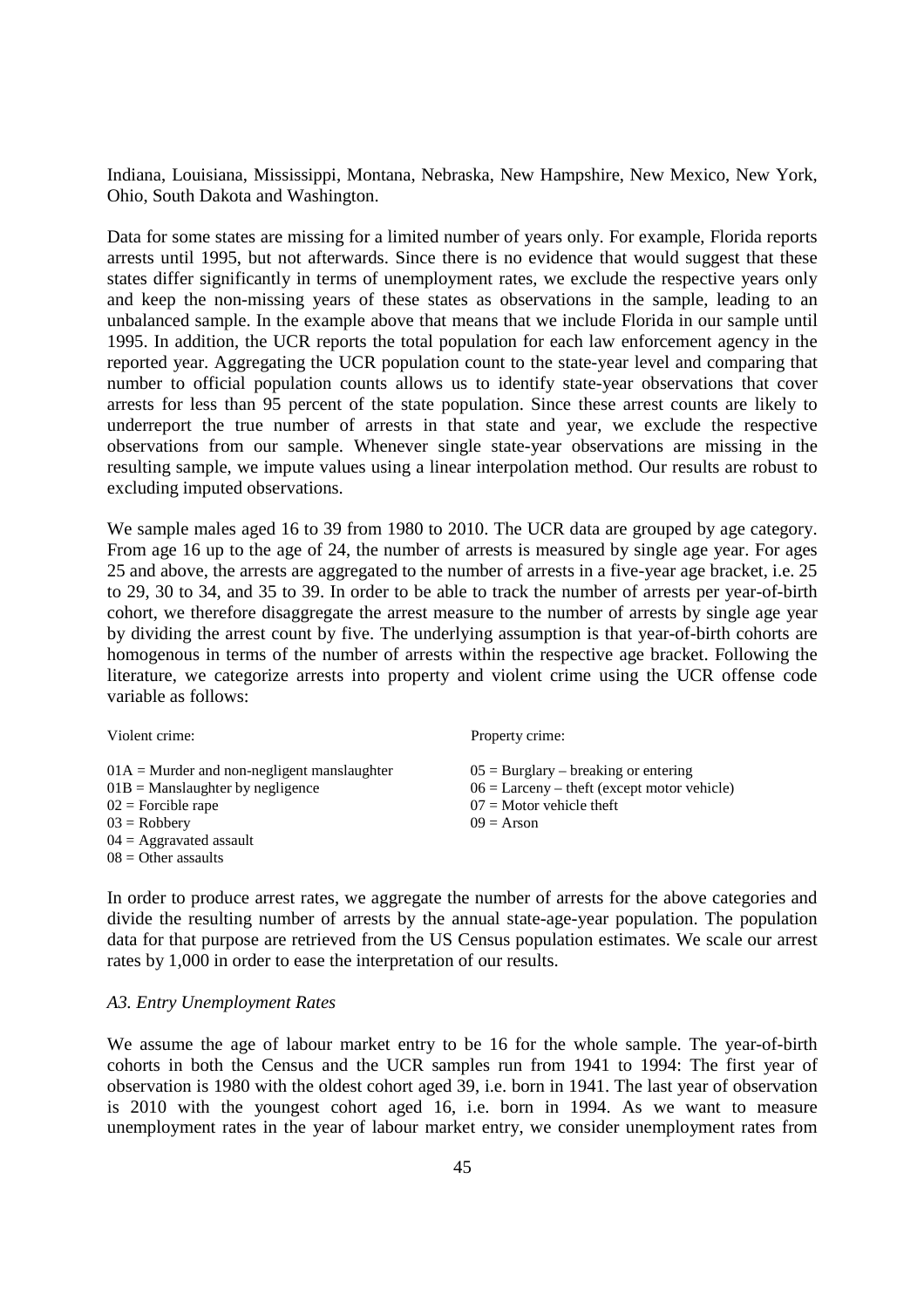1957 to 2010, covering the calendar years of each cohort in the sample at age 16. We use data on state-level annual insured unemployment rates from 1957 until 2010. The data are available from the Unemployment Insurance Financial Data Handbook provided by the US Department of Labour, Employment & Training Administration on their website. Unfortunately, that kind of data does not allow us to disaggregate entry unemployment rates by age, nor to provide measures of the duration of unemployment. As an alternative, the Bureau of Labor Statistics (BLS) provides state level unemployment rates based on the Current Population Survey (CPS) from 1977 onwards, to which we data read from the graphs in Blanchflower and Oswald (1994) back to 1963. This robustness check yields very similar results to the use of insured unemployment rates.

#### *B. United Kingdom*

#### *B1. Micro Data on Arrests*

The micro-level data for the UK comes from the British Crime Survey (BCS). The BCS is a large (around 45,000 individuals) annual cross-section survey used to construct measures of crime victimization. It is nationally representative and contains extensive personal demographics. From 2001 onward a sub-sample of respondents complete a supplementary survey that, among other things, covers contact with law enforcement agencies. In particular, respondents are asked whether they have ever been arrested by the police. There is however no information on the type of crime for which they were arrested nor on the eventual outcome. In addition there is no information on when the arrest occurred i.e. a 65-year old may have been arrested last week or 50 years ago. We sample all males aged 16-65 and allocate the entry unemployment rate (see below) based on current region of residence and year of reaching 16 years old.

#### *B2. Panel Data on Convictions*

Crime data for the UK panel come from the Offenders Index Database (OID) and the Police National Computer (PNC). The measure of crime is convictions. The OID is a 4-week sample of all convictions in all courts across England and Wales, with the sample weeks evenly spread across the year. The data contains a unique personal identifier to allow us to remove multiple convictions for the same individual (i.e. in a given year an individual is either convicted or not) and provides data on gender, date of birth, region of conviction (10 regions) and offence category. This data sample runs from 1980 to 2002. From 2003 to 2010, the OID has been superseded by the PNC. We do not have access to the micro data of the PNC, but the Ministry of Justice have provided us with an extract of the number of individuals convicted in each year, broken down by individual year of age, gender, region of conviction and offence category. This allows us to merge the two datasets together to produce a panel covering the years 1980 to 2010. The PNC data is actually provided for the period 2000-2010 which allows us to examine the overlap between the OID and PNC in 2000-2002. Our analysis of this overlap suggests a very high concordance between the two sources. We obtain the number of convictions for property and violent crimes by aggregating convictions over crime types. As such, our measure for property crime includes burglary, theft and handling of stolen goods and criminal damage, while our measure for violent crime includes violence against the person, sexual offences and robbery. We produce conviction rates by dividing the number of convictions by the annual population in